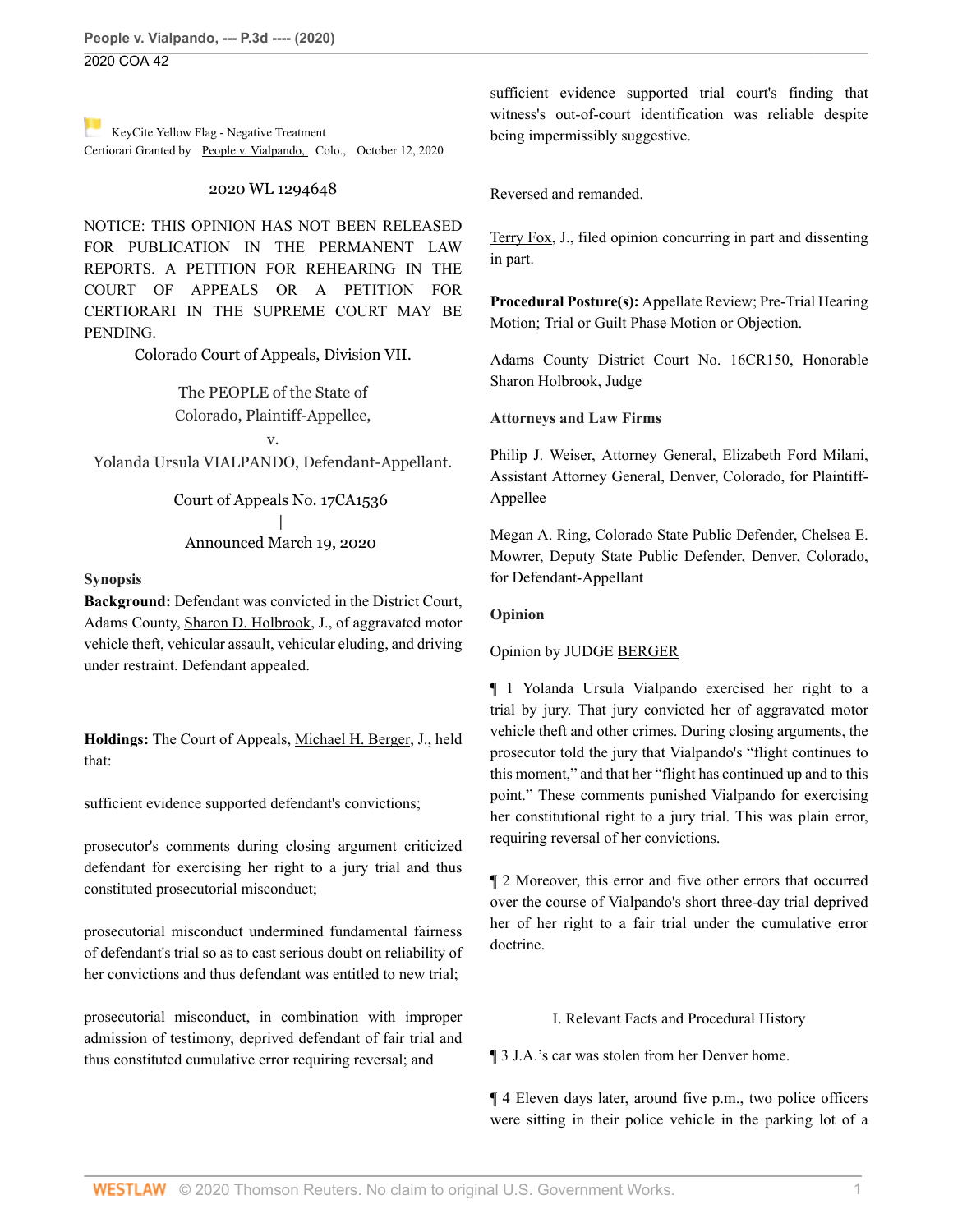motel. One of the officers testified that he saw a car, which would later be identified as J.A.'s, drive around the corner of the motel, reverse over a curb, and turn around to exit the motel parking lot. As the officers followed the car, they learned it was stolen. The officer who was driving testified that he activated his emergency lights to make a traffic stop, but that the car "increased its speed." The officer said that he did not pursue the car because of the police's pursuit policy. Shortly after deactivating his lights, the officer "heard a loud bang" and later saw that the stolen car had crashed. Several witnesses told the officers that they saw a male and female flee the car after the crash.

¶ 5 One of the witnesses was R.H. She was in her car, stopped at a traffic light, when she saw the stolen car crash into another, injuring the other driver. After the crash, R.H. watched a man leave the passenger side and a woman exit the driver's side of the stolen car. They ran away in different directions. R.H.'s car was two lanes away from the crash.

**\*2** ¶ 6 After the crash, the police found a purse in J.A.'s stolen car that contained Vialpando's identification card, credit card, medical insurance card, and "miscellaneous female clothing," which Vialpando identified at trial as her clothes.

¶ 7 Based on the items found in the crashed car, the police began investigating Vialpando. Two officers went to R.H.'s home for an out-of-court identification. One of the officers testified that he showed R.H. a series of photographs, and R.H. identified Vialpando's photo thirty seconds later.

¶ 8 Vialpando was charged with vehicular assault, [§](http://www.westlaw.com/Link/Document/FullText?findType=L&pubNum=1000517&cite=COSTS18-3-205&originatingDoc=I933b04f06a0911ea81d388262956b33a&refType=SP&originationContext=document&vr=3.0&rs=cblt1.0&transitionType=DocumentItem&contextData=(sc.Search)#co_pp_9f800000f2221) [18-3-205\(1\)\(a\), C.R.S. 2](http://www.westlaw.com/Link/Document/FullText?findType=L&pubNum=1000517&cite=COSTS18-3-205&originatingDoc=I933b04f06a0911ea81d388262956b33a&refType=SP&originationContext=document&vr=3.0&rs=cblt1.0&transitionType=DocumentItem&contextData=(sc.Search)#co_pp_9f800000f2221)019; vehicular eluding, [§ 18-9-116.5,](http://www.westlaw.com/Link/Document/FullText?findType=L&pubNum=1000517&cite=COSTS18-9-116.5&originatingDoc=I933b04f06a0911ea81d388262956b33a&refType=LQ&originationContext=document&vr=3.0&rs=cblt1.0&transitionType=DocumentItem&contextData=(sc.Search)) [C.R.S. 2](http://www.westlaw.com/Link/Document/FullText?findType=L&pubNum=1000517&cite=COSTS18-9-116.5&originatingDoc=I933b04f06a0911ea81d388262956b33a&refType=LQ&originationContext=document&vr=3.0&rs=cblt1.0&transitionType=DocumentItem&contextData=(sc.Search))019; aggravated motor vehicle theft in the first degree,  $\S$  18-4-409(2), C.R.S. 2019; and driving under restraint,  $\frac{1}{2}$  [§ 42-2-138\(1\)\(a\), C.R.S. 2019](http://www.westlaw.com/Link/Document/FullText?findType=L&pubNum=1000517&cite=COSTS42-2-138&originatingDoc=I933b04f06a0911ea81d388262956b33a&refType=SP&originationContext=document&vr=3.0&rs=cblt1.0&transitionType=DocumentItem&contextData=(sc.Search)#co_pp_9f800000f2221).

¶ 9 At trial, R.H. testified that the fleeing woman was "lighter skinned" and had a lot of makeup on. R.H. testified further that, at the time of the crash, the woman was wearing a black and white striped shirt and skinny black jeans; was in her twenties or thirties; was slender; had black, wavy, long hair; and was maybe about 5 feet 5 inches or 5 feet 6 inches tall. According to R.H., the woman's makeup "made her look younger."

¶ 10 An officer testified that some of Vialpando's Facebook photos showed her with long black hair and wearing "a significant amount of makeup," and that she appeared younger than she did at trial. He also told the jury that Vialpando's Division of Motor Vehicles record stated that she was 5 feet 5 inches tall, 155 pounds, with brown hair and brown eyes, and her Colorado identification photograph depicted her with "long dark hair."

¶ 11 R.H. explained that, during the out-of-court identification, she told the officers that several of the women "were definitely not the person, and one ... could be." She told the jury that she selected Vialpando's photo from the lineup and told police that "it could totally be possible" that she was the woman R.H. saw exit the crashed car. R.H. was "seventy-five percent" certain. When asked for an in-court identification, R.H. said that Vialpando "could be" the woman who had fled the stolen, crashed vehicle.

¶ 12 Vialpando explained to the jury that she was robbed of the personal items that were found in the stolen car including her identification card, purse, insurance card, credit card, and clothing. In fact, Vialpando reported the robbery the day before the car chase and crash occurred. Testimony from a police officer supported Vialpando's account; the officer testified that Vialpando came to the Denver police station the day before the car chase to report that she was robbed at gunpoint, and that several personal items had been stolen.

¶ 13 Vialpando was found guilty as charged and sentenced to four years in community corrections.

# II. Analysis

¶ 14 On appeal, Vialpando asserts six claims of error:

- there was insufficient evidence to support her convictions;
- the prosecutor engaged in seventeen instances of prosecutorial misconduct;
- the lead investigating police officer impermissibly testified that she was the "primary suspect";
- the cumulative effect of the errors deprived her of a fair trial;
- R.H.'s identification was unreliable, so it should have been suppressed; and
- **\*3** the trial court lowered the State's burden of proof when it used analogies to describe reasonable doubt.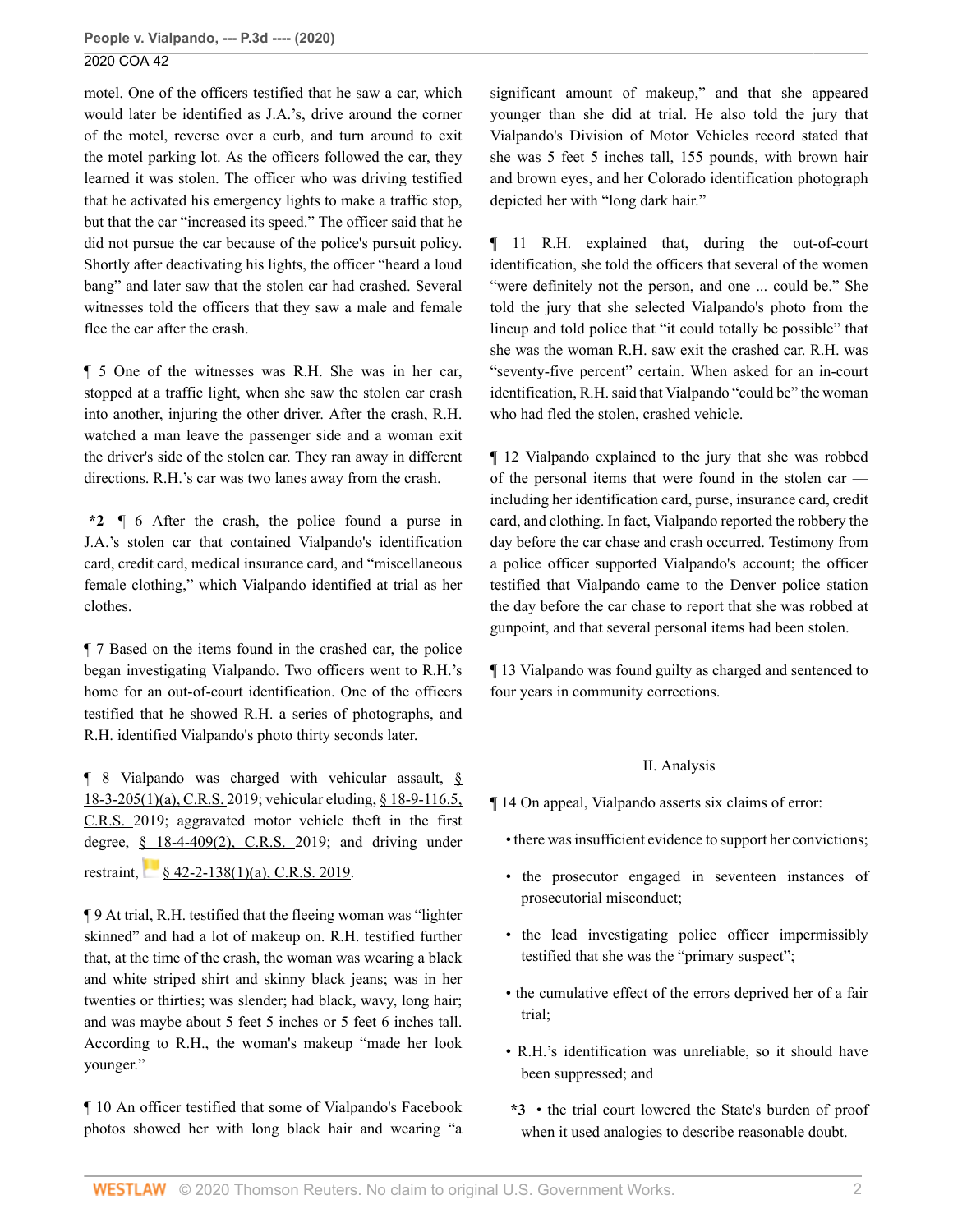#### A. Sufficiency of the Evidence

¶ 15 We first address Vialpando's sufficiency of the evidence arguments because a reversal due to insufficient evidence "may preclude retrial" on double jeopardy grounds. *[People v.](http://www.westlaw.com/Link/Document/FullText?findType=Y&serNum=2047396067&pubNum=0004645&originatingDoc=I933b04f06a0911ea81d388262956b33a&refType=RP&originationContext=document&vr=3.0&rs=cblt1.0&transitionType=DocumentItem&contextData=(sc.Search))*

# *Coahran*, 2019 COA 6, 140, 436 P.3d 617 (quoting *[People](http://www.westlaw.com/Link/Document/FullText?findType=Y&serNum=2033945208&pubNum=0004645&originatingDoc=I933b04f06a0911ea81d388262956b33a&refType=RP&originationContext=document&vr=3.0&rs=cblt1.0&transitionType=DocumentItem&contextData=(sc.Search)) v. Marciano*[, 2014 COA 92M-2, ¶ 42, 411 P.3d 831\)](http://www.westlaw.com/Link/Document/FullText?findType=Y&serNum=2033945208&pubNum=0004645&originatingDoc=I933b04f06a0911ea81d388262956b33a&refType=RP&originationContext=document&vr=3.0&rs=cblt1.0&transitionType=DocumentItem&contextData=(sc.Search)).

¶ 16 Vialpando claims that there is insufficient evidence to support her convictions because the prosecution failed to prove identity. She also claims that there is insufficient evidence to support her aggravated motor vehicle theft conviction because the prosecution failed to prove that she knowingly obtained or exercised control over the motor vehicle of another without authorization, or that she obtained or exercised control over the vehicle by threat or deception. Both of Vialpando's sufficiency of the evidence arguments are disproved by the record.

#### 1. The Law

¶ 17 The Attorney General disputes that Vialpando fully preserved her sufficiency of the evidence claims for appeal. But we review the sufficiency of the evidence de novo, including sufficiency claims raised for the first time on appeal, *Maestas v. People*[, 2019 CO 45, ¶ 13, 442 P.3d 394](http://www.westlaw.com/Link/Document/FullText?findType=Y&serNum=2048401681&pubNum=0004645&originatingDoc=I933b04f06a0911ea81d388262956b33a&refType=RP&originationContext=document&vr=3.0&rs=cblt1.0&transitionType=DocumentItem&contextData=(sc.Search)), to determine whether the evidence at trial was sufficient "in quantity and quality to sustain the defendant's conviction." *Clark v. People*[, 232 P.3d 1287, 1291 \(Colo. 2010\)](http://www.westlaw.com/Link/Document/FullText?findType=Y&serNum=2022243378&pubNum=0004645&originatingDoc=I933b04f06a0911ea81d388262956b33a&refType=RP&fi=co_pp_sp_4645_1291&originationContext=document&vr=3.0&rs=cblt1.0&transitionType=DocumentItem&contextData=(sc.Search)#co_pp_sp_4645_1291).

¶ 18 The Due Process Clauses of the United States and Colorado Constitutions require proof of gui[lt b](https://1.next.westlaw.com/Link/RelatedInformation/Flag?documentGuid=I00c673206e9b11e5a966f97caf3cb288&transitionType=InlineKeyCiteFlags&originationContext=docHeaderFlag&Rank=0&contextData=(sc.Search) )eyond a reasonable doubt on every element of a crime. *[People v.](http://www.westlaw.com/Link/Document/FullText?findType=Y&serNum=2037352073&pubNum=0004645&originatingDoc=I933b04f06a0911ea81d388262956b33a&refType=RP&originationContext=document&vr=3.0&rs=cblt1.0&transitionType=DocumentItem&contextData=(sc.Search)) Marko*[, 2015 COA 139, ¶ 233, 434 P.3d 618,](http://www.westlaw.com/Link/Document/FullText?findType=Y&serNum=2037352073&pubNum=0004645&originatingDoc=I933b04f06a0911ea81d388262956b33a&refType=RP&originationContext=document&vr=3.0&rs=cblt1.0&transitionType=DocumentItem&contextData=(sc.Search)) *aff'd*, [2018](http://www.westlaw.com/Link/Document/FullText?findType=Y&serNum=2047129537&pubNum=0004645&originatingDoc=I933b04f06a0911ea81d388262956b33a&refType=RP&originationContext=document&vr=3.0&rs=cblt1.0&transitionType=DocumentItem&contextData=(sc.Search)) [CO 97, 432 P.3d 607.](http://www.westlaw.com/Link/Document/FullText?findType=Y&serNum=2047129537&pubNum=0004645&originatingDoc=I933b04f06a0911ea81d388262956b33a&refType=RP&originationContext=document&vr=3.0&rs=cblt1.0&transitionType=DocumentItem&contextData=(sc.Search)) To resolve Vialpando's sufficiency challenge, we must determine whether the direct and circumstantial evidence, when viewed as a whole and in the light most favorable to the prosecution, is sufficient to support a conclusion by a reasonable fact finder that Vialpando is guilty of the crimes charged beyond a reasonable doubt. *Clark*[, 232 P.3d at 1291](http://www.westlaw.com/Link/Document/FullText?findType=Y&serNum=2022243378&pubNum=0004645&originatingDoc=I933b04f06a0911ea81d388262956b33a&refType=RP&fi=co_pp_sp_4645_1291&originationContext=document&vr=3.0&rs=cblt1.0&transitionType=DocumentItem&contextData=(sc.Search)#co_pp_sp_4645_1291).

¶ 19 "We do not sit as a thirteenth juror to determine the weight of the evidence presented to the jury." *Id.* [at 1293](http://www.westlaw.com/Link/Document/FullText?findType=Y&serNum=2022243378&pubNum=0004645&originatingDoc=I933b04f06a0911ea81d388262956b33a&refType=RP&fi=co_pp_sp_4645_1293&originationContext=document&vr=3.0&rs=cblt1.0&transitionType=DocumentItem&contextData=(sc.Search)#co_pp_sp_4645_1293). Instead, we must give the prosecution the benefit of every reasonable inference that might fairly be drawn from the evidence, and we recognize that (1) the jury alone resolves the difficult questions of witness credibility and the weight to be given to conflicting items of evidence; (2) the jury is not required to accept or reject a witness's testimony in its entirety; (3) an actor's state of mind is not normally subject to direct proof and must be inferred from her actions and surrounding circumstances; and (4) if there is evidence on which to reasonably infer an element of t[he c](https://1.next.westlaw.com/Link/RelatedInformation/Flag?documentGuid=Ic9aca0704f0311e8ab5389d3771bc525&transitionType=InlineKeyCiteFlags&originationContext=docHeaderFlag&Rank=0&contextData=(sc.Search) )rime, the

evidence is sufficient to sustain that element. *[People v.](http://www.westlaw.com/Link/Document/FullText?findType=Y&serNum=2044458517&pubNum=0004645&originatingDoc=I933b04f06a0911ea81d388262956b33a&refType=RP&originationContext=document&vr=3.0&rs=cblt1.0&transitionType=DocumentItem&contextData=(sc.Search)) Kessler*[, 2018 COA 60, ¶ 12, 436 P.3d 550](http://www.westlaw.com/Link/Document/FullText?findType=Y&serNum=2044458517&pubNum=0004645&originatingDoc=I933b04f06a0911ea81d388262956b33a&refType=RP&originationContext=document&vr=3.0&rs=cblt1.0&transitionType=DocumentItem&contextData=(sc.Search)).

¶ 20 As relevant here, a person commits aggravated motor vehicle theft in the first degree if she "knowingly obtains or exercises control over the motor vehicle of another without authorization or by threat or deception" and one of eight specified aggravating factors is shown. [§](http://www.westlaw.com/Link/Document/FullText?findType=L&pubNum=1000517&cite=COSTS18-4-409&originatingDoc=I933b04f06a0911ea81d388262956b33a&refType=SP&originationContext=document&vr=3.0&rs=cblt1.0&transitionType=DocumentItem&contextData=(sc.Search)#co_pp_58730000872b1) [18-4-409\(2\)](http://www.westlaw.com/Link/Document/FullText?findType=L&pubNum=1000517&cite=COSTS18-4-409&originatingDoc=I933b04f06a0911ea81d388262956b33a&refType=SP&originationContext=document&vr=3.0&rs=cblt1.0&transitionType=DocumentItem&contextData=(sc.Search)#co_pp_58730000872b1). Vialpando was charged with committing three of the aggravating factors: (1) using a motor vehicle in the "commission of a crime other than a traffic offense"; (2) causing "five hundred dollars or more [in] property damage"; and (3) causing "bodily injury to another person" while exercising control of the motor vehicle."  $§$  18-4-409(2)(d)– [\(f\).](http://www.westlaw.com/Link/Document/FullText?findType=L&pubNum=1000517&cite=COSTS18-4-409&originatingDoc=I933b04f06a0911ea81d388262956b33a&refType=SP&originationContext=document&vr=3.0&rs=cblt1.0&transitionType=DocumentItem&contextData=(sc.Search)#co_pp_93670000bd080) "The critical inquiry is whether the defendant exercised dominion over a vehicle in a manner inconsistent with [her] authority." *People v. Harper*[, 205 P.3d 452, 455 \(Colo. App.](http://www.westlaw.com/Link/Document/FullText?findType=Y&serNum=2017184074&pubNum=0004645&originatingDoc=I933b04f06a0911ea81d388262956b33a&refType=RP&fi=co_pp_sp_4645_455&originationContext=document&vr=3.0&rs=cblt1.0&transitionType=DocumentItem&contextData=(sc.Search)#co_pp_sp_4645_455) [2008\)](http://www.westlaw.com/Link/Document/FullText?findType=Y&serNum=2017184074&pubNum=0004645&originatingDoc=I933b04f06a0911ea81d388262956b33a&refType=RP&fi=co_pp_sp_4645_455&originationContext=document&vr=3.0&rs=cblt1.0&transitionType=DocumentItem&contextData=(sc.Search)#co_pp_sp_4645_455).

**\*4** ¶ 21 To commit aggravated motor vehicle theft, a person must knowingly steal a motor vehicle and use it in the commission of a crime, "regardless of the mens rea associated with the particular crime committed." *[People v. Marquez](http://www.westlaw.com/Link/Document/FullText?findType=Y&serNum=2004647916&pubNum=0004645&originatingDoc=I933b04f06a0911ea81d388262956b33a&refType=RP&fi=co_pp_sp_4645_997&originationContext=document&vr=3.0&rs=cblt1.0&transitionType=DocumentItem&contextData=(sc.Search)#co_pp_sp_4645_997)*, [107 P.3d 993, 997–98 \(Colo. App. 2004\)](http://www.westlaw.com/Link/Document/FullText?findType=Y&serNum=2004647916&pubNum=0004645&originatingDoc=I933b04f06a0911ea81d388262956b33a&refType=RP&fi=co_pp_sp_4645_997&originationContext=document&vr=3.0&rs=cblt1.0&transitionType=DocumentItem&contextData=(sc.Search)#co_pp_sp_4645_997). The culpable mental state "knowingly" applies to the defendant's exercise of control over the vehicle and her awareness of lack of authority. *People v. Stellabotte*[, 2016 COA 106, ¶ 20, 421](http://www.westlaw.com/Link/Document/FullText?findType=Y&serNum=2039395205&pubNum=0004645&originatingDoc=I933b04f06a0911ea81d388262956b33a&refType=RP&originationContext=document&vr=3.0&rs=cblt1.0&transitionType=DocumentItem&contextData=(sc.Search))

[P.3d 1164,](http://www.westlaw.com/Link/Document/FullText?findType=Y&serNum=2039395205&pubNum=0004645&originatingDoc=I933b04f06a0911ea81d388262956b33a&refType=RP&originationContext=document&vr=3.0&rs=cblt1.0&transitionType=DocumentItem&contextData=(sc.Search)) *aff'd*,[2018 CO 66, 421 P.3d 174](http://www.westlaw.com/Link/Document/FullText?findType=Y&serNum=2044850109&pubNum=0004645&originatingDoc=I933b04f06a0911ea81d388262956b33a&refType=RP&originationContext=document&vr=3.0&rs=cblt1.0&transitionType=DocumentItem&contextData=(sc.Search)). A person acts "knowingly"

> with respect to conduct or to a circumstance described by a statute defining an offense when [s]he is aware that h[er] conduct is of such nature or that such circumstance exists. A person acts "knowingly" ... with respect to a result of h[er] conduct,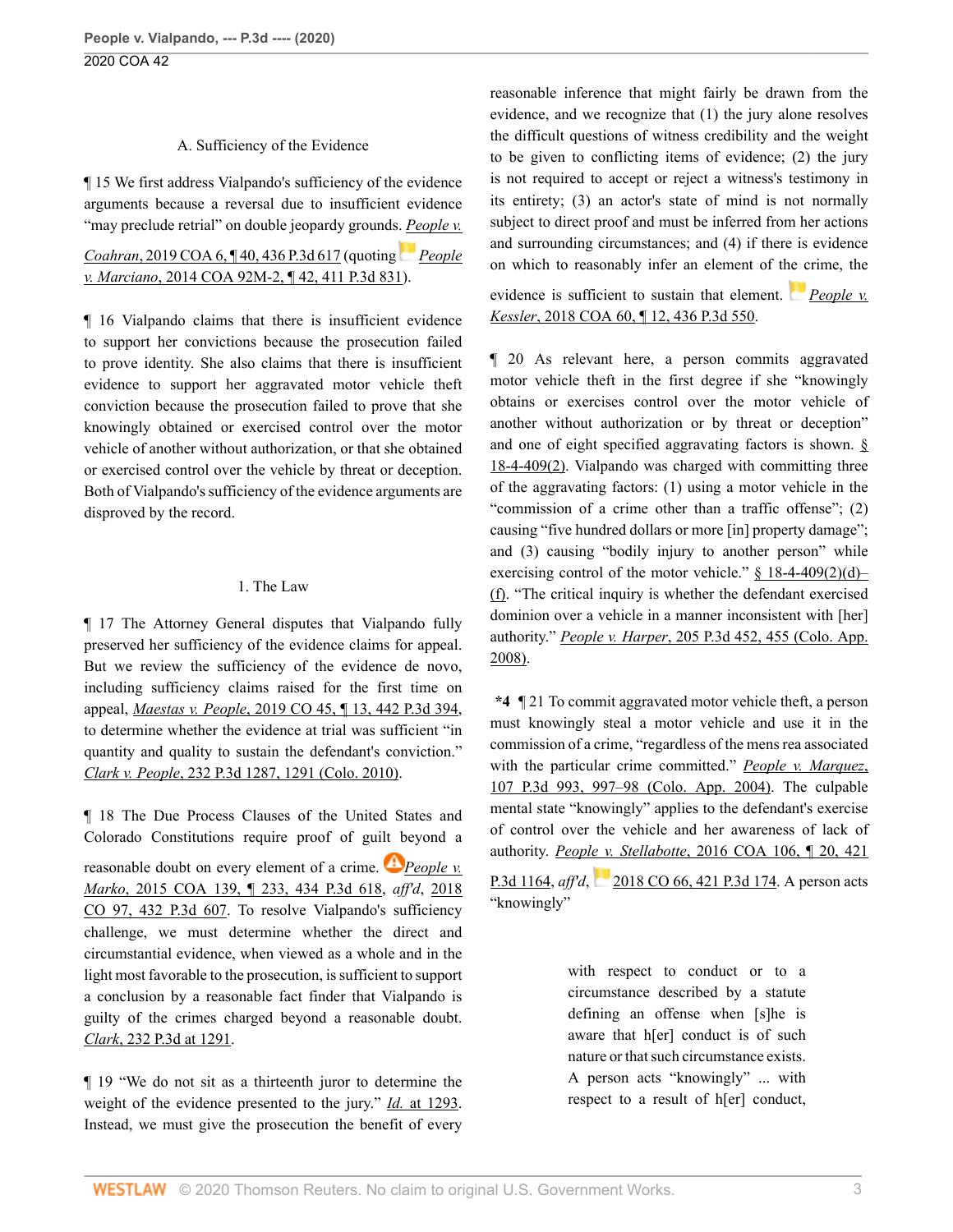when [s]he is aware that h[er] conduct is practically certain to cause the result.

## [§ 18-1-501\(6\), C.R.S. 2019.](http://www.westlaw.com/Link/Document/FullText?findType=L&pubNum=1000517&cite=COSTS18-1-501&originatingDoc=I933b04f06a0911ea81d388262956b33a&refType=SP&originationContext=document&vr=3.0&rs=cblt1.0&transitionType=DocumentItem&contextData=(sc.Search)#co_pp_1e9a0000fd6a3)

#### 2. Application

¶ 22 Giving the prosecution the benefit of every reasonable inference that might fairly be drawn from the evidence, we conclude that there is sufficient evidence in the record to allow a reasonable fact finder to convict Vialpando of the crimes charged.

¶ 23 Vialpando argues that there was insufficient evidence to prove the charged offenses because the prosecution did not prove identity — that she was the one who committed the charged crimes. Specifically, she relies on the fact that J.A. never saw who stole her car, only R.H. identified her as the woman fleeing from the crashed vehicle, and R.H.'s initial description of the perpetrator did not match Vialpando's appearance in every respect because Vialpando was not in her twenties or thirties, nor did she have long, dark hair.  $\frac{1}{1}$  $\frac{1}{1}$  $\frac{1}{1}$ 

¶ 24 But a jury could reasonably infer that Vialpando was the person who committed the crimes because (1) J.A. testified that her vehicle was taken without her consent; (2) R.H. told the jury that she saw a woman flee — whom she later identified as Vialpando — from the driver's side of J.A.'s stolen vehicle; (3) police officers testified that the driver of J.A.'s stolen vehicle fled the motel parking lot and sped up, rather than pulling over, after the police activated their lights; and (4) Vialpando's identification card and other belongings were found in J.A.'s stolen vehicle. *See [People v. Clay](http://www.westlaw.com/Link/Document/FullText?findType=Y&serNum=1982119032&pubNum=0000661&originatingDoc=I933b04f06a0911ea81d388262956b33a&refType=RP&fi=co_pp_sp_661_82&originationContext=document&vr=3.0&rs=cblt1.0&transitionType=DocumentItem&contextData=(sc.Search)#co_pp_sp_661_82)*, 644 [P.2d 81, 82 \(Colo. App. 1982\)](http://www.westlaw.com/Link/Document/FullText?findType=Y&serNum=1982119032&pubNum=0000661&originatingDoc=I933b04f06a0911ea81d388262956b33a&refType=RP&fi=co_pp_sp_661_82&originationContext=document&vr=3.0&rs=cblt1.0&transitionType=DocumentItem&contextData=(sc.Search)#co_pp_sp_661_82) ("A jury can draw reasonable inferences that arise from the facts of the case.").

¶ 25 In sum, the evidence was sufficient for the jury to conclude that Vialpando was driving J.A.'s stolen car, and that Vialpando did not have authority to do so. *Harper*[, 205 P.3d](http://www.westlaw.com/Link/Document/FullText?findType=Y&serNum=2017184074&pubNum=0004645&originatingDoc=I933b04f06a0911ea81d388262956b33a&refType=RP&fi=co_pp_sp_4645_455&originationContext=document&vr=3.0&rs=cblt1.0&transitionType=DocumentItem&contextData=(sc.Search)#co_pp_sp_4645_455) [at 455–56.](http://www.westlaw.com/Link/Document/FullText?findType=Y&serNum=2017184074&pubNum=0004645&originatingDoc=I933b04f06a0911ea81d388262956b33a&refType=RP&fi=co_pp_sp_4645_455&originationContext=document&vr=3.0&rs=cblt1.0&transitionType=DocumentItem&contextData=(sc.Search)#co_pp_sp_4645_455)

¶ 26 While Vialpando testified that her belongings had been stolen and that she was at the hospital with her mother on December 30, 2015, the jury could, and evidently did, reject

her testimony. *See[Kessler](http://www.westlaw.com/Link/Document/FullText?findType=Y&serNum=2044458517&pubNum=0007780&originatingDoc=I933b04f06a0911ea81d388262956b33a&refType=RP&originationContext=document&vr=3.0&rs=cblt1.0&transitionType=DocumentItem&contextData=(sc.Search))*, ¶ 12.

¶ 27 Nor can we conclude that the prosecution presented insufficient evidence that Vialpando knowingly lacked authority to exercise control over J.A.'s car. Vialpando relies on the fact that J.A. did not see who stole her car. However, evidence was presented that the driver of J.A.'s stolen vehicle (1) did not stop when the police flashed their lights; (2) fled the stolen vehicle after crashing it; and (3) was later identified by R.H. as Vialpando.

¶ 28 That J.A. did not see who stole her car does not preclude the jury from finding that Vialpando was guilty. In *[Harper](http://www.westlaw.com/Link/Document/FullText?findType=Y&serNum=2017184074&pubNum=0004645&originatingDoc=I933b04f06a0911ea81d388262956b33a&refType=RP&fi=co_pp_sp_4645_455&originationContext=document&vr=3.0&rs=cblt1.0&transitionType=DocumentItem&contextData=(sc.Search)#co_pp_sp_4645_455)*, [205 P.3d at 455–56,](http://www.westlaw.com/Link/Document/FullText?findType=Y&serNum=2017184074&pubNum=0004645&originatingDoc=I933b04f06a0911ea81d388262956b33a&refType=RP&fi=co_pp_sp_4645_455&originationContext=document&vr=3.0&rs=cblt1.0&transitionType=DocumentItem&contextData=(sc.Search)#co_pp_sp_4645_455) there was sufficient evidence to support the defendant's conviction for first degree aggravated motor vehicle theft despite the "little evidence to support a finding that [the defendant] stole the car from its owner" because "the evidence supports a reasonable inference ... that [the defendant] exercised dominion over the car in a manner inconsistent with his authority." The evidence is sufficient to support that same inference here.

<span id="page-3-0"></span>**\*5** ¶ 29 Also, evidence of flight to avoid arrest is admissible to show a culpable mental state when the defendant knew that the police were seeking her. See *[People v. Summitt,](http://www.westlaw.com/Link/Document/FullText?findType=Y&serNum=2008721305&pubNum=0004645&originatingDoc=I933b04f06a0911ea81d388262956b33a&refType=RP&fi=co_pp_sp_4645_324&originationContext=document&vr=3.0&rs=cblt1.0&transitionType=DocumentItem&contextData=(sc.Search)#co_pp_sp_4645_324)* 132 P.3d [320, 324 \(Colo. 2006\)](http://www.westlaw.com/Link/Document/FullText?findType=Y&serNum=2008721305&pubNum=0004645&originatingDoc=I933b04f06a0911ea81d388262956b33a&refType=RP&fi=co_pp_sp_4645_324&originationContext=document&vr=3.0&rs=cblt1.0&transitionType=DocumentItem&contextData=(sc.Search)#co_pp_sp_4645_324). So, even if Vialpando did not steal the car from J.A.'s home, a reasonable juror could infer that Vialpando was aware that she lacked authority to exercise control over the car wh[en s](https://1.next.westlaw.com/Link/RelatedInformation/Flag?documentGuid=Ic9aca0704f0311e8ab5389d3771bc525&transitionType=InlineKeyCiteFlags&originationContext=docHeaderFlag&Rank=0&contextData=(sc.Search) )he drove away from the motel and crashed the car. See *[Kessler,](http://www.westlaw.com/Link/Document/FullText?findType=Y&serNum=2044458517&pubNum=0007780&originatingDoc=I933b04f06a0911ea81d388262956b33a&refType=RP&originationContext=document&vr=3.0&rs=cblt1.0&transitionType=DocumentItem&contextData=(sc.Search))* ¶ 12 ("[A]n actor's state of mind is normally not subject to direct proof and must be inferred from his or her actions and the circumstances surrounding the occurrence ....").

¶ 30 Lastly, we reject Vialpando's assertion that there was insufficient evidence to support her aggravated motor vehicle theft conviction because the prosecution presented no evidence that she used threats or deception to obtain or exercise control over the car. The prosecution was required to prove that Vialpando exercised control over the motor vehicle of another without authorization *or* by threat or deception. [§ 18-4-409\(2\).](http://www.westlaw.com/Link/Document/FullText?findType=L&pubNum=1000517&cite=COSTS18-4-409&originatingDoc=I933b04f06a0911ea81d388262956b33a&refType=SP&originationContext=document&vr=3.0&rs=cblt1.0&transitionType=DocumentItem&contextData=(sc.Search)#co_pp_58730000872b1) Because sufficient evidence was presented proving that Vialpando knowingly exercised control over J.A.'s stolen vehicle without authorization, the prosecution was not also required to prove threat or deception.

#### B. The Prosecutor's "Flight" Comments

¶ 31 During closing argument, the prosecutor told the jury that Vialpando "ran" away from the crashed car and that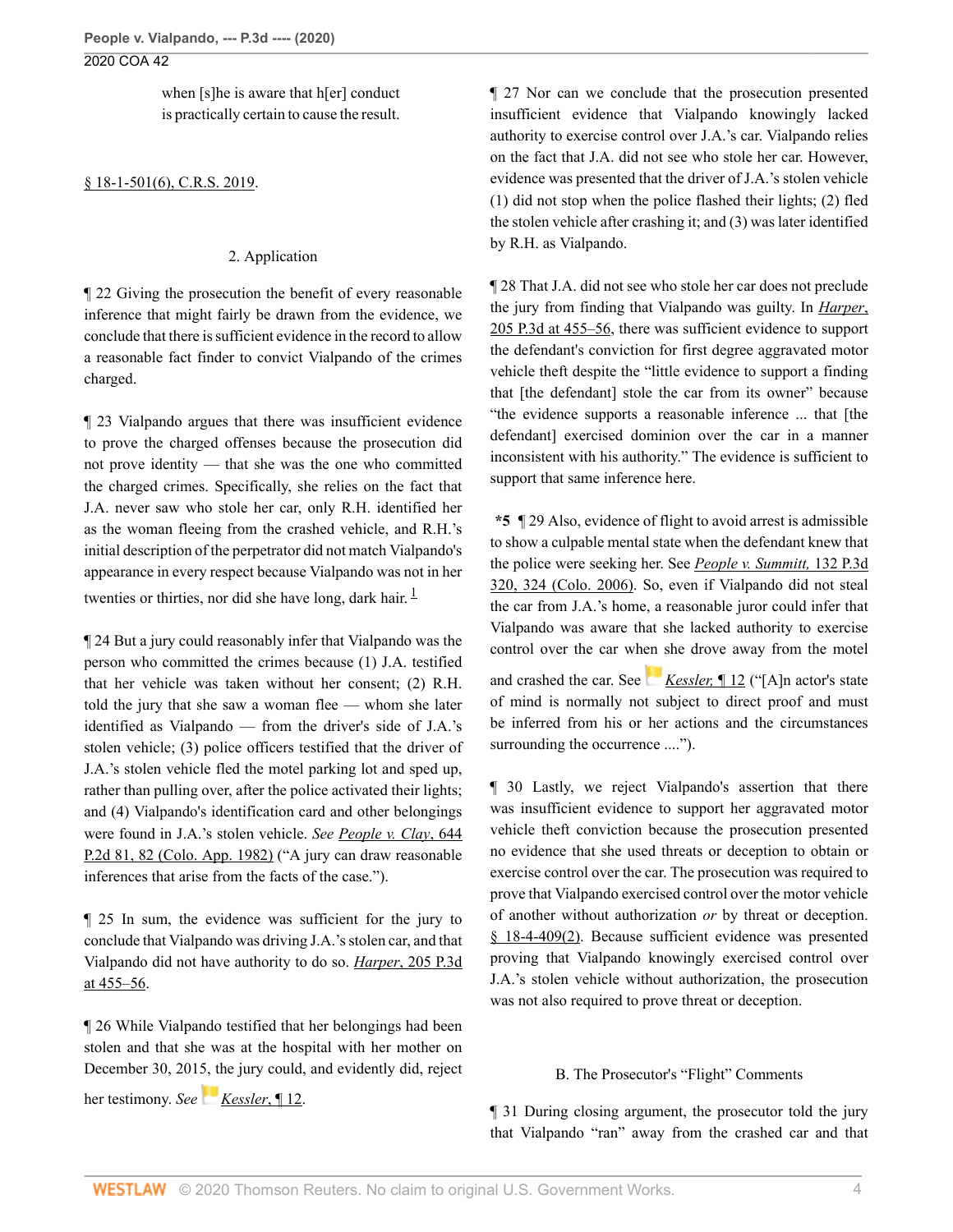she "ran" away from the police officers in the motel parking lot. The prosecutor then said that "although she is seated now, that flight continues to this moment. But it ends today." Then, during rebuttal closing, the prosecutor told the jury that Vialpando's "flight has continued up and to this point."

¶ 32 Vialpando argues that the flight comments constituted prosecutorial misconduct because they were a direct and critical comment on her right to a jury trial.

¶ 33 In reviewing a prosecutorial misconduct claim, we first determine whether the conduct at issue was improper based on the totality of the circumstances, and if there was misconduct, we determi[ne w](https://1.next.westlaw.com/Link/RelatedInformation/Flag?documentGuid=I5a652012e7e511e2a555d241dae65084&transitionType=InlineKeyCiteFlags&originationContext=docHeaderFlag&Rank=0&contextData=(sc.Search) )hether reversal is required under

the applicable standard. *[People v. McMinn](http://www.westlaw.com/Link/Document/FullText?findType=Y&serNum=2030962705&pubNum=0004645&originatingDoc=I933b04f06a0911ea81d388262956b33a&refType=RP&originationContext=document&vr=3.0&rs=cblt1.0&transitionType=DocumentItem&contextData=(sc.Search))*, 2013 COA 94, [¶ 59, 412 P.3d 551.](http://www.westlaw.com/Link/Document/FullText?findType=Y&serNum=2030962705&pubNum=0004645&originatingDoc=I933b04f06a0911ea81d388262956b33a&refType=RP&originationContext=document&vr=3.0&rs=cblt1.0&transitionType=DocumentItem&contextData=(sc.Search))

¶ 34 Becau[se th](https://1.next.westlaw.com/Link/RelatedInformation/Flag?documentGuid=I53d3204d832811df9513e5d1d488c847&transitionType=InlineKeyCiteFlags&originationContext=docHeaderFlag&Rank=0&contextData=(sc.Search) )is claim was unpreserved, we review only for

plain error. *Wend v. People*[, 235 P.3d 1089, 1097 \(Colo.](http://www.westlaw.com/Link/Document/FullText?findType=Y&serNum=2022400416&pubNum=0004645&originatingDoc=I933b04f06a0911ea81d388262956b33a&refType=RP&fi=co_pp_sp_4645_1097&originationContext=document&vr=3.0&rs=cblt1.0&transitionType=DocumentItem&contextData=(sc.Search)#co_pp_sp_4645_1097) [2010\)](http://www.westlaw.com/Link/Document/FullText?findType=Y&serNum=2022400416&pubNum=0004645&originatingDoc=I933b04f06a0911ea81d388262956b33a&refType=RP&fi=co_pp_sp_4645_1097&originationContext=document&vr=3.0&rs=cblt1.0&transitionType=DocumentItem&contextData=(sc.Search)#co_pp_sp_4645_1097). "To constitute plain error, prosecutorial misconduct must be flagrant or glaringly or tremendously improper, and it must so undermine the fundamental fairness of the trial as to cast se[riou](https://1.next.westlaw.com/Link/RelatedInformation/Flag?documentGuid=I5a652012e7e511e2a555d241dae65084&transitionType=InlineKeyCiteFlags&originationContext=docHeaderFlag&Rank=0&contextData=(sc.Search) )s doubt on the reliability of the judgment of

conviction." *[McMinn](http://www.westlaw.com/Link/Document/FullText?findType=Y&serNum=2030962705&originatingDoc=I933b04f06a0911ea81d388262956b33a&refType=RP&originationContext=document&vr=3.0&rs=cblt1.0&transitionType=DocumentItem&contextData=(sc.Search))*, ¶ 58.

¶ 35 Vialpando had a constitutional right to a jury trial. [U.S. Const. amend. VI.](http://www.westlaw.com/Link/Document/FullText?findType=L&pubNum=1000583&cite=USCOAMENDVI&originatingDoc=I933b04f06a0911ea81d388262956b33a&refType=LQ&originationContext=document&vr=3.0&rs=cblt1.0&transitionType=DocumentItem&contextData=(sc.Search)) Defenda[nts](https://1.next.westlaw.com/Link/RelatedInformation/Flag?documentGuid=Ia08dfe428ada11e287a9c52cdddac4f7&transitionType=InlineKeyCiteFlags&originationContext=docHeaderFlag&Rank=0&contextData=(sc.Search) ) cannot be punished for exercising a constitutional right. *[People v. Pollard](http://www.westlaw.com/Link/Document/FullText?findType=Y&serNum=2030134328&pubNum=0004645&originatingDoc=I933b04f06a0911ea81d388262956b33a&refType=RP&originationContext=document&vr=3.0&rs=cblt1.0&transitionType=DocumentItem&contextData=(sc.Search))*, 2013 [COA 31M, ¶ 25, 307 P.3d 1124](http://www.westlaw.com/Link/Document/FullText?findType=Y&serNum=2030134328&pubNum=0004645&originatingDoc=I933b04f06a0911ea81d388262956b33a&refType=RP&originationContext=document&vr=3.0&rs=cblt1.0&transitionType=DocumentItem&contextData=(sc.Search)). A defendant's exercise of the right to a tria[l by jur](https://1.next.westlaw.com/Link/RelatedInformation/Flag?documentGuid=I145bbc56021411dcb92c924f6a2d2928&transitionType=InlineKeyCiteFlags&originationContext=docHeaderFlag&Rank=0&contextData=(sc.Search) )y may not be used by the prosecution to infer guilt.*Dunlap v. People*[, 173 P.3d 1054, 1080](http://www.westlaw.com/Link/Document/FullText?findType=Y&serNum=2012237904&pubNum=0004645&originatingDoc=I933b04f06a0911ea81d388262956b33a&refType=RP&fi=co_pp_sp_4645_1080&originationContext=document&vr=3.0&rs=cblt1.0&transitionType=DocumentItem&contextData=(sc.Search)#co_pp_sp_4645_1080) [\(Colo. 2007\);](http://www.westlaw.com/Link/Document/FullText?findType=Y&serNum=2012237904&pubNum=0004645&originatingDoc=I933b04f06a0911ea81d388262956b33a&refType=RP&fi=co_pp_sp_4645_1080&originationContext=document&vr=3.0&rs=cblt1.0&transitionType=DocumentItem&contextData=(sc.Search)#co_pp_sp_4645_1080) *People v. Rodgers*[, 756 P.2d 980, 983 \(Colo.](http://www.westlaw.com/Link/Document/FullText?findType=Y&serNum=1988068103&pubNum=0000661&originatingDoc=I933b04f06a0911ea81d388262956b33a&refType=RP&fi=co_pp_sp_661_983&originationContext=document&vr=3.0&rs=cblt1.0&transitionType=DocumentItem&contextData=(sc.Search)#co_pp_sp_661_983) [1988\)](http://www.westlaw.com/Link/Document/FullText?findType=Y&serNum=1988068103&pubNum=0000661&originatingDoc=I933b04f06a0911ea81d388262956b33a&refType=RP&fi=co_pp_sp_661_983&originationContext=document&vr=3.0&rs=cblt1.0&transitionType=DocumentItem&contextData=(sc.Search)#co_pp_sp_661_983), *overruled on other grounds by [People v. Miller](http://www.westlaw.com/Link/Document/FullText?findType=Y&serNum=2006742413&pubNum=0004645&originatingDoc=I933b04f06a0911ea81d388262956b33a&refType=RP&originationContext=document&vr=3.0&rs=cblt1.0&transitionType=DocumentItem&contextData=(sc.Search))*, [113 P.3d 743 \(Colo. 2005\)](http://www.westlaw.com/Link/Document/FullText?findType=Y&serNum=2006742413&pubNum=0004645&originatingDoc=I933b04f06a0911ea81d388262956b33a&refType=RP&originationContext=document&vr=3.0&rs=cblt1.0&transitionType=DocumentItem&contextData=(sc.Search)). So, it is obviously improper for

a prosecutor to tell the jury that the defendant should be condemned because she had the temerity to [requ](https://1.next.westlaw.com/Link/RelatedInformation/Flag?documentGuid=Iba689b23f39311d983e7e9deff98dc6f&transitionType=InlineKeyCiteFlags&originationContext=docHeaderFlag&Rank=0&contextData=(sc.Search) )ire the State

to prove her guilt beyond a reasonable doubt. *[Rodgers](http://www.westlaw.com/Link/Document/FullText?findType=Y&serNum=1988068103&pubNum=0000661&originatingDoc=I933b04f06a0911ea81d388262956b33a&refType=RP&fi=co_pp_sp_661_983&originationContext=document&vr=3.0&rs=cblt1.0&transitionType=DocumentItem&contextData=(sc.Search)#co_pp_sp_661_983)*, 756 [P.2d at 983](http://www.westlaw.com/Link/Document/FullText?findType=Y&serNum=1988068103&pubNum=0000661&originatingDoc=I933b04f06a0911ea81d388262956b33a&refType=RP&fi=co_pp_sp_661_983&originationContext=document&vr=3.0&rs=cblt1.0&transitionType=DocumentItem&contextData=(sc.Search)#co_pp_sp_661_983).

¶ 36 But that is precisely what happened here. During closing argument, the prosecutor said that Vialpando's "flight continues to this moment," and that her "flight has continued up and to this point." The prosecutor told the jury that Vialpando was continuing to run from responsibility by insisting on a jury trial. Neither the Attorney General nor the dissent provides any other reasonable meaning for these comments.

**\*6** ¶ 37 It was permissible for the prosecutor to argue that fleeing the crime scene was evidence of guilt. *[Summitt](http://www.westlaw.com/Link/Document/FullText?findType=Y&serNum=2008721305&pubNum=0004645&originatingDoc=I933b04f06a0911ea81d388262956b33a&refType=RP&fi=co_pp_sp_4645_324&originationContext=document&vr=3.0&rs=cblt1.0&transitionType=DocumentItem&contextData=(sc.Search)#co_pp_sp_4645_324)*, 132 [P.3d at 324.](http://www.westlaw.com/Link/Document/FullText?findType=Y&serNum=2008721305&pubNum=0004645&originatingDoc=I933b04f06a0911ea81d388262956b33a&refType=RP&fi=co_pp_sp_4645_324&originationContext=document&vr=3.0&rs=cblt1.0&transitionType=DocumentItem&contextData=(sc.Search)#co_pp_sp_4645_324) But, when Vialpando was sitting in the courtroom, she was not fleeing from anything; she was facing the jury and engaging in the process that the United States and Colorado Constitutions demand.

¶ 38 In *United States v. Hardy*[, 37 F.3d 753 \(1st Cir.](http://www.westlaw.com/Link/Document/FullText?findType=Y&serNum=1994201747&pubNum=0000506&originatingDoc=I933b04f06a0911ea81d388262956b33a&refType=RP&originationContext=document&vr=3.0&rs=cblt1.0&transitionType=DocumentItem&contextData=(sc.Search)) [1994\)](http://www.westlaw.com/Link/Document/FullText?findType=Y&serNum=1994201747&pubNum=0000506&originatingDoc=I933b04f06a0911ea81d388262956b33a&refType=RP&originationContext=document&vr=3.0&rs=cblt1.0&transitionType=DocumentItem&contextData=(sc.Search)), the United States Court of Appeals for the First Circuit demonstrated the seriousness with which courts must view comments that prejudice defendants' exercise of their constitutional right to a jury trial. There, the First Circuit held that the trial court abused its discretion by not granting a mistrial when the prosecutor arg[ued](https://1.next.westlaw.com/Link/RelatedInformation/Flag?documentGuid=Iddfd4357970a11d9bc61beebb95be672&transitionType=InlineKeyCiteFlags&originationContext=docHeaderFlag&Rank=0&contextData=(sc.Search) ) that the defendants were

"still running and hiding today." *Id.* [at 757, 759.](http://www.westlaw.com/Link/Document/FullText?findType=Y&serNum=1994201747&pubNum=0000506&originatingDoc=I933b04f06a0911ea81d388262956b33a&refType=RP&fi=co_pp_sp_506_757&originationContext=document&vr=3.0&rs=cblt1.0&transitionType=DocumentItem&contextData=(sc.Search)#co_pp_sp_506_757) The First Circuit held that a mistrial was necessary, despite the fact that the trial court had sustained the defendant's objection to the comment and [had](https://1.next.westlaw.com/Link/RelatedInformation/Flag?documentGuid=Iddfd4357970a11d9bc61beebb95be672&transitionType=InlineKeyCiteFlags&originationContext=docHeaderFlag&Rank=0&contextData=(sc.Search) ) given the jury an instruction to disregard

the comment. *Id.* [at 757.](http://www.westlaw.com/Link/Document/FullText?findType=Y&serNum=1994201747&pubNum=0000506&originatingDoc=I933b04f06a0911ea81d388262956b33a&refType=RP&fi=co_pp_sp_506_757&originationContext=document&vr=3.0&rs=cblt1.0&transitionType=DocumentItem&contextData=(sc.Search)#co_pp_sp_506_757)

[¶ 3](https://1.next.westlaw.com/Link/RelatedInformation/Flag?documentGuid=Iddfd4357970a11d9bc61beebb95be672&transitionType=InlineKeyCiteFlags&originationContext=docHeaderFlag&Rank=0&contextData=(sc.Search) )9 The misconduct perceived by the First Circuit in *[Hardy](http://www.westlaw.com/Link/Document/FullText?findType=Y&serNum=1994201747&pubNum=0000506&originatingDoc=I933b04f06a0911ea81d388262956b33a&refType=RP&originationContext=document&vr=3.0&rs=cblt1.0&transitionType=DocumentItem&contextData=(sc.Search))* involved the right to remain silent under the Fifth Amendment, but the remark was equally prejudicial to the defendant's right to a fair jury trial under the Sixth Amendment. Also similar is the recent Colorado Supreme Court case *[Howard-Walker v. People](http://www.westlaw.com/Link/Document/FullText?findType=Y&serNum=2048603237&pubNum=0004645&originatingDoc=I933b04f06a0911ea81d388262956b33a&refType=RP&originationContext=document&vr=3.0&rs=cblt1.0&transitionType=DocumentItem&contextData=(sc.Search))*, which concluded that the prosecutor's remark that was " 'intended' to emphasize [the defendant's] decision to remain silent" was "the most serious error [that] occurred." [2019 CO 69, ¶ 44, 443 P.3d](http://www.westlaw.com/Link/Document/FullText?findType=Y&serNum=2048603237&pubNum=0004645&originatingDoc=I933b04f06a0911ea81d388262956b33a&refType=RP&originationContext=document&vr=3.0&rs=cblt1.0&transitionType=DocumentItem&contextData=(sc.Search)) [1007](http://www.westlaw.com/Link/Document/FullText?findType=Y&serNum=2048603237&pubNum=0004645&originatingDoc=I933b04f06a0911ea81d388262956b33a&refType=RP&originationContext=document&vr=3.0&rs=cblt1.0&transitionType=DocumentItem&contextData=(sc.Search)) (citation omitted).

¶ 40 Thus, while Vialpando testified on her own behalf, that testimony did nothing to dispel the prejudicial effect of commenting on her right to a trial by jury. A prosecutor may not use the [invoca](https://1.next.westlaw.com/Link/RelatedInformation/Flag?documentGuid=I145bbc56021411dcb92c924f6a2d2928&transitionType=InlineKeyCiteFlags&originationContext=docHeaderFlag&Rank=0&contextData=(sc.Search) )tion of either right to infer the defendant's guilt. *Dunlap*[, 173 P.3d at 1080.](http://www.westlaw.com/Link/Document/FullText?findType=Y&serNum=2012237904&pubNum=0004645&originatingDoc=I933b04f06a0911ea81d388262956b33a&refType=RP&fi=co_pp_sp_4645_1080&originationContext=document&vr=3.0&rs=cblt1.0&transitionType=DocumentItem&contextData=(sc.Search)#co_pp_sp_4645_1080) The supreme court has held that "there is 'no significant difference between the impropriety of a prosecutor's comments on a defendant's exercise of his right to remain silent and a prosecutor's comments on a defendant's [ex](https://1.next.westlaw.com/Link/RelatedInformation/Flag?documentGuid=Iba689b23f39311d983e7e9deff98dc6f&transitionType=InlineKeyCiteFlags&originationContext=docHeaderFlag&Rank=0&contextData=(sc.Search) )ercise of his

*equally fundamental right to a jury trial*[.'](https://1.next.westlaw.com/Link/RelatedInformation/Flag?documentGuid=I92d96bf8f38611d99439b076ef9ec4de&transitionType=InlineKeyCiteFlags&originationContext=docHeaderFlag&Rank=0&contextData=(sc.Search) ) " *[Rodgers](http://www.westlaw.com/Link/Document/FullText?findType=Y&serNum=1988068103&pubNum=0000661&originatingDoc=I933b04f06a0911ea81d388262956b33a&refType=RP&fi=co_pp_sp_661_983&originationContext=document&vr=3.0&rs=cblt1.0&transitionType=DocumentItem&contextData=(sc.Search)#co_pp_sp_661_983)*, 756

[P.2d at 983](http://www.westlaw.com/Link/Document/FullText?findType=Y&serNum=1988068103&pubNum=0000661&originatingDoc=I933b04f06a0911ea81d388262956b33a&refType=RP&fi=co_pp_sp_661_983&originationContext=document&vr=3.0&rs=cblt1.0&transitionType=DocumentItem&contextData=(sc.Search)#co_pp_sp_661_983) (emphasis added) (quoting *[People v. Rodgers](http://www.westlaw.com/Link/Document/FullText?findType=Y&serNum=1987003533&pubNum=0000661&originatingDoc=I933b04f06a0911ea81d388262956b33a&refType=RP&fi=co_pp_sp_661_146&originationContext=document&vr=3.0&rs=cblt1.0&transitionType=DocumentItem&contextData=(sc.Search)#co_pp_sp_661_146)*, [734 P.2d 145, 146 \(Colo. App. 1986\)](http://www.westlaw.com/Link/Document/FullText?findType=Y&serNum=1987003533&pubNum=0000661&originatingDoc=I933b04f06a0911ea81d388262956b33a&refType=RP&fi=co_pp_sp_661_146&originationContext=document&vr=3.0&rs=cblt1.0&transitionType=DocumentItem&contextData=(sc.Search)#co_pp_sp_661_146)). If anything, the right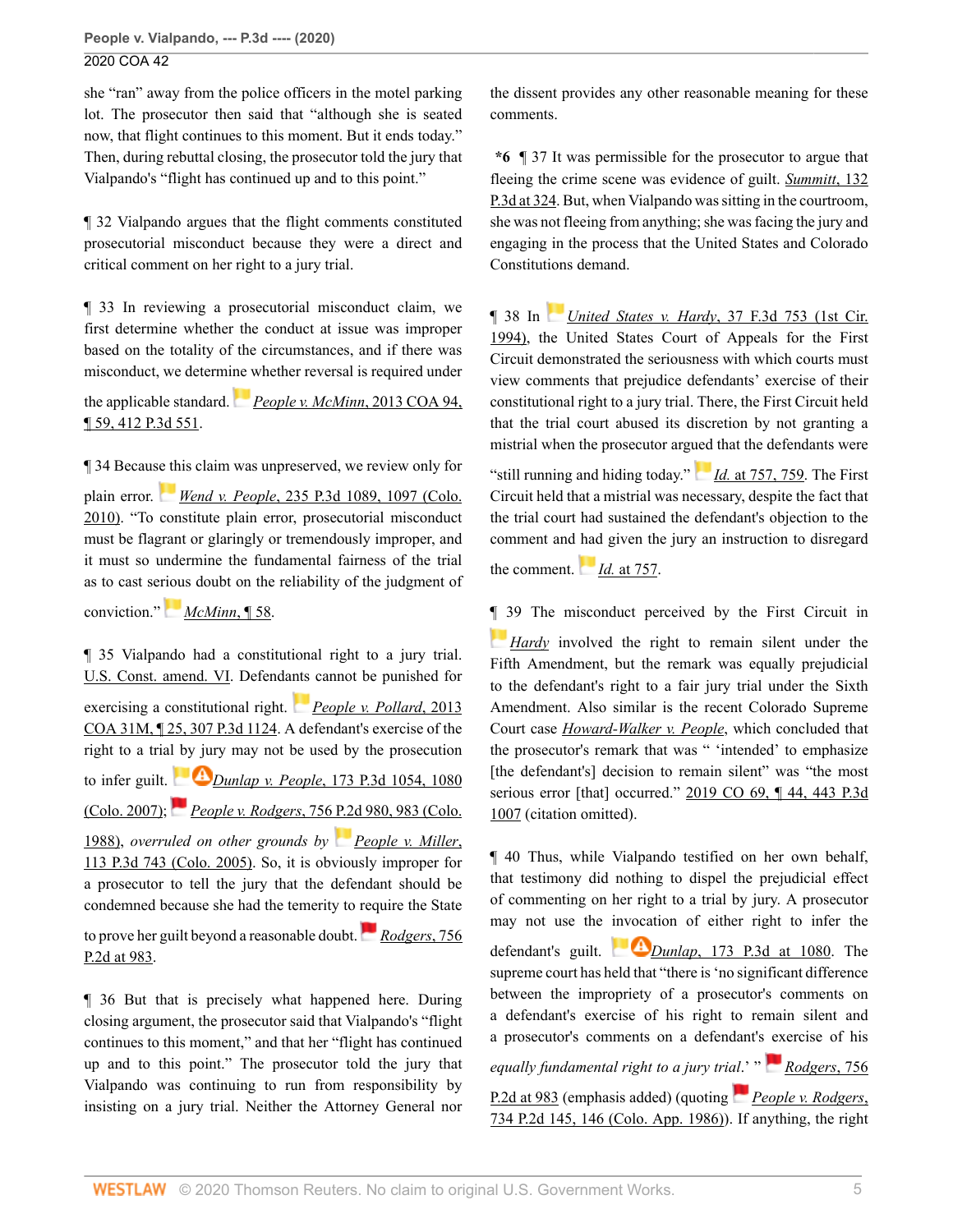to a jury trial is among the most basic rights guaranteed to criminal defendants by both the Colorado and the United States Constitutions.

¶ [41 W](https://1.next.westlaw.com/Link/RelatedInformation/Flag?documentGuid=Iddfd4357970a11d9bc61beebb95be672&transitionType=InlineKeyCiteFlags&originationContext=docHeaderFlag&Rank=0&contextData=(sc.Search) )e conclude that the prosecutor here, like the prosecutors

in *[Hardy](http://www.westlaw.com/Link/Document/FullText?findType=Y&serNum=1994201747&pubNum=0000506&originatingDoc=I933b04f06a0911ea81d388262956b33a&refType=RP&originationContext=document&vr=3.0&rs=cblt1.0&transitionType=DocumentItem&contextData=(sc.Search))* and *[Howard-Walker](http://www.westlaw.com/Link/Document/FullText?findType=Y&serNum=2048603237&pubNum=0007779&originatingDoc=I933b04f06a0911ea81d388262956b33a&refType=RP&originationContext=document&vr=3.0&rs=cblt1.0&transitionType=DocumentItem&contextData=(sc.Search))*, criticized the defendant for exercising her constitutional right and unfairly prejudiced her in the eyes of the jury. This misconduct was flagrant, glaring, and tremendously improper.

¶ 42 The next question is whether this error requires reversal because it undermined the fundamental fairness of the trial, [cast](https://1.next.westlaw.com/Link/RelatedInformation/Flag?documentGuid=I5a652012e7e511e2a555d241dae65084&transitionType=InlineKeyCiteFlags&originationContext=docHeaderFlag&Rank=0&contextData=(sc.Search) )ing serious doubt on the reliability of the conviction.

# *[McMinn](http://www.westlaw.com/Link/Document/FullText?findType=Y&serNum=2030962705&pubNum=0007780&originatingDoc=I933b04f06a0911ea81d388262956b33a&refType=RP&originationContext=document&vr=3.0&rs=cblt1.0&transitionType=DocumentItem&contextData=(sc.Search))*, ¶ 59.

¶ 43 One of the critical determinants of whether unpreserved errors require reversal is an evaluation of the quantity of the evidence of guilt. *See [Howard-Walker](http://www.westlaw.com/Link/Document/FullText?findType=Y&serNum=2048603237&pubNum=0007779&originatingDoc=I933b04f06a0911ea81d388262956b33a&refType=RP&originationContext=document&vr=3.0&rs=cblt1.0&transitionType=DocumentItem&contextData=(sc.Search))*, ¶¶ 46–47. Logically, if the evidence is overwhelming, it is unlikely that even multiple instances of prosecutorial misconduct affected the jury's determination of guilt. But if the case is close, that same prosecutorial misconduct may well have influenced the verdict, thereby depriving the defendant of a fair trial. *See id*[. at ¶¶ 46–48](http://www.westlaw.com/Link/Document/FullText?findType=Y&serNum=2048603237&pubNum=0007779&originatingDoc=I933b04f06a0911ea81d388262956b33a&refType=RP&originationContext=document&vr=3.0&rs=cblt1.0&transitionType=DocumentItem&contextData=(sc.Search)). "An improper comment that may seem insignificant where the evidence is over[whel](https://1.next.westlaw.com/Link/RelatedInformation/Flag?documentGuid=Iddfd4357970a11d9bc61beebb95be672&transitionType=InlineKeyCiteFlags&originationContext=docHeaderFlag&Rank=0&contextData=(sc.Search) )ming can assume

a very different aspect in a close case." *Hardy*[, 37 F.3d at](http://www.westlaw.com/Link/Document/FullText?findType=Y&serNum=1994201747&pubNum=0000506&originatingDoc=I933b04f06a0911ea81d388262956b33a&refType=RP&fi=co_pp_sp_506_759&originationContext=document&vr=3.0&rs=cblt1.0&transitionType=DocumentItem&contextData=(sc.Search)#co_pp_sp_506_759) [759](http://www.westlaw.com/Link/Document/FullText?findType=Y&serNum=1994201747&pubNum=0000506&originatingDoc=I933b04f06a0911ea81d388262956b33a&refType=RP&fi=co_pp_sp_506_759&originationContext=document&vr=3.0&rs=cblt1.0&transitionType=DocumentItem&contextData=(sc.Search)#co_pp_sp_506_759).

**\*7** ¶ 44 The evaluation of the evidence of guilt in this case is not simple, even though it may appear to be at first glance. Without more, the discovery of multiple items belonging to Vialpando in the stolen car after it crashed appears to be strong evidence of guilt. But Vialpando claimed, with record support from the testimony of a police officer, that she reported the robbery of those items *prior* to the chase and crash. The prosecution's theory was that the alleged robbery and the police reports were fabricated by Vialpando in an attempt to explain away the discovery of her personal items in the car.

¶ 45 But the uncontroverted evidence is that Vialpando made the police report of the alleged robbery *before* the chase and crash. To credit the prosecution's theory, the jury would have to cast Vialpando as a master criminal playing threedimensional chess with the police, establishing her defense theory before she knew having one would be necessary. Of course, these factual determinations were, and are, for the jury.

¶ 46 But if Vialpando was robbed as she alleged, then the strength of the prosecution's evidence is reduced. Apart from the evidence found in the crashed car, the sole evidence linking her to the robbery is R.H.'s testimony that she was "75% sure" that it was Vialpando.

¶ 47 Because the evidence of Vialpando's guilt was not overwhelming, we conclude that the prosecutor's flight comments undermined the fundamental fairness of her trial so as to cast serious doubt on the reliability of her convictions. Thus, she must be given a new trial.

# C. Cumulative Error

¶ 48 Vialpando also argues that the aggregate impact of numerous errors deprived her of a fair trial. Although we reverse her convictions based on plain error, we also address her cumulative error argument because the determination of plain error is a difficult question on which judges may disagree.

¶ 49 We agree that cumulative error is an independent basis for reversing Vialpando's convictions. The prosecutor's flight comments, coupled with four other instances of prosecutorial misconduct and an evidentiary error, deprived her of a fair trial.

¶ 50 When reviewing for cumulative error, a court asks whether the identified errors, in combination, deprived the defendant of her constitutional right to a fair trial. *[Howard-](http://www.westlaw.com/Link/Document/FullText?findType=Y&serNum=2048603237&originatingDoc=I933b04f06a0911ea81d388262956b33a&refType=RP&originationContext=document&vr=3.0&rs=cblt1.0&transitionType=DocumentItem&contextData=(sc.Search))Walker*[, ¶¶ 24–25](http://www.westlaw.com/Link/Document/FullText?findType=Y&serNum=2048603237&originatingDoc=I933b04f06a0911ea81d388262956b33a&refType=RP&originationContext=document&vr=3.0&rs=cblt1.0&transitionType=DocumentItem&contextData=(sc.Search)). This "standard governs, regardless of whether any error was preserved or unpreserved." *Id*[. at ¶ 26.](http://www.westlaw.com/Link/Document/FullText?findType=Y&serNum=2048603237&pubNum=0007779&originatingDoc=I933b04f06a0911ea81d388262956b33a&refType=RP&originationContext=document&vr=3.0&rs=cblt1.0&transitionType=DocumentItem&contextData=(sc.Search))

¶ 51 "[T]he question is not whether the errors were 'brief' or 'fleeting' but whether, viewed in the aggregate, the errors deprived the defendant of a fair trial." *Id.* [at ¶ 40](http://www.westlaw.com/Link/Document/FullText?findType=Y&serNum=2048603237&pubNum=0007779&originatingDoc=I933b04f06a0911ea81d388262956b33a&refType=RP&originationContext=document&vr=3.0&rs=cblt1.0&transitionType=DocumentItem&contextData=(sc.Search)). "[R]eversal is warranted when numerous errors in the aggregate show the absence of a fair trial, even if individually the errors were harmless or did not affect the defendant's substantial rights." *Id.* [at ¶ 26](http://www.westlaw.com/Link/Document/FullText?findType=Y&serNum=2048603237&pubNum=0007779&originatingDoc=I933b04f06a0911ea81d388262956b33a&refType=RP&originationContext=document&vr=3.0&rs=cblt1.0&transitionType=DocumentItem&contextData=(sc.Search)).

¶ 52 In addition to the flight comments, we conclude that the prosecutor engaged in four kinds of prosecutorial misconduct, most of which were repeated multiple times.

1. Improper Illustrations of Reasonable Doubt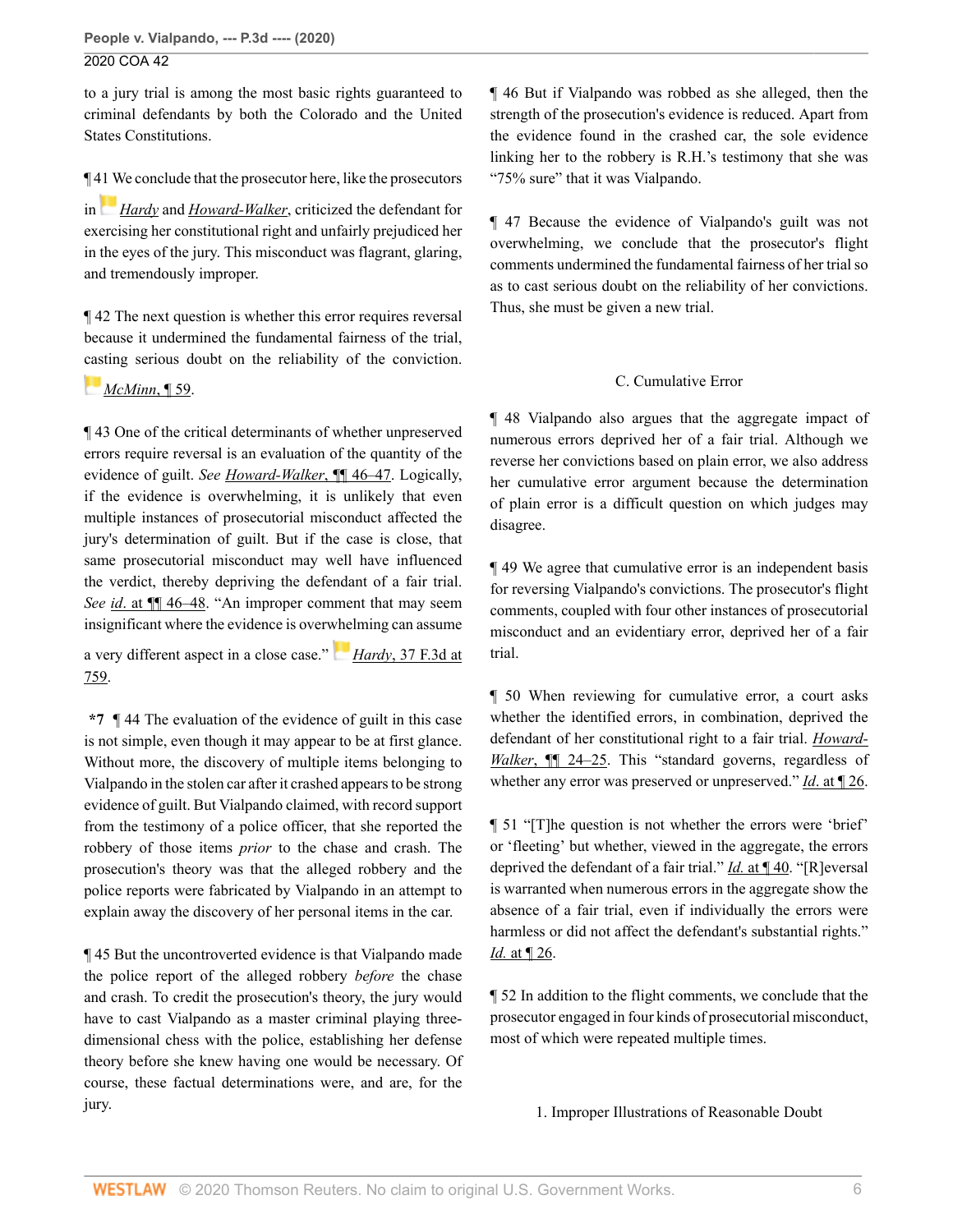¶ 53 First, during voir dire, the prosecutor attempted to illustrate the concept of beyond a reasonable doubt, but in doing so, he improperly trivialized the State's burden of proof.

¶ 54 The prosecutor asked potential jurors if they could recognize, "beyond a reasonable doubt," the American flag in the courtroom even though it was folded and not entirely visible. They all responded they could. The prosecutor then asked a potential juror if she was on the gameshow "Who Wants to be a Millionaire" whether she could identify the flag for the one-million-dollar question. The juror responded that it was the United States flag.

**\*8** ¶ 55 This colloquy trivialized reasonable doubt and, thus, attempted to lower the prosecution's burden of proof. *See People v. Camarigg, 2017 COA 115M,*  $\P$  45, — P.3d — (noting that reasonable doubt analogies can be inappropriate when they trivialize the State's burden). If the prohibition against "trivializing" reasonable doubt is to mean anything, then it must apply here, where the prosecutor analogized finding the defendant guilty to submitting an answer on a game show. In a similar case, the Washington Court of Appeals held that the prosecutor's remark, "[t]o be able to find reason to do[ubt,](https://1.next.westlaw.com/Link/RelatedInformation/Flag?documentGuid=Ice3dd488f95111df80558336ea473530&transitionType=InlineKeyCiteFlags&originationContext=docHeaderFlag&Rank=0&contextData=(sc.Search) ) you have to fill in the blank," was flagrant

misconduct. *State v. Johnson*[, 158 Wash.App. 677, 243](http://www.westlaw.com/Link/Document/FullText?findType=Y&serNum=2023869143&pubNum=0004645&originatingDoc=I933b04f06a0911ea81d388262956b33a&refType=RP&fi=co_pp_sp_4645_939&originationContext=document&vr=3.0&rs=cblt1.0&transitionType=DocumentItem&contextData=(sc.Search)#co_pp_sp_4645_939) [P.3d 936, 939–41 \(2010\).](http://www.westlaw.com/Link/Document/FullText?findType=Y&serNum=2023869143&pubNum=0004645&originatingDoc=I933b04f06a0911ea81d388262956b33a&refType=RP&fi=co_pp_sp_4645_939&originationContext=document&vr=3.0&rs=cblt1.0&transitionType=DocumentItem&contextData=(sc.Search)#co_pp_sp_4645_939)

¶ 56 It is also improper to illustrate reasonable doubt with "iconic images," like the American flag. *[Camarigg](http://www.westlaw.com/Link/Document/FullText?findType=Y&serNum=2042559903&pubNum=0007780&originatingDoc=I933b04f06a0911ea81d388262956b33a&refType=RP&originationContext=document&vr=3.0&rs=cblt1.0&transitionType=DocumentItem&contextData=(sc.Search))*, ¶ 47 (citing cases holding that the use of the Statue of Liberty and Abraham Lincoln improper because they are iconic images). The danger is that, by using iconic, easily recognizable images, the jury may conclude that guilt beyond a reasonable doubt is easy to determine, and thus, that the reasonable doubt standard is a low burden of proof. These statements on reasonable doubt were improper.

# 2. Improper Statements of Personal Belief

¶ 57 Next, during the prosecutor's opening statement, he told the jury, "I think you'll agree with me at the end of testimony, that the defendant is guilty of the charges," and he later said, "I think you'll agree with me that it was, in fact, the defendant who ran." These two statements were clearly improper because they expressed "pers[onal](https://1.next.westlaw.com/Link/RelatedInformation/Flag?documentGuid=I8fddc2b470ce11daa20eccddde63d628&transitionType=InlineKeyCiteFlags&originationContext=docHeaderFlag&Rank=0&contextData=(sc.Search) ) belief as to the

guilt of the defendant by the prosecutor." *[Domingo-Gomez](http://www.westlaw.com/Link/Document/FullText?findType=Y&serNum=2007908950&pubNum=0004645&originatingDoc=I933b04f06a0911ea81d388262956b33a&refType=RP&fi=co_pp_sp_4645_1049&originationContext=document&vr=3.0&rs=cblt1.0&transitionType=DocumentItem&contextData=(sc.Search)#co_pp_sp_4645_1049) v. People*[, 125 P.3d 1043, 1049 \(Colo. 2005\).](http://www.westlaw.com/Link/Document/FullText?findType=Y&serNum=2007908950&pubNum=0004645&originatingDoc=I933b04f06a0911ea81d388262956b33a&refType=RP&fi=co_pp_sp_4645_1049&originationContext=document&vr=3.0&rs=cblt1.0&transitionType=DocumentItem&contextData=(sc.Search)#co_pp_sp_4645_1049)

¶ 58 And during closing argument, the prosecutor improperly expressed his personal opinion as to Vialpando's guilt for a third time by attacking her credibility. He told the jury that he did not have to prove why Vialpando made a false report "or what *we* believe is a false report" regarding Vialpando's reported robbery. (Emphasis added.)

# 3. Improper Questions About the Veracity of Another Witness

¶ 59 It was also improper for the prosecutor to repeatedly ask Vialpando on cross-examination whether another witness, a police officer, was "mistaken." This is because it is categorically improper to ask a witness to opine on the veracity of another witness, and this prohibition includes [que](https://1.next.westlaw.com/Link/RelatedInformation/Flag?documentGuid=I4c1ab3b6e41711da8b56def3c325596e&transitionType=InlineKeyCiteFlags&originationContext=docHeaderFlag&Rank=0&contextData=(sc.Search) )stions asking whether another witness is mistaken.

*Liggett v. People*[, 135 P.3d 725, 732–35 \(Colo. 2006\).](http://www.westlaw.com/Link/Document/FullText?findType=Y&serNum=2009156830&pubNum=0004645&originatingDoc=I933b04f06a0911ea81d388262956b33a&refType=RP&fi=co_pp_sp_4645_732&originationContext=document&vr=3.0&rs=cblt1.0&transitionType=DocumentItem&contextData=(sc.Search)#co_pp_sp_4645_732) This improper question was repeated by the prosecutor *four times*.

# 4. Improper Mischaracterization of the Evidence

¶ 60 Lastly, the prosecutor mischaracterized the evidence in his closing argument. He asked the jury "why didn't [Vialpando] go out and get a new ID?" But Vialpando's unrebutted testimony was that she did get a new ID. Prosecutors may not misstate the evidence. *[People v. Van](http://www.westlaw.com/Link/Document/FullText?findType=Y&serNum=2043776406&pubNum=0004645&originatingDoc=I933b04f06a0911ea81d388262956b33a&refType=RP&originationContext=document&vr=3.0&rs=cblt1.0&transitionType=DocumentItem&contextData=(sc.Search)) Meter*[, 2018 COA 13, ¶ 24, 421 P.3d 1222.](http://www.westlaw.com/Link/Document/FullText?findType=Y&serNum=2043776406&pubNum=0004645&originatingDoc=I933b04f06a0911ea81d388262956b33a&refType=RP&originationContext=document&vr=3.0&rs=cblt1.0&transitionType=DocumentItem&contextData=(sc.Search))

¶ 61 Although these errors are less serious than the prosecutor's flight comments, "technical errors may have a significance requiring [a re](https://1.next.westlaw.com/Link/RelatedInformation/Flag?documentGuid=If88a18adf7c811d9bf60c1d57ebc853e&transitionType=InlineKeyCiteFlags&originationContext=docHeaderFlag&Rank=0&contextData=(sc.Search) )versal in a close case." *[Howard-](http://www.westlaw.com/Link/Document/FullText?findType=Y&serNum=2048603237&pubNum=0007779&originatingDoc=I933b04f06a0911ea81d388262956b33a&refType=RP&originationContext=document&vr=3.0&rs=cblt1.0&transitionType=DocumentItem&contextData=(sc.Search))*

*[Walker](http://www.westlaw.com/Link/Document/FullText?findType=Y&serNum=2048603237&pubNum=0007779&originatingDoc=I933b04f06a0911ea81d388262956b33a&refType=RP&originationContext=document&vr=3.0&rs=cblt1.0&transitionType=DocumentItem&contextData=(sc.Search))*, ¶ 45 (quoting *Oaks v. People*[, 150 Colo. 64, 67,](http://www.westlaw.com/Link/Document/FullText?findType=Y&serNum=1962126146&pubNum=0000661&originatingDoc=I933b04f06a0911ea81d388262956b33a&refType=RP&fi=co_pp_sp_661_446&originationContext=document&vr=3.0&rs=cblt1.0&transitionType=DocumentItem&contextData=(sc.Search)#co_pp_sp_661_446) [371 P.2d 443, 446 \(1962\)](http://www.westlaw.com/Link/Document/FullText?findType=Y&serNum=1962126146&pubNum=0000661&originatingDoc=I933b04f06a0911ea81d388262956b33a&refType=RP&fi=co_pp_sp_661_446&originationContext=document&vr=3.0&rs=cblt1.0&transitionType=DocumentItem&contextData=(sc.Search)#co_pp_sp_661_446)). As discussed in Part II.B, if the evidence of the items found in the car is explained away, this is a close case.

> 5. Improper Testimony Identifying Vialpando as the "Primary Suspect"

¶ 62 In addition to multiple instances of prosecutorial misconduct, testimony given by the lead investigating officer constituted evidentiary error. A witness may not opine that the defendant is guilty or testify that he or she believes the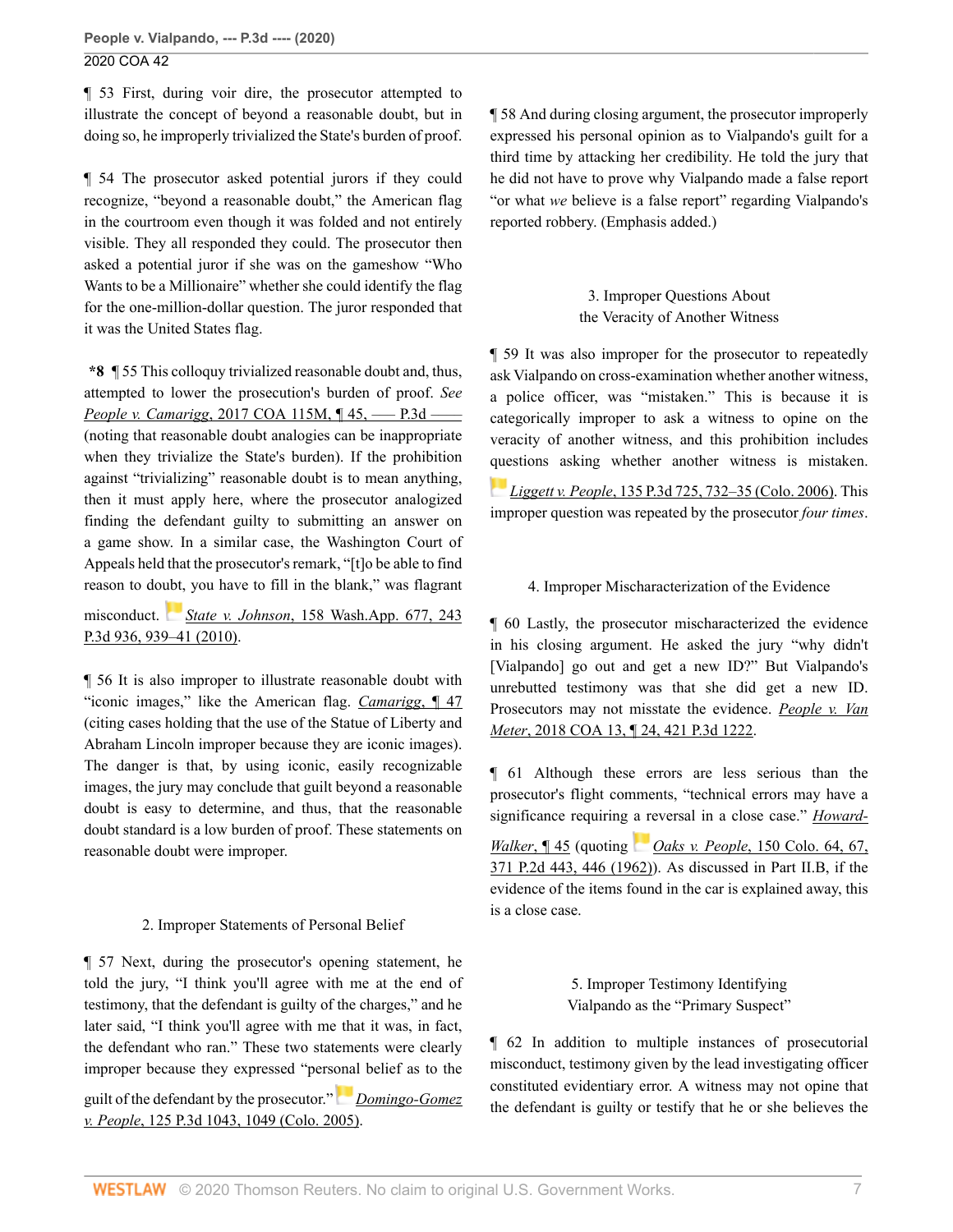defendant committed the crime. *[People v. Penn](http://www.westlaw.com/Link/Document/FullText?findType=Y&serNum=2038852787&pubNum=0004645&originatingDoc=I933b04f06a0911ea81d388262956b33a&refType=RP&originationContext=document&vr=3.0&rs=cblt1.0&transitionType=DocumentItem&contextData=(sc.Search))*, 2016 CO 32, [¶ 31, 379 P.3d 298.](http://www.westlaw.com/Link/Document/FullText?findType=Y&serNum=2038852787&pubNum=0004645&originatingDoc=I933b04f06a0911ea81d388262956b33a&refType=RP&originationContext=document&vr=3.0&rs=cblt1.0&transitionType=DocumentItem&contextData=(sc.Search))

**\*9** ¶ 63 But here, the lead investigating officer testified that Vialpando was the "primary suspect." The Attorney General contends that the officer's testimony was permissible both because police officers can properly explain steps they took in the course of their investigation and because the testimony dispelled any implication that the investigation was cursory.

¶ 64 But this testimony did nothing to explain the officer's investigation, nor did it bolster the thoroughness of the investigation. In no way did the testimony dispel any purported implication that the investigation was not thorough because simply naming a suspect demonstrates nothing about the thoroughness of the investigation that led to that conclusion.

¶ 65 Caution is warranted when the course-of-theinvestigation exception is used to admit otherwise inadmissible evidence. *People v. Bobian*[, 2019 COA 183, ¶](http://www.westlaw.com/Link/Document/FullText?findType=Y&serNum=2049884545&pubNum=0007780&originatingDoc=I933b04f06a0911ea81d388262956b33a&refType=RP&originationContext=document&vr=3.0&rs=cblt1.0&transitionType=DocumentItem&contextData=(sc.Search))  $51,$  —– P.3d —– (Berger, J., specially concurring) (citing *United States v. Cass*[, 127 F.3d 1218, 1223 \(10th Cir. 1997\)](http://www.westlaw.com/Link/Document/FullText?findType=Y&serNum=1997208669&pubNum=0000506&originatingDoc=I933b04f06a0911ea81d388262956b33a&refType=RP&fi=co_pp_sp_506_1223&originationContext=document&vr=3.0&rs=cblt1.0&transitionType=DocumentItem&contextData=(sc.Search)#co_pp_sp_506_1223)). We conclude that the exception is inapplicable here.

¶ 66 Thus, the effect of the testimony identifying Vialpando as the primary suspect could only have been an improper one: demonstrating the officer's belief that Vialpando was guilty. Although this was lay testimony, it contained an added degree of prejudice because the [test](https://1.next.westlaw.com/Link/RelatedInformation/Flag?documentGuid=Ib8ff01540c5a11d9bc18e8274af85244&transitionType=InlineKeyCiteFlags&originationContext=docHeaderFlag&Rank=0&contextData=(sc.Search) )imony was from the lead

investigating officer in the case. *[Martinez v. State](http://www.westlaw.com/Link/Document/FullText?findType=Y&serNum=2000380721&pubNum=0000735&originatingDoc=I933b04f06a0911ea81d388262956b33a&refType=RP&fi=co_pp_sp_735_1080&originationContext=document&vr=3.0&rs=cblt1.0&transitionType=DocumentItem&contextData=(sc.Search)#co_pp_sp_735_1080)*, 761 So. [2d 1074, 1080 \(Fla. 2000\)](http://www.westlaw.com/Link/Document/FullText?findType=Y&serNum=2000380721&pubNum=0000735&originatingDoc=I933b04f06a0911ea81d388262956b33a&refType=RP&fi=co_pp_sp_735_1080&originationContext=document&vr=3.0&rs=cblt1.0&transitionType=DocumentItem&contextData=(sc.Search)#co_pp_sp_735_1080) ("[T]here is an increased danger of prejudice when the investigating officer is allowed to express his or her opinion about the defendant's guilt.").

## 6. Cumulative Effect of the Errors

¶ 67 Under cumulative error review, the ultimate question is whether the errors deprived the defendant of a fair trial. *[Howard-Walker](http://www.westlaw.com/Link/Document/FullText?findType=Y&serNum=2048603237&pubNum=0007779&originatingDoc=I933b04f06a0911ea81d388262956b33a&refType=RP&originationContext=document&vr=3.0&rs=cblt1.0&transitionType=DocumentItem&contextData=(sc.Search))*, ¶ 40.

¶ 68 There is no formula or algorithm into which an appellate court inputs errors, and then the formula spits out the result — harmless error or reversal. Rather, as the supreme court demonstrated in *[Howard-Walker](http://www.westlaw.com/Link/Document/FullText?findType=Y&serNum=2048603237&pubNum=0007779&originatingDoc=I933b04f06a0911ea81d388262956b33a&refType=RP&originationContext=document&vr=3.0&rs=cblt1.0&transitionType=DocumentItem&contextData=(sc.Search))*, appellate judges must use careful judgment to evaluate the errors both individually and cumulatively to reach a conclusion whether the fairness of the trial was impaired. Not surprisingly, given this process, judges

viewing the same evidence and acting entirely in good faith may come to different conclusions regarding harmlessness. Such is the case here.

¶ 69 In our view, the teaching of *[Howard-Walker](http://www.westlaw.com/Link/Document/FullText?findType=Y&serNum=2048603237&pubNum=0007779&originatingDoc=I933b04f06a0911ea81d388262956b33a&refType=RP&originationContext=document&vr=3.0&rs=cblt1.0&transitionType=DocumentItem&contextData=(sc.Search))* is that when there are multiple instances of documented (not just alleged) prosecutorial misconduct, an appellate court must look long and hard at whether the defendant received a fair trial because a fair trial is the only constitutional means of depriving a person of his or her liberty. [U.S. Const. amend. XIV.](http://www.westlaw.com/Link/Document/FullText?findType=L&pubNum=1000583&cite=USCOAMENDXIV&originatingDoc=I933b04f06a0911ea81d388262956b33a&refType=LQ&originationContext=document&vr=3.0&rs=cblt1.0&transitionType=DocumentItem&contextData=(sc.Search))

¶ 70 From voir dire to closing arguments, Vialpando's trial was infected with errors. And like in *[Howard-Walker](http://www.westlaw.com/Link/Document/FullText?findType=Y&serNum=2048603237&pubNum=0007779&originatingDoc=I933b04f06a0911ea81d388262956b33a&refType=RP&originationContext=document&vr=3.0&rs=cblt1.0&transitionType=DocumentItem&contextData=(sc.Search))*, these six identified errors occurred over the course of a relatively short trial — here, three days. *See [Howard-Walker](http://www.westlaw.com/Link/Document/FullText?findType=Y&serNum=2048603237&originatingDoc=I933b04f06a0911ea81d388262956b33a&refType=RP&originationContext=document&vr=3.0&rs=cblt1.0&transitionType=DocumentItem&contextData=(sc.Search))*, ¶ 3 (two days). The prosecutorial misconduct, in combination with the officer's improper testimony that Vialpando was the primary suspect, deprived her of a fair trial.

# D. Reliability of R.H.'s Identification

¶ 71 Vialpando next argues that the trial court reversibly erred by denying her motion to suppress the out-of-court photo identification. We address this argument because it is likely to arise on retrial. The trial court's findings on reliability are supported by the record, so we conclude that the identification was properly admitted.

# 1. The Law

**\*10** ¶ 72 The constitutionality of pretrial [identifi](https://1.next.westlaw.com/Link/RelatedInformation/Flag?documentGuid=Ia5068b66f53d11d983e7e9deff98dc6f&transitionType=InlineKeyCiteFlags&originationContext=docHeaderFlag&Rank=0&contextData=(sc.Search) )cation procedures is a mixed question of law and fact. **B**ernal *v. People*[, 44 P.3d 184, 190 \(Colo. 2002\);](http://www.westlaw.com/Link/Document/FullText?findType=Y&serNum=2002185488&pubNum=0004645&originatingDoc=I933b04f06a0911ea81d388262956b33a&refType=RP&fi=co_pp_sp_4645_190&originationContext=document&vr=3.0&rs=cblt1.0&transitionType=DocumentItem&contextData=(sc.Search)#co_pp_sp_4645_190) *[People v. Martinez](http://www.westlaw.com/Link/Document/FullText?findType=Y&serNum=2035807917&pubNum=0004645&originatingDoc=I933b04f06a0911ea81d388262956b33a&refType=RP&originationContext=document&vr=3.0&rs=cblt1.0&transitionType=DocumentItem&contextData=(sc.Search))*, [2015 COA 37, ¶ 9, 378 P.3d 761.](http://www.westlaw.com/Link/Document/FullText?findType=Y&serNum=2035807917&pubNum=0004645&originatingDoc=I933b04f06a0911ea81d388262956b33a&refType=RP&originationContext=document&vr=3.0&rs=cblt1.0&transitionType=DocumentItem&contextData=(sc.Search)) We defer to the trial court's factual findings, but "we may give different weight to those facts and may reach a different conclusion in light of the legal standard." *[Martinez](http://www.westlaw.com/Link/Document/FullText?findType=Y&serNum=2035807917&pubNum=0007780&originatingDoc=I933b04f06a0911ea81d388262956b33a&refType=RP&originationContext=document&vr=3.0&rs=cblt1.0&transitionType=DocumentItem&contextData=(sc.Search))*, ¶ 9.

¶ 73 Vialpando objected to the out-of-court identification, so "if the district court erred, we apply the constitutional harmless error standard to determine whether reversal is required." *Id.* [at ¶ 10.](http://www.westlaw.com/Link/Document/FullText?findType=Y&serNum=2035807917&pubNum=0007780&originatingDoc=I933b04f06a0911ea81d388262956b33a&refType=RP&originationContext=document&vr=3.0&rs=cblt1.0&transitionType=DocumentItem&contextData=(sc.Search)) "Under this standard, the prosecution must show that the error was harmless beyond a reasonable doubt," and we reverse if there is a reasonable possibility that the error contributed to the conviction. *[Id](http://www.westlaw.com/Link/Document/FullText?findType=Y&serNum=2035807917&pubNum=0007780&originatingDoc=I933b04f06a0911ea81d388262956b33a&refType=RP&originationContext=document&vr=3.0&rs=cblt1.0&transitionType=DocumentItem&contextData=(sc.Search))*.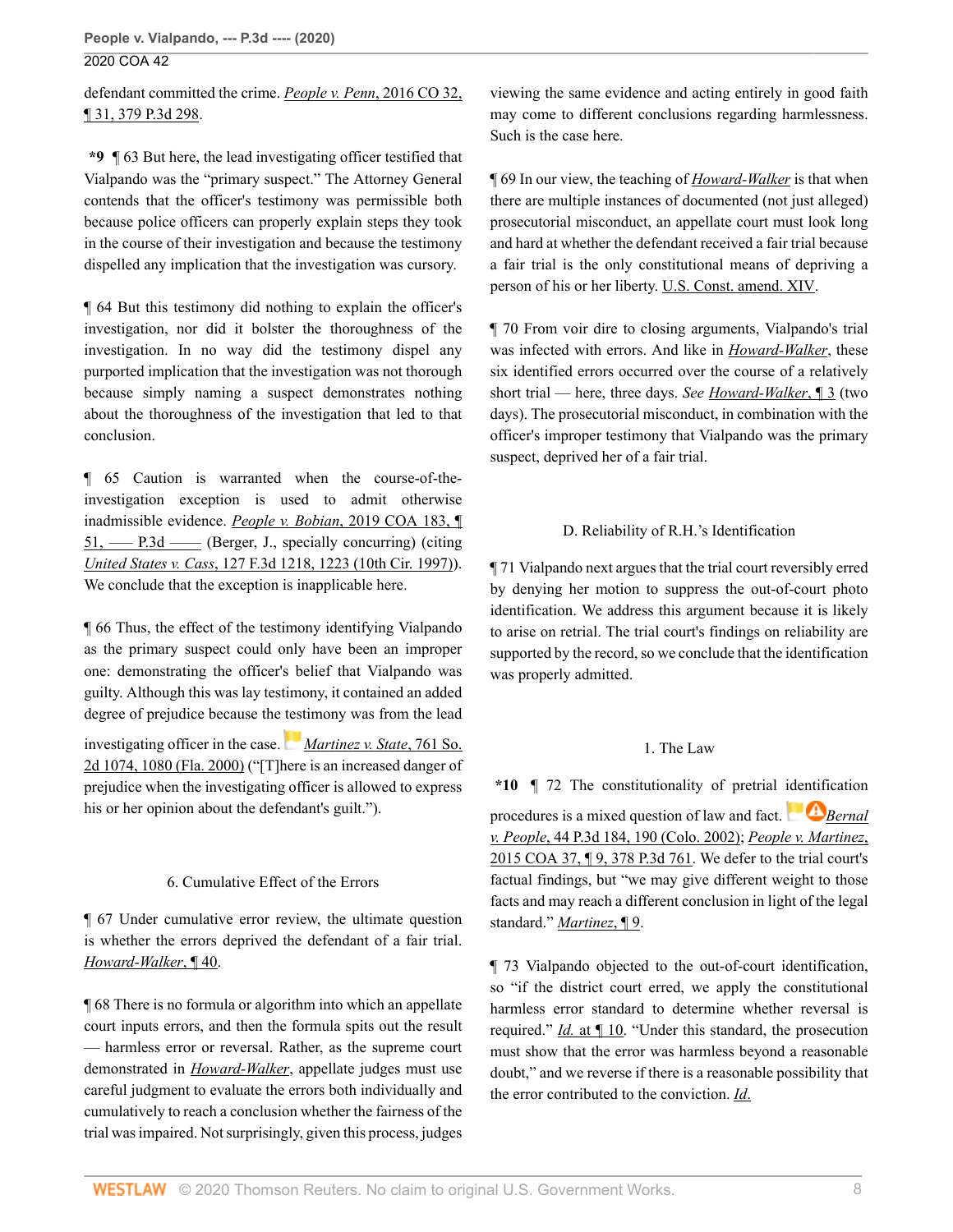¶ 74 To determine whether an out-of-c[ourt ide](https://1.next.westlaw.com/Link/RelatedInformation/Flag?documentGuid=Ia5068b66f53d11d983e7e9deff98dc6f&transitionType=InlineKeyCiteFlags&originationContext=docHeaderFlag&Rank=0&contextData=(sc.Search) )ntification is admissible, we apply a two-part test.  $B$  *[Bernal](http://www.westlaw.com/Link/Document/FullText?findType=Y&serNum=2002185488&pubNum=0004645&originatingDoc=I933b04f06a0911ea81d388262956b33a&refType=RP&fi=co_pp_sp_4645_191&originationContext=document&vr=3.0&rs=cblt1.0&transitionType=DocumentItem&contextData=(sc.Search)#co_pp_sp_4645_191)*, 44 [P.3d at 191.](http://www.westlaw.com/Link/Document/FullText?findType=Y&serNum=2002185488&pubNum=0004645&originatingDoc=I933b04f06a0911ea81d388262956b33a&refType=RP&fi=co_pp_sp_4645_191&originationContext=document&vr=3.0&rs=cblt1.0&transitionType=DocumentItem&contextData=(sc.Search)#co_pp_sp_4645_191) The defendant must first demons[trate th](https://1.next.westlaw.com/Link/RelatedInformation/Flag?documentGuid=Ia5068b66f53d11d983e7e9deff98dc6f&transitionType=InlineKeyCiteFlags&originationContext=docHeaderFlag&Rank=0&contextData=(sc.Search) )at the identification was impermissibly suggestive.  $\bullet$  *[Id](http://www.westlaw.com/Link/Document/FullText?findType=Y&serNum=2002185488&pubNum=0004645&originatingDoc=I933b04f06a0911ea81d388262956b33a&refType=RP&originationContext=document&vr=3.0&rs=cblt1.0&transitionType=DocumentItem&contextData=(sc.Search))*. If the defendant does not carry her burden, the inquiry is over and the identification is admissible. If the defendant meets this burden, the prosecution must demonstrate that the identification was [neverth](https://1.next.westlaw.com/Link/RelatedInformation/Flag?documentGuid=Ia5068b66f53d11d983e7e9deff98dc6f&transitionType=InlineKeyCiteFlags&originationContext=docHeaderFlag&Rank=0&contextData=(sc.Search) )eless reliable under the totality of

the circumstances.  $\blacksquare$  *Id.* at 192.

¶ 75 The trial court found, with record support, that the lineup was impermissibly suggestive, so we proceed to the second part of the test and review whether the identification was nonetheless r[eliable.](https://1.next.westlaw.com/Link/RelatedInformation/Flag?documentGuid=Ia5068b66f53d11d983e7e9deff98dc6f&transitionType=InlineKeyCiteFlags&originationContext=docHeaderFlag&Rank=0&contextData=(sc.Search) ) To determine reliability, courts consider the five **B**<u>[Bernal](http://www.westlaw.com/Link/Document/FullText?findType=Y&serNum=2002185488&pubNum=0004645&originatingDoc=I933b04f06a0911ea81d388262956b33a&refType=RP&originationContext=document&vr=3.0&rs=cblt1.0&transitionType=DocumentItem&contextData=(sc.Search))</u> factors: (1) the witness's opportunity to view the suspect at the time of the crime; (2) the witness's degree of attention; (3) the accuracy of the witness's prior description of the suspect; (4) the level of certainty demonstrated by the witness at the confrontation; and (5) the length of time between the crime and the confrontation. *People v. Singley*[, 2015 COA 78M, ¶ 15, 412 P.3d 741](http://www.westlaw.com/Link/Document/FullText?findType=Y&serNum=2036483221&pubNum=0004645&originatingDoc=I933b04f06a0911ea81d388262956b33a&refType=RP&originationContext=document&vr=3.0&rs=cblt1.0&transitionType=DocumentItem&contextData=(sc.Search)).

¶ 76 These factors, however, must sufficiently weigh against "the cor[rupt](https://1.next.westlaw.com/Link/RelatedInformation/Flag?documentGuid=I5449b87cf59511d9bf60c1d57ebc853e&transitionType=InlineKeyCiteFlags&originationContext=docHeaderFlag&Rank=0&contextData=(sc.Search) )ing effect of the suggestive identification." *[Id.](http://www.westlaw.com/Link/Document/FullText?findType=Y&serNum=2036483221&pubNum=0007780&originatingDoc=I933b04f06a0911ea81d388262956b33a&refType=RP&originationContext=document&vr=3.0&rs=cblt1.0&transitionType=DocumentItem&contextData=(sc.Search))*

(quoting *People v. Borghesi*[, 66 P.3d 93, 104 \(Colo. 2003\)](http://www.westlaw.com/Link/Document/FullText?findType=Y&serNum=2003235215&pubNum=0004645&originatingDoc=I933b04f06a0911ea81d388262956b33a&refType=RP&fi=co_pp_sp_4645_104&originationContext=document&vr=3.0&rs=cblt1.0&transitionType=DocumentItem&contextData=(sc.Search)#co_pp_sp_4645_104)). Identification testimony is admissible when "the totality of the circumstances does not suggest a very substantial likelihood of misidentification." *[People v. Godinez](http://www.westlaw.com/Link/Document/FullText?findType=Y&serNum=2047090506&pubNum=0004645&originatingDoc=I933b04f06a0911ea81d388262956b33a&refType=RP&originationContext=document&vr=3.0&rs=cblt1.0&transitionType=DocumentItem&contextData=(sc.Search))*, 2018

[COA 170M, ¶ 58, 457 P.3d 77](http://www.westlaw.com/Link/Document/FullText?findType=Y&serNum=2047090506&pubNum=0004645&originatingDoc=I933b04f06a0911ea81d388262956b33a&refType=RP&originationContext=document&vr=3.0&rs=cblt1.0&transitionType=DocumentItem&contextData=(sc.Search)) (quoting *[Borghesi](http://www.westlaw.com/Link/Document/FullText?findType=Y&serNum=2003235215&pubNum=0004645&originatingDoc=I933b04f06a0911ea81d388262956b33a&refType=RP&fi=co_pp_sp_4645_104&originationContext=document&vr=3.0&rs=cblt1.0&transitionType=DocumentItem&contextData=(sc.Search)#co_pp_sp_4645_104)*, 66 P.3d [at 104\)](http://www.westlaw.com/Link/Document/FullText?findType=Y&serNum=2003235215&pubNum=0004645&originatingDoc=I933b04f06a0911ea81d388262956b33a&refType=RP&fi=co_pp_sp_4645_104&originationContext=document&vr=3.0&rs=cblt1.0&transitionType=DocumentItem&contextData=(sc.Search)#co_pp_sp_4645_104).

# 2. Application

¶ 77 We conclude that the evidence presented at the suppression hearing supports the trial court's reliability finding.

¶ 78 As to the first factor, Vialpando argues that R.H.'s identification was unreliable because she saw the suspect for less than a minute after witnessing a highly traumatic event. But the trial court found, with record support, that

> [R.H.] was not ... the direct victim of any crime at that point, so she wasn't

in some sort of fear or otherwise trying to figure out how to get out of a circumstance. Instead she was simply a perceiving witness of an unusual event to have occurred within her proximity.

¶ 79 As to the second*[Bernal](http://www.westlaw.com/Link/Document/FullText?findType=Y&serNum=2002185488&pubNum=0004645&originatingDoc=I933b04f06a0911ea81d388262956b33a&refType=RP&originationContext=document&vr=3.0&rs=cblt1.0&transitionType=DocumentItem&contextData=(sc.Search))* factor, Vialpando asserts that R.H.'s attention was divided because she watched two people flee the crash. But R.H. gave a detailed description of the suspect's clothing, indicating that R.H. had a high degree of attention. Also, the trial court found that she was not distracted by "other collateral matters, she was not listening to the radio, not on the telephone and was alone in the car." Thus, the record supports the court's finding that "the accident itself focused [R.H.'s] attention as did the conduct of the occupants of the vehicle."

**\*11** ¶ 80 On the third factor, Vialpando argues that R.H.'s description was significantly inconsistent with Vialpando's appearance. But the record refutes this claim. R.H.'s description of the suspect's height and build matched Vialpando's height and build. And while Vialpando had short hair at trial, several witnesses identified her as having long hair, photos presented at trial depicted her with long hair, and Vialpando acknowledged that she sometimes wore a wig. (Vialpando also testified that the wig was one of the items that had been taken from her during the robbery.) Regarding the age discrepancy, the court acknowledged that R.H.'s estimated age differed from Vialpando's age but recognized that an "individual may have difficulty estimating the age of an individual that they don't know, given the fact that people display their age very differently." Also, R.H. testified that the suspect was wearing a lot of makeup, which the court noted could have made the suspect appear younger than her age.

¶ 81 As to the fourth factor — the level of certainty — Vialpando points to R.H.'s testimony that it was only "possible" that Vialpando was the woman she had seen fleeing the crash and that she was only seventy-five percent certain. But the trial court noted that R.H.'s uncertainty was driven by her desire "to be very certain about her identification and not overestimate." The court found R.H.'s testimony credible, concluding that her identification had "a high level of certainty."

¶ 82 Lastly, the court found that the length of time between the crime and the identification — approximately a week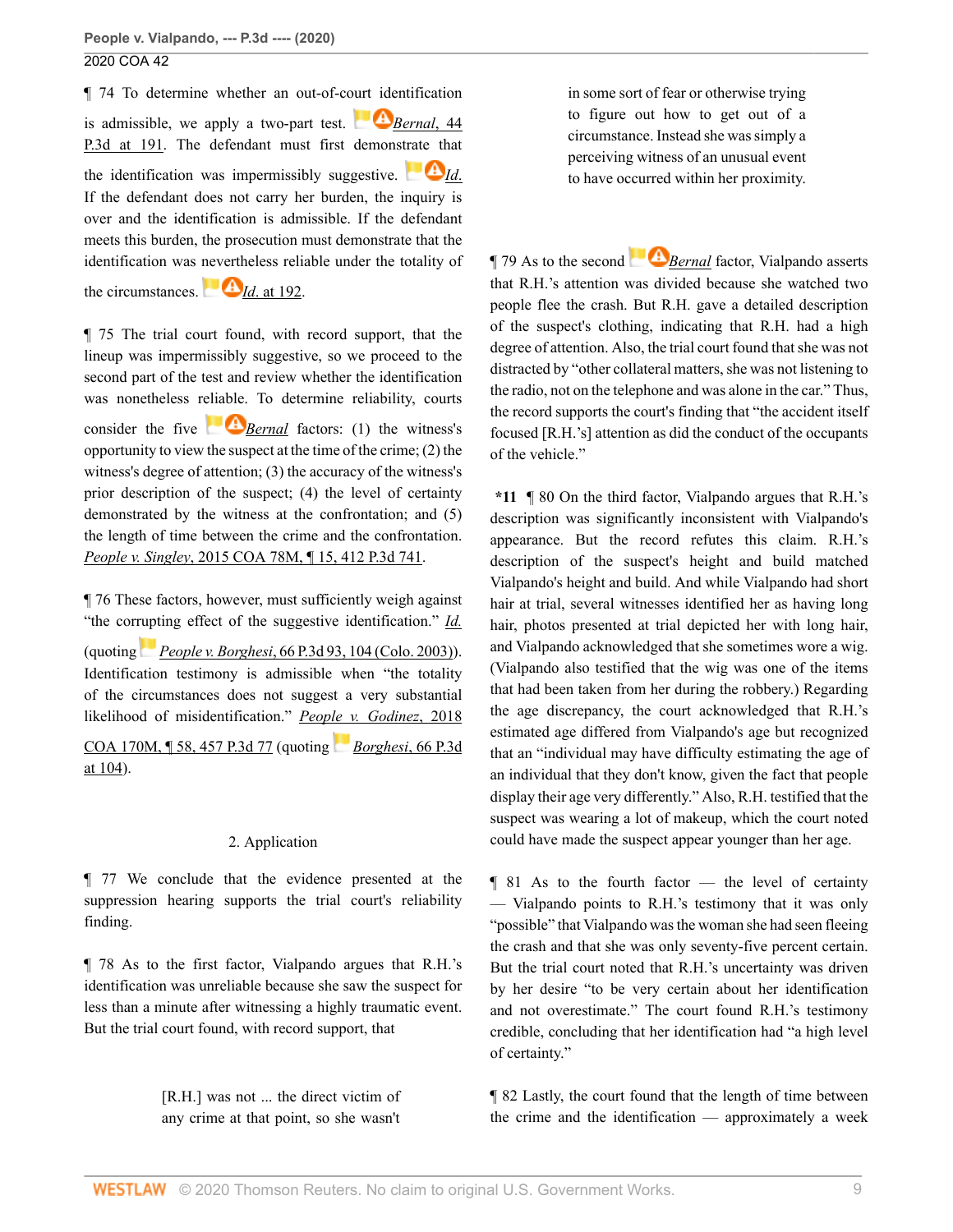— was not "unacceptably lengthy" because what R.H. witnessed was "still relatively fresh in her mind." We agree. *See* **Bernal**[, 44 P.3d at 194](http://www.westlaw.com/Link/Document/FullText?findType=Y&serNum=2002185488&pubNum=0004645&originatingDoc=I933b04f06a0911ea81d388262956b33a&refType=RP&fi=co_pp_sp_4645_194&originationContext=document&vr=3.0&rs=cblt1.0&transitionType=DocumentItem&contextData=(sc.Search)#co_pp_sp_4645_194) (remanding to determine reliability when there was a six-week gap between the robbery and the photo array).

¶ 83 After weighing these factors against the suggestive identification procedures, we cannot conclude that the trial court erred in admitting the identification.

#### E. Reasonable Doubt Analogies

¶ 84 Finally, we briefly address Vialpando's claim regarding the trial court's reasonable doubt analogies during voir dire.

¶ 85 This case is the most recent installment in what appears to be a never-ending series of cases involving trial judges' well-intentioned but almost always misguided efforts to explain reasonable doubt with analogies and examples. "Since at least 1914, Colorado appellate courts have been discouraging trial courts [from](https://1.next.westlaw.com/Link/RelatedInformation/Flag?documentGuid=Ieca6ccc0388d11eaac0ee4466ee51240&transitionType=InlineKeyCiteFlags&originationContext=docHeaderFlag&Rank=0&contextData=(sc.Search) ) creating their own formulations

<span id="page-9-0"></span>of reasonable doubt." *[People v. Knobee](http://www.westlaw.com/Link/Document/FullText?findType=Y&serNum=2050140800&pubNum=0007780&originatingDoc=I933b04f06a0911ea81d388262956b33a&refType=RP&originationContext=document&vr=3.0&rs=cblt1.0&transitionType=DocumentItem&contextData=(sc.Search))*, 2020 COA 7,  $\P$  28, — P.3d — United always admonishing, our published and unpublished cases have not reversed when analyzing these problematic statements or instructions that attempt to further define reasonable doubt, with only one exception. [2](#page-19-1) *Compare Knobee*[, 2020 COA 7, –––](http://www.westlaw.com/Link/Document/FullText?findType=Y&serNum=2050140800&pubNum=0007780&originatingDoc=I933b04f06a0911ea81d388262956b33a&refType=RP&originationContext=document&vr=3.0&rs=cblt1.0&transitionType=DocumentItem&contextData=(sc.Search)) P.3d —– (holding that the trial court's reasonable doubt instruction constituted structural error requiring reversal), *with People v. Tibbels*, 2019 COA 175, - P.3d [––––](http://www.westlaw.com/Link/Document/FullText?findType=Y&serNum=2049705760&pubNum=0007780&originatingDoc=I933b04f06a0911ea81d388262956b33a&refType=RP&originationContext=document&vr=3.0&rs=cblt1.0&transitionType=DocumentItem&contextData=(sc.Search)) (cataloguing, in an appendix, twenty-three decisions addressing reasonable doubt explanations, none requiring reversal).

¶ 86 We are hopeful that the Colorado Supreme Court's recent decision in *Johnson v. People*[, 2019 CO 17, 436 P.3d 529](http://www.westlaw.com/Link/Document/FullText?findType=Y&serNum=2047736056&pubNum=0004645&originatingDoc=I933b04f06a0911ea81d388262956b33a&refType=RP&originationContext=document&vr=3.0&rs=cblt1.0&transitionType=DocumentItem&contextData=(sc.Search)), will put the final nail in the coffin as to reasonable doubt analogies. There, the supreme court reasoned that the trial court's reasonable doubt comments were "problematic." *Id*[. at](http://www.westlaw.com/Link/Document/FullText?findType=Y&serNum=2047736056&pubNum=0007780&originatingDoc=I933b04f06a0911ea81d388262956b33a&refType=RP&originationContext=document&vr=3.0&rs=cblt1.0&transitionType=DocumentItem&contextData=(sc.Search)) [¶ 17.](http://www.westlaw.com/Link/Document/FullText?findType=Y&serNum=2047736056&pubNum=0007780&originatingDoc=I933b04f06a0911ea81d388262956b33a&refType=RP&originationContext=document&vr=3.0&rs=cblt1.0&transitionType=DocumentItem&contextData=(sc.Search)) The court also noted the United States Supreme Court's admonition that attempts to further define rea[son](https://1.next.westlaw.com/Link/RelatedInformation/Flag?documentGuid=I236e3f8a9c1e11d9bdd1cfdd544ca3a4&transitionType=InlineKeyCiteFlags&originationContext=docHeaderFlag&Rank=0&contextData=(sc.Search) )able doubt

"do not provide clarity." *Id.* at 13 (citing *[Holland v.](http://www.westlaw.com/Link/Document/FullText?findType=Y&serNum=1954118568&pubNum=0000780&originatingDoc=I933b04f06a0911ea81d388262956b33a&refType=RP&fi=co_pp_sp_780_140&originationContext=document&vr=3.0&rs=cblt1.0&transitionType=DocumentItem&contextData=(sc.Search)#co_pp_sp_780_140) United States*[, 348 U.S. 121, 140, 75 S.Ct. 127, 99 L.Ed. 150](http://www.westlaw.com/Link/Document/FullText?findType=Y&serNum=1954118568&pubNum=0000780&originatingDoc=I933b04f06a0911ea81d388262956b33a&refType=RP&fi=co_pp_sp_780_140&originationContext=document&vr=3.0&rs=cblt1.0&transitionType=DocumentItem&contextData=(sc.Search)#co_pp_sp_780_140) [\(1954\)\)](http://www.westlaw.com/Link/Document/FullText?findType=Y&serNum=1954118568&pubNum=0000780&originatingDoc=I933b04f06a0911ea81d388262956b33a&refType=RP&fi=co_pp_sp_780_140&originationContext=document&vr=3.0&rs=cblt1.0&transitionType=DocumentItem&contextData=(sc.Search)#co_pp_sp_780_140).

**\*12** ¶ 87 Because we reverse Vialpando's conviction without regard to the problematic analogies used by the trial court, we do not decide whether the use of those analogies is a separate ground for reversal, on the basis of structural error or otherwise. Presumably, given the uniform rejection of these analogies by this court, the Colorado Supreme Court, and the United States Supreme Court, a retrial will not be burdened by such analogies.

## III. Conclusion

¶ 88 The judgment of conviction is reversed. The case is remanded for a new trial.

## JUDGE [LIPINSKY](http://www.westlaw.com/Link/Document/FullText?findType=h&pubNum=176284&cite=0513564901&originatingDoc=I933b04f06a0911ea81d388262956b33a&refType=RQ&originationContext=document&vr=3.0&rs=cblt1.0&transitionType=DocumentItem&contextData=(sc.Search)) concurs.

JUDGE [FOX](http://www.westlaw.com/Link/Document/FullText?findType=h&pubNum=176284&cite=0365529801&originatingDoc=I933b04f06a0911ea81d388262956b33a&refType=RQ&originationContext=document&vr=3.0&rs=cblt1.0&transitionType=DocumentItem&contextData=(sc.Search)) concurs in part and dissents in part.

JUDGE [FOX](http://www.westlaw.com/Link/Document/FullText?findType=h&pubNum=176284&cite=0365529801&originatingDoc=I933b04f06a0911ea81d388262956b33a&refType=RQ&originationContext=document&vr=3.0&rs=cblt1.0&transitionType=DocumentItem&contextData=(sc.Search)), concurring in part and dissenting in part.

¶ 89 I agree with the majority's analysis of the sufficiency of the evidence challenge, and I need not say more on the subject. Likewise, I concur with the majority's analysis concerning Vialpando's identification challenges and her attack on the trial court's efforts to explain reasonable doubt. While I agree with significant portions of the majority's opinion, I cannot sign on to the portion of the opinion that finds reversible cumulative error. I also would not conclude that the prosecutor's "flight" comments punished Vialpando for exercising a constitutional right. In my view, the majority asks too much of the trial judges whose primary and rightful role is to neutrally administer justice, not to insert themselves into a trial with competent counsel on each side. Because, in my view, any error does not warrant reversal, I would affirm the judgment of conviction.

¶ 90 The majority fairly sets out the procedural history and the operative facts. Accordingly, I will not repeat those here except as necessary to explain my reasoning.

## I. Prosecutorial Misconduct

¶ 91 Vialpando contends that the trial court reversibly erred by allowing the prosecutor to commit misconduct during voir dire, opening remarks, closing and rebuttal closing remarks,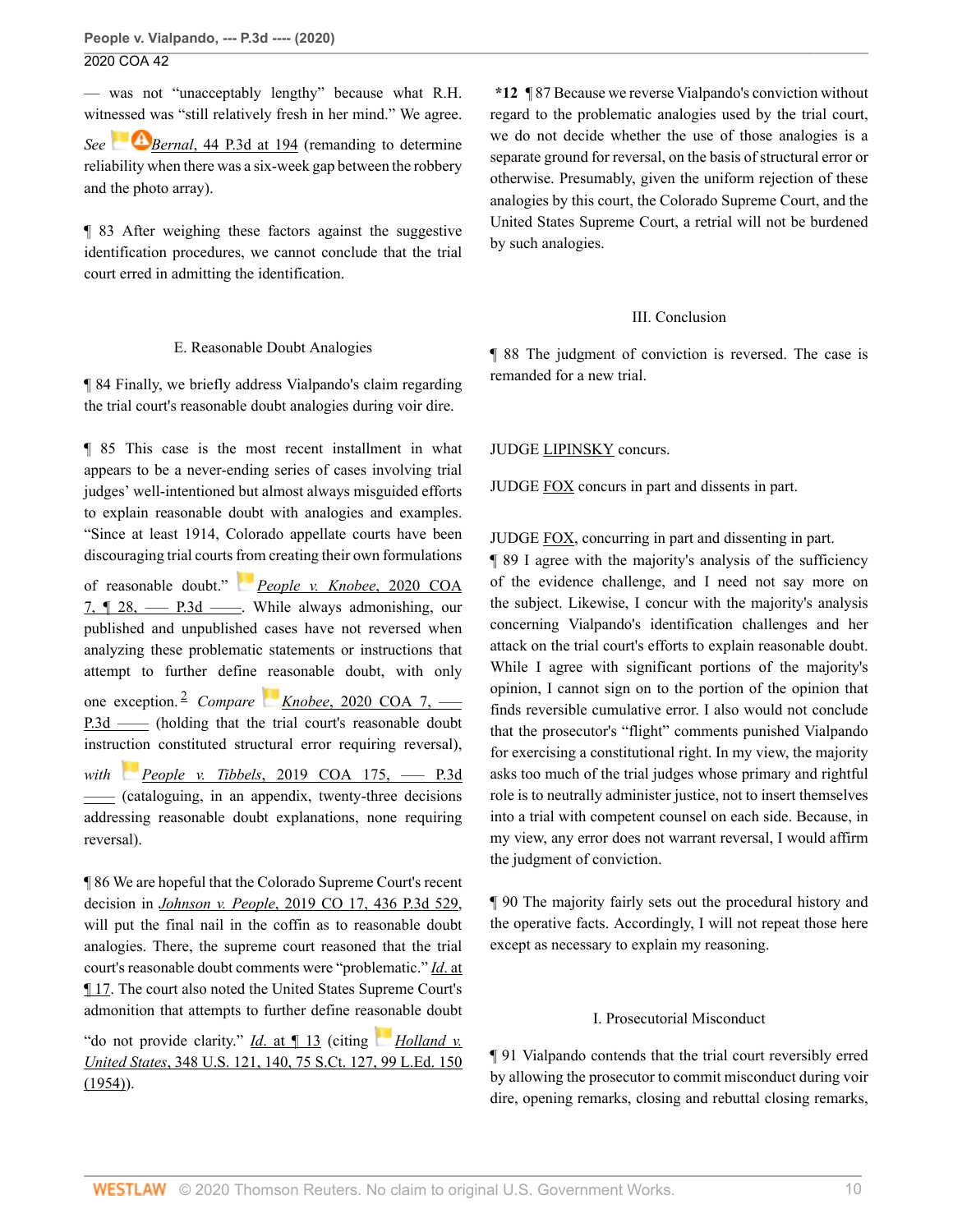and her cross-examination. I conclude that any asserted misconduct does not warrant reversal.

## A. Additional Background

¶ 92 During voir dire, the prosecutor used two analogies to question potential jurors about the reasonable doubt standard. First, the prosecutor pointed to a folded United States flag that was behind the trial judge, asking a potential juror to explain how he could tell it was a United States flag. The following colloquy occurred:

[Prosecutor]: You said it's an American flag. How can you tell?

[Potential Juror]: Because of the stars and the stipes and the color.... I don't know how many stars are on it.

....

[Prosecutor]: Isn't it possible that just to trick [potential juror] I snuck in here last night and I got a different flag and I put it up there behind the judge and carefully arranged it ... so I could trick somebody? ... [D]oes that mesh with your common sense?

[Potential Juror]: No.

[Prosecutor]: Okay. Would you say that that is speculative?

[Potential Juror]: Yes.

[Prosecutor]: All right.... If you were on Who Wants to be a Millionaire and the final question for \$1 million is, What is that object? What would your answer be?

[Potential Juror]: A United States flag.

[Prosecutor]: Even though you can't see every little bit of that flag?

[Potential Juror]: Yes.

[Prosecutor]: Now, is that based on your own reason and common sense?

[Potential Juror]: Yes.

....

[Prosecutor]: Would you believe that that flag is an American flag beyond a reasonable doubt?

**\*13** [Potential Juror]: Yes.

¶ 93 During the prosecutor's opening remarks, he stated, regarding the evidence against Vialpando, that "I think you'll agree with me at the end of testimony — that the defendant is guilty of the charges," and that "at the end of [the evidence presentation] I think you'll agree with me that it was, in fact, the defendant who ran."

¶ 94 During Vialpando's cross-examination, the following colloquy occurred:

[Prosecutor]: So if the Denver police officer had written that [Vialpando was transient] in his report, he would be mistaken?

[Vialpando]: I didn't become homeless until after this, when I had to stay and testify or do what I had to do to get this resolved.

....

[Prosecutor]: So if the Denver police officer had noted that you had long brown hair in his report, he would be mistaken?

[Vialpando]: Well, I did have hair, but it's in my luggage, and I can wear it, so stolen. But I didn't have hair that day.

....

[Prosecutor]: So my question was, though, when you went down to the police station, if the Denver police officer had written that you had long brown hair, you would be mistaken? Or he would be mistaken?

[Vialpando]: Yeah....

....

[Prosecutor]: I would just like you to answer my question. If the officer wrote that you had long brown hair in his report, he would be mistaken?

[Vialpando]: Could be.

¶ 95 The prosecutor later began his closing arguments with the following statement: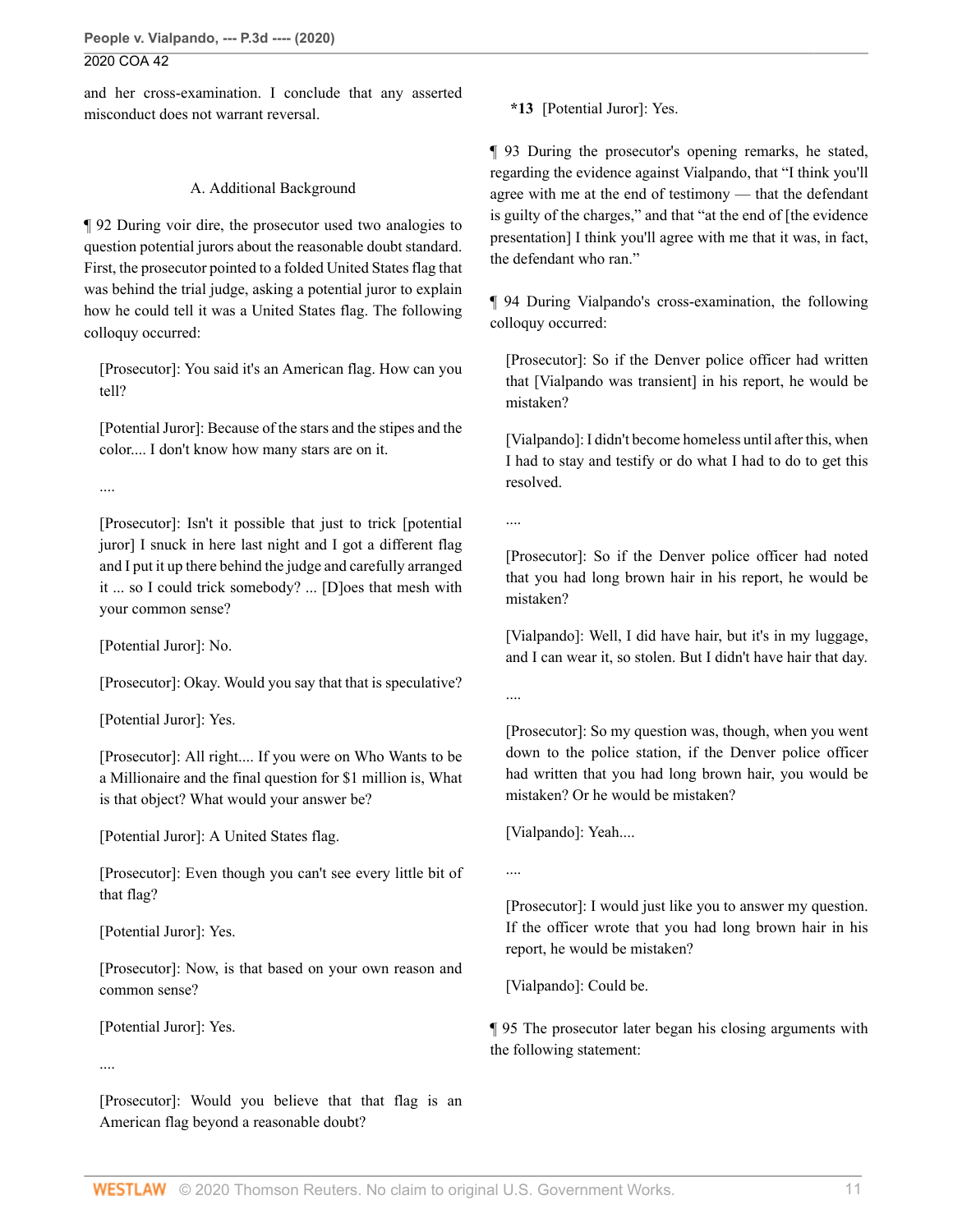Yolanda Vialpando, ran. A few moments before she had crashed a stolen 2006 Mercury Mariner ... [s]he opened the driver's-side door and ran.... Before that she had run ... from the officers.... The defendant ran. And although she is seated now, that flight continues to this moment. But it ends today.

¶ 96 He similarly ended rebuttal closing:

The defendant ran that day. She ran from the police, and she ran after she had an accident that left in its wake [E.H.] severely injured and in pain to this day. And that flight has continued up and to this point. And it ends with you. It ends when you go back to the jury deliberation room and you take out the most powerful tool in this courtroom, a pen, and you end her flight by signing "guilty[.]"

¶ 97 In reference to R.H.'s trial testimony, the prosecutor stated that R.H. was able to

> identify [Vialpando] today ... she was able to identify her facial features, her body structure, ... [s]he was able ... to point the finger and say, yeah ... that's her. I'm not 100 percent sure because she was wearing makeup, but, yeah, that's who I saw get out of the car.

¶ 98 During defense counsel's closing statements, the trial court reminded jurors that "opening statements and closing arguments are not evidence. The closing arguments, as I told you earlier, are what the attorneys themselves think the evidence has shown. And so I want to remind you that it is not evidence that you can consider other than for their argument."

¶ 99 During rebuttal closing, the prosecutor began with an analogy:

So far this reminds me of a story of a game warden who was tasked in a small town of policing a fishing pond. And so he went down there one day at about dusk, saw a guy walking away from that pond with ... buckets full of fish. And people don't typically have licenses, and so he goes up to him and he says, excuse me, sir, do you have a license for those fish? And he says, well, no, sir. These are my pet fish. And the game warden says, what do you mean, your pet fish?

**\*14** He says, well, I have my pet fish and I take them down to the lake every night and I dump them out into the lake and I let them swim around a little bit, and then I whistle and they jump back into the bucket and we go home. And the game warden says, well, I don't believe that. But he's intrigued at this point so he figures he's got to go see this for himself. So he says, all right. You take me down to the lake and you show me. He says, all right.

So they go down to the shore of the lake. The man, he dumps the fish into the lake, and they swim away. They wait there for a minute. The game warden says, well?

The guy says, well, what?

Well, call them back.

Call who back?

The fish.

What fish?

Now, members of the jury, this is a "what fish" type of case where you have an identification based on a witness with no stake in this case from a six-pack lineup, that saw that person get out of the car and identify her in court today. And if you believe her it's a guilty verdict. Stacked up against a "what fish" from the defendant, Ms. Vialpando.

¶ 100 Regarding Vialpando's testimony that she was robbed, the prosecutor stated,

> Now, I'm not saying she has some kind of magic crystal ball. I'm not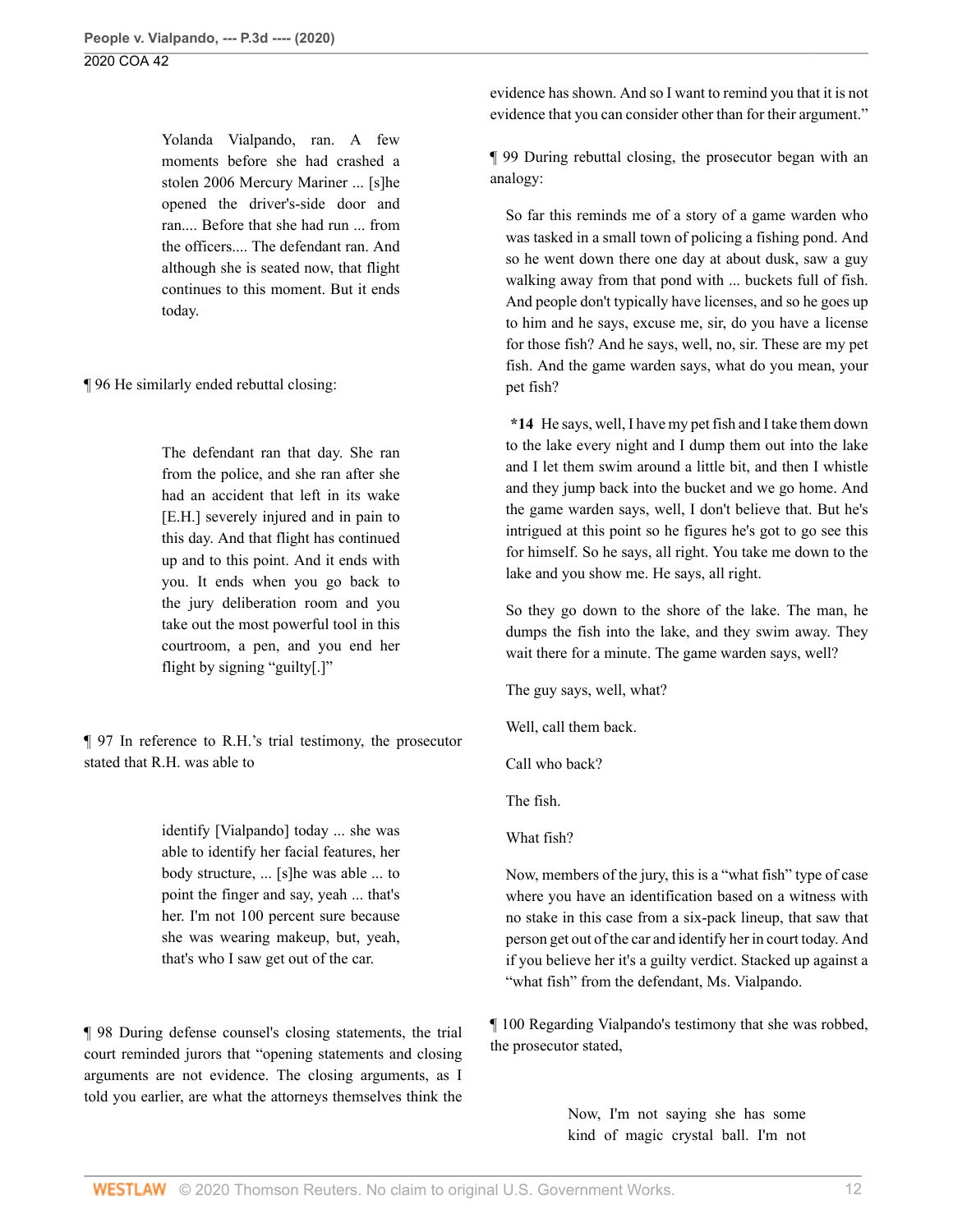saying that she didn't make that report. But what's important isn't whether she made the report, what's important is whether or not she was robbed. Because if she wasn't robbed, she still has those items on her for when she left them in the car the next day. Because let's face it, there are lots of reasons people might make a police report. We heard the officer testify from Denver, the star witness for the defense, that there's a lot —

¶ 101 Defense counsel objected to the "star witness" characterization of Officer Iverson, and the court reminded the jurors that "this is not evidence, you are to consider it as argument."

¶ 102 The prosecutor continued,

You can go on and on and on for all the other reasons that she might have made this up to the officers, but the bottom line is it's a red herring. It's a "what fish" story. And the only thing we need to look at is the story itself for us to figure out that it doesn't make sense.... And then we have, for lack of a better word, a cartoonish version of a robbery. A man stops you and says "stick 'em up" with a ski mask on? No details beyond that? Nothing to corroborate it?

And then, quote, "I proceeded to walk west," is what she said. And then when [defense counsel] pressed her on that, said, Well, why didn't you run? She testified, Well, I don't know why I didn't run. And had to be prompted, Well wasn't your foot hurting? Oh, yeah, my foot was hurting. My foot was injured. That's why I didn't run.

I think we all saw what happened yesterday during her testimony. But that wasn't the only prompting that Ms. Vialpando was receiving as she was testifying. I'm asking you to use your own common sense when that was occurring.

¶ 103 Regarding Vialpando's Denver robbery police report, the prosecutor told the jury, "I don't have to explain to you why the defendant made that report. It's not my burden to do that." Defense counsel objected, and the court again reminded jurors that closing statements "are argument. You have already received all of the evidence that you may properly consider." The prosecutor continued,

I don't have the burden to prove to you why she did what she did as far as that false report — or what we believe is a false report. What the evidence has showed is a false report. What I do have to show is that she was driving that car. And [R.H.] is the person to look to for that. The fact is that her purse and that all of her items were found in that car and not the car that she said the person who reputatively robbed her was driving.

## B. Preservation and Standard of Review

**\*15** ¶ 104 In reviewing a prosecutorial misconduct claim, we first determine whether the conduct at issue was improper based on the totality of the circumstances, and if there was misconduct, we next determine whether the misconduct [war](https://1.next.westlaw.com/Link/RelatedInformation/Flag?documentGuid=I7e392320729811e9bd0ba8207862fe83&transitionType=InlineKeyCiteFlags&originationContext=docHeaderFlag&Rank=0&contextData=(sc.Search) )rants reversal under the applicable reversal standard.

*People v. Galvan*[, 2019 COA 68, ¶ 57, ––– P.3d ––––](http://www.westlaw.com/Link/Document/FullText?findType=Y&serNum=2048234622&pubNum=0007780&originatingDoc=I933b04f06a0911ea81d388262956b33a&refType=RP&originationContext=document&vr=3.0&rs=cblt1.0&transitionType=DocumentItem&contextData=(sc.Search)) (*cert. granted* Jan. 13, 2020).

¶ 105 "Whether a prosecutor committed misconduct is an issue within the trial court's discretion." *[People v. Van Meter](http://www.westlaw.com/Link/Document/FullText?findType=Y&serNum=2043776406&pubNum=0004645&originatingDoc=I933b04f06a0911ea81d388262956b33a&refType=RP&originationContext=document&vr=3.0&rs=cblt1.0&transitionType=DocumentItem&contextData=(sc.Search))*, [2018 COA 13, ¶ 25, 421 P.3d 1222](http://www.westlaw.com/Link/Document/FullText?findType=Y&serNum=2043776406&pubNum=0004645&originatingDoc=I933b04f06a0911ea81d388262956b33a&refType=RP&originationContext=document&vr=3.0&rs=cblt1.0&transitionType=DocumentItem&contextData=(sc.Search)). Accordingly, we ask not "whether we would have reached a different result but, rather, whether the trial court's decision fell within a range of reasonable options." *[Id](http://www.westlaw.com/Link/Document/FullText?findType=Y&serNum=2043776406&pubNum=0007780&originatingDoc=I933b04f06a0911ea81d388262956b33a&refType=RP&originationContext=document&vr=3.0&rs=cblt1.0&transitionType=DocumentItem&contextData=(sc.Search))*. (quoting *[People v. Rhea](http://www.westlaw.com/Link/Document/FullText?findType=Y&serNum=2033349184&pubNum=0004645&originatingDoc=I933b04f06a0911ea81d388262956b33a&refType=RP&originationContext=document&vr=3.0&rs=cblt1.0&transitionType=DocumentItem&contextData=(sc.Search))*, 2014 COA [60, ¶ 58, 349 P.3d 280\)](http://www.westlaw.com/Link/Document/FullText?findType=Y&serNum=2033349184&pubNum=0004645&originatingDoc=I933b04f06a0911ea81d388262956b33a&refType=RP&originationContext=document&vr=3.0&rs=cblt1.0&transitionType=DocumentItem&contextData=(sc.Search)).

¶ 106 Vialpando's attorney generally failed to contemporaneously object to the prosecutor's statements that she challenges on appeal except for the prosecutor's characterization of Iverson as her "star witness" and the prosecutor's statement that it was not his burden to explain why Vialpando filed a robbery report. I review these two preserved contentions for harmless error, reversing only if the error affected Vialpando's substantial rights, meaning the error "substantially influenced t[he v](https://1.next.westlaw.com/Link/RelatedInformation/Flag?documentGuid=I7b72f870281611e28757b822cf994add&transitionType=InlineKeyCiteFlags&originationContext=docHeaderFlag&Rank=0&contextData=(sc.Search) )erdict or affected the

fairness of the trial proceedings." *[Hagos v. People](http://www.westlaw.com/Link/Document/FullText?findType=Y&serNum=2029140604&pubNum=0004645&originatingDoc=I933b04f06a0911ea81d388262956b33a&refType=RP&originationContext=document&vr=3.0&rs=cblt1.0&transitionType=DocumentItem&contextData=(sc.Search))*, 2012

[CO 63, ¶ 12, 288 P.3d 116](http://www.westlaw.com/Link/Document/FullText?findType=Y&serNum=2029140604&pubNum=0004645&originatingDoc=I933b04f06a0911ea81d388262956b33a&refType=RP&originationContext=document&vr=3.0&rs=cblt1.0&transitionType=DocumentItem&contextData=(sc.Search)) (quoting *[Tevlin v. People](http://www.westlaw.com/Link/Document/FullText?findType=Y&serNum=1986112577&pubNum=0000661&originatingDoc=I933b04f06a0911ea81d388262956b33a&refType=RP&fi=co_pp_sp_661_342&originationContext=document&vr=3.0&rs=cblt1.0&transitionType=DocumentItem&contextData=(sc.Search)#co_pp_sp_661_342)*, 715 [P.2d 338, 342 \(Colo. 1986\)](http://www.westlaw.com/Link/Document/FullText?findType=Y&serNum=1986112577&pubNum=0000661&originatingDoc=I933b04f06a0911ea81d388262956b33a&refType=RP&fi=co_pp_sp_661_342&originationContext=document&vr=3.0&rs=cblt1.0&transitionType=DocumentItem&contextData=(sc.Search)#co_pp_sp_661_342)).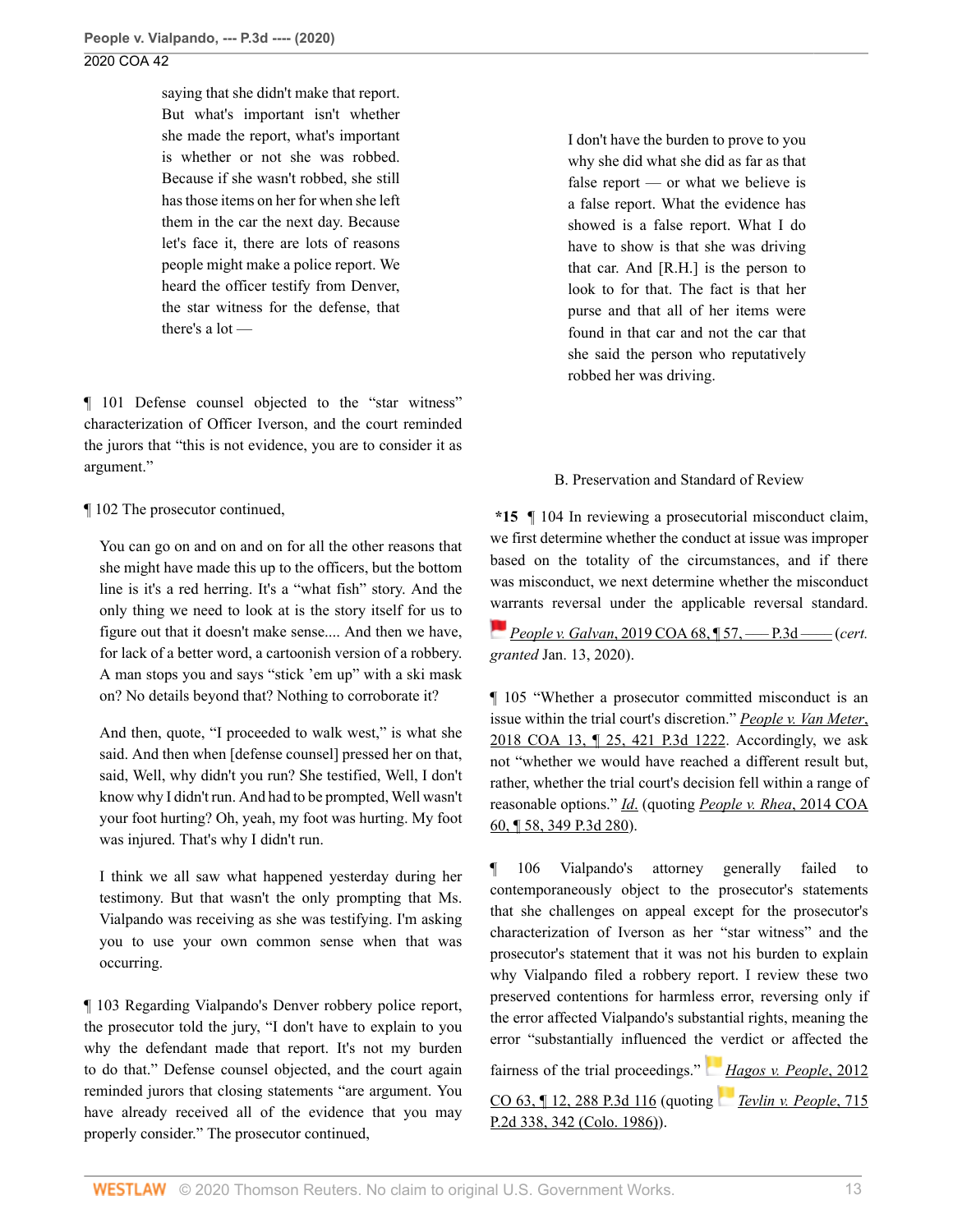¶ 107 I review Vialpando's other, unpreserved contentions for plain [erro](https://1.next.westlaw.com/Link/RelatedInformation/Flag?documentGuid=I7b72f870281611e28757b822cf994add&transitionType=InlineKeyCiteFlags&originationContext=docHeaderFlag&Rank=0&contextData=(sc.Search) )r, reversing only for an "obvious and substantial"

error. *[Hagos](http://www.westlaw.com/Link/Document/FullText?findType=Y&serNum=2029140604&pubNum=0007779&originatingDoc=I933b04f06a0911ea81d388262956b33a&refType=RP&originationContext=document&vr=3.0&rs=cblt1.0&transitionType=DocumentItem&contextData=(sc.Search))*, ¶ 14. It is rare for prosecutorial misconduct in closing argument to be so egregious that it constitutes plain error. *Rhea*[, ¶ 43](http://www.westlaw.com/Link/Document/FullText?findType=Y&serNum=2033349184&originatingDoc=I933b04f06a0911ea81d388262956b33a&refType=RP&originationContext=document&vr=3.0&rs=cblt1.0&transitionType=DocumentItem&contextData=(sc.Search)).

## C. Law and Analysis

¶ 108 Claims of improper argument are assessed "in the context of the argument as a whole and in light of the evidence before the jury." *[Van Meter](http://www.westlaw.com/Link/Document/FullText?findType=Y&serNum=2043776406&pubNum=0007780&originatingDoc=I933b04f06a0911ea81d388262956b33a&refType=RP&originationContext=document&vr=3.0&rs=cblt1.0&transitionType=DocumentItem&contextData=(sc.Search))*, ¶ 24 (citation omitted). During closing remarks, prosecutors have wide latitude in the language and style they choose to employ, [esp](https://1.next.westlaw.com/Link/RelatedInformation/Flag?documentGuid=I8fddc2b470ce11daa20eccddde63d628&transitionType=InlineKeyCiteFlags&originationContext=docHeaderFlag&Rank=0&contextData=(sc.Search) )ecially in

responding to an argument by defense counsel. *[Domingo-](http://www.westlaw.com/Link/Document/FullText?findType=Y&serNum=2007908950&pubNum=0004645&originatingDoc=I933b04f06a0911ea81d388262956b33a&refType=RP&fi=co_pp_sp_4645_1048&originationContext=document&vr=3.0&rs=cblt1.0&transitionType=DocumentItem&contextData=(sc.Search)#co_pp_sp_4645_1048)Gomez v. People*[, 125 P.3d 1043, 1048 \(Colo. 2005\);](http://www.westlaw.com/Link/Document/FullText?findType=Y&serNum=2007908950&pubNum=0004645&originatingDoc=I933b04f06a0911ea81d388262956b33a&refType=RP&fi=co_pp_sp_4645_1048&originationContext=document&vr=3.0&rs=cblt1.0&transitionType=DocumentItem&contextData=(sc.Search)#co_pp_sp_4645_1048) *[People](http://www.westlaw.com/Link/Document/FullText?findType=Y&serNum=2007047168&pubNum=0004645&originatingDoc=I933b04f06a0911ea81d388262956b33a&refType=RP&fi=co_pp_sp_4645_247&originationContext=document&vr=3.0&rs=cblt1.0&transitionType=DocumentItem&contextData=(sc.Search)#co_pp_sp_4645_247) v. Perea*[, 126 P.3d 241, 247 \(Colo. App. 2005\).](http://www.westlaw.com/Link/Document/FullText?findType=Y&serNum=2007047168&pubNum=0004645&originatingDoc=I933b04f06a0911ea81d388262956b33a&refType=RP&fi=co_pp_sp_4645_247&originationContext=document&vr=3.0&rs=cblt1.0&transitionType=DocumentItem&contextData=(sc.Search)#co_pp_sp_4645_247) A prosecutor "may employ rhetorical devices and engage in oratorical embellishment and metaphorical nuance, so long as he or she does not thereby induce the jury to determine guilt on the basis of passion or prejudice, attempt to inject irrelevant issues into the case, or accomplish some other improper purpose." *[Van](http://www.westlaw.com/Link/Document/FullText?findType=Y&serNum=2043776406&pubNum=0007780&originatingDoc=I933b04f06a0911ea81d388262956b33a&refType=RP&originationContext=document&vr=3.0&rs=cblt1.0&transitionType=DocumentItem&contextData=(sc.Search)) [Meter](http://www.westlaw.com/Link/Document/FullText?findType=Y&serNum=2043776406&pubNum=0007780&originatingDoc=I933b04f06a0911ea81d388262956b33a&refType=RP&originationContext=document&vr=3.0&rs=cblt1.0&transitionType=DocumentItem&contextData=(sc.Search))*, ¶ 24 (quoting *People v. Allee*[, 77 P.3d 831, 837 \(Colo.](http://www.westlaw.com/Link/Document/FullText?findType=Y&serNum=2003275785&pubNum=0004645&originatingDoc=I933b04f06a0911ea81d388262956b33a&refType=RP&fi=co_pp_sp_4645_837&originationContext=document&vr=3.0&rs=cblt1.0&transitionType=DocumentItem&contextData=(sc.Search)#co_pp_sp_4645_837) [App. 2003\)](http://www.westlaw.com/Link/Document/FullText?findType=Y&serNum=2003275785&pubNum=0004645&originatingDoc=I933b04f06a0911ea81d388262956b33a&refType=RP&fi=co_pp_sp_4645_837&originationContext=document&vr=3.0&rs=cblt1.0&transitionType=DocumentItem&contextData=(sc.Search)#co_pp_sp_4645_837)). Additionally, "because arguments delivered in the heat of trial are not always perfectly scripted, reviewing courts accord prosecutors the benefit of the doubt when their remarks are ambiguous or simply inartful." *[People v. Samson](http://www.westlaw.com/Link/Document/FullText?findType=Y&serNum=2028832112&pubNum=0004645&originatingDoc=I933b04f06a0911ea81d388262956b33a&refType=RP&originationContext=document&vr=3.0&rs=cblt1.0&transitionType=DocumentItem&contextData=(sc.Search))*, [2012 COA 167, ¶ 30, 302 P.3d 311.](http://www.westlaw.com/Link/Document/FullText?findType=Y&serNum=2028832112&pubNum=0004645&originatingDoc=I933b04f06a0911ea81d388262956b33a&refType=RP&originationContext=document&vr=3.0&rs=cblt1.0&transitionType=DocumentItem&contextData=(sc.Search))

¶ 109 However, a prosecutor may not misstate the evidence or the law. *[Van Meter,](http://www.westlaw.com/Link/Document/FullText?findType=Y&serNum=2043776406&pubNum=0007780&originatingDoc=I933b04f06a0911ea81d388262956b33a&refType=RP&originationContext=document&vr=3.0&rs=cblt1.0&transitionType=DocumentItem&contextData=(sc.Search))* ¶ 24. Nor may a prosecutor denigrate defense counsel or imply that defense counsel has presented the defendant's case in bad faith. *[People v. Collins](http://www.westlaw.com/Link/Document/FullText?findType=Y&serNum=2021370100&pubNum=0004645&originatingDoc=I933b04f06a0911ea81d388262956b33a&refType=RP&fi=co_pp_sp_4645_678&originationContext=document&vr=3.0&rs=cblt1.0&transitionType=DocumentItem&contextData=(sc.Search)#co_pp_sp_4645_678)*, 250 P.3d [668, 678 \(Colo. App. 2010\)](http://www.westlaw.com/Link/Document/FullText?findType=Y&serNum=2021370100&pubNum=0004645&originatingDoc=I933b04f06a0911ea81d388262956b33a&refType=RP&fi=co_pp_sp_4645_678&originationContext=document&vr=3.0&rs=cblt1.0&transitionType=DocumentItem&contextData=(sc.Search)#co_pp_sp_4645_678). But, a prosecutor may comment on the strength of the defense's theories, or the absence of evidence to support a defendant's contentions, and, in doing so, does not shift the burden to the [defe](https://1.next.westlaw.com/Link/RelatedInformation/Flag?documentGuid=I8db1791f6ee511e196ddf76f9be2cc49&transitionType=InlineKeyCiteFlags&originationContext=docHeaderFlag&Rank=0&contextData=(sc.Search) )nse. *[People v. Serra](http://www.westlaw.com/Link/Document/FullText?findType=Y&serNum=2037237958&pubNum=0004645&originatingDoc=I933b04f06a0911ea81d388262956b33a&refType=RP&originationContext=document&vr=3.0&rs=cblt1.0&transitionType=DocumentItem&contextData=(sc.Search))*,

[2015 COA 130, ¶ 88, 361 P.3d 1122;](http://www.westlaw.com/Link/Document/FullText?findType=Y&serNum=2037237958&pubNum=0004645&originatingDoc=I933b04f06a0911ea81d388262956b33a&refType=RP&originationContext=document&vr=3.0&rs=cblt1.0&transitionType=DocumentItem&contextData=(sc.Search)) *[People v. Estes](http://www.westlaw.com/Link/Document/FullText?findType=Y&serNum=2027323163&pubNum=0004645&originatingDoc=I933b04f06a0911ea81d388262956b33a&refType=RP&originationContext=document&vr=3.0&rs=cblt1.0&transitionType=DocumentItem&contextData=(sc.Search))*, 2012 [COA 41, ¶ 28, 296 P.3d 189.](http://www.westlaw.com/Link/Document/FullText?findType=Y&serNum=2027323163&pubNum=0004645&originatingDoc=I933b04f06a0911ea81d388262956b33a&refType=RP&originationContext=document&vr=3.0&rs=cblt1.0&transitionType=DocumentItem&contextData=(sc.Search))

¶ 110 On cross-examination, a prosecutor may ask "nonprejudicial questions that highlight the discrepancies and later emphasize any con[flict](https://1.next.westlaw.com/Link/RelatedInformation/Flag?documentGuid=I4c1ab3b6e41711da8b56def3c325596e&transitionType=InlineKeyCiteFlags&originationContext=docHeaderFlag&Rank=0&contextData=(sc.Search) )ing accounts by juxtaposing them in closing argument." *Liggett v. People*[, 135 P.3d 725, 732](http://www.westlaw.com/Link/Document/FullText?findType=Y&serNum=2009156830&pubNum=0004645&originatingDoc=I933b04f06a0911ea81d388262956b33a&refType=RP&fi=co_pp_sp_4645_732&originationContext=document&vr=3.0&rs=cblt1.0&transitionType=DocumentItem&contextData=(sc.Search)#co_pp_sp_4645_732) [\(Colo. 2006\)](http://www.westlaw.com/Link/Document/FullText?findType=Y&serNum=2009156830&pubNum=0004645&originatingDoc=I933b04f06a0911ea81d388262956b33a&refType=RP&fi=co_pp_sp_4645_732&originationContext=document&vr=3.0&rs=cblt1.0&transitionType=DocumentItem&contextData=(sc.Search)#co_pp_sp_4645_732). However, when a prosecutor asks a witness to opine on the veracity of another witness, such questioning invades th[e p](https://1.next.westlaw.com/Link/RelatedInformation/Flag?documentGuid=I4c1ab3b6e41711da8b56def3c325596e&transitionType=InlineKeyCiteFlags&originationContext=docHeaderFlag&Rank=0&contextData=(sc.Search) )rovince of the fact finder and is categorically improper.  $Id$ . And "were they lying" type questions including asking a defendant whether another witness was "mistaken" — are improper. *People v. Koper*[, 2018 COA 137,](http://www.westlaw.com/Link/Document/FullText?findType=Y&serNum=2045548817&pubNum=0007780&originatingDoc=I933b04f06a0911ea81d388262956b33a&refType=RP&originationContext=document&vr=3.0&rs=cblt1.0&transitionType=DocumentItem&contextData=(sc.Search)) [¶ 32, –––P.3d ––––](http://www.westlaw.com/Link/Document/FullText?findType=Y&serNum=2045548817&pubNum=0007780&originatingDoc=I933b04f06a0911ea81d388262956b33a&refType=RP&originationContext=document&vr=3.0&rs=cblt1.0&transitionType=DocumentItem&contextData=(sc.Search)). But, under the plain error standard, even when a prosecutor asks a defendant if another witness "made up" something, to be an "obvious" error, the error must also be "substantial"; and revers[al i](https://1.next.westlaw.com/Link/RelatedInformation/Flag?documentGuid=Ic9aca0704f0311e8ab5389d3771bc525&transitionType=InlineKeyCiteFlags&originationContext=docHeaderFlag&Rank=0&contextData=(sc.Search) )s warranted only if the error

was "seriously prejudicial." *[People v. Kessler](http://www.westlaw.com/Link/Document/FullText?findType=Y&serNum=2044458517&pubNum=0004645&originatingDoc=I933b04f06a0911ea81d388262956b33a&refType=RP&originationContext=document&vr=3.0&rs=cblt1.0&transitionType=DocumentItem&contextData=(sc.Search))*, 2018 COA [60, ¶¶ 47-48, 436 P.3d 550.](http://www.westlaw.com/Link/Document/FullText?findType=Y&serNum=2044458517&pubNum=0004645&originatingDoc=I933b04f06a0911ea81d388262956b33a&refType=RP&originationContext=document&vr=3.0&rs=cblt1.0&transitionType=DocumentItem&contextData=(sc.Search))

**\*16** ¶ 111 When determining whether a prosecutor's statements were improper and whether reversal is warranted, we may consider the language used, the context of the statements, whether a statement improperly expressed the prosecutor's personal opinion, whether the statement was an acceptable comment on the credibility of witnesses, the strength of the evidence, whether the evidence is conflicting or inconclusive, whether the prosecutor improperly appealed to the jurors' sentiments, whether the misconduct was repeated, and any other relevant factors. *[People v. Walters](http://www.westlaw.com/Link/Document/FullText?findType=Y&serNum=2009542973&pubNum=0004645&originatingDoc=I933b04f06a0911ea81d388262956b33a&refType=RP&fi=co_pp_sp_4645_335&originationContext=document&vr=3.0&rs=cblt1.0&transitionType=DocumentItem&contextData=(sc.Search)#co_pp_sp_4645_335)*, [148 P.3d 331, 335 \(Colo. App. 2006\)](http://www.westlaw.com/Link/Document/FullText?findType=Y&serNum=2009542973&pubNum=0004645&originatingDoc=I933b04f06a0911ea81d388262956b33a&refType=RP&fi=co_pp_sp_4645_335&originationContext=document&vr=3.0&rs=cblt1.0&transitionType=DocumentItem&contextData=(sc.Search)#co_pp_sp_4645_335); *see also [People](http://www.westlaw.com/Link/Document/FullText?findType=Y&serNum=2022800269&pubNum=0004645&originatingDoc=I933b04f06a0911ea81d388262956b33a&refType=RP&fi=co_pp_sp_4645_1153&originationContext=document&vr=3.0&rs=cblt1.0&transitionType=DocumentItem&contextData=(sc.Search)#co_pp_sp_4645_1153) v. Strock*[, 252 P.3d 1148, 1153 \(Colo. App. 2010\)](http://www.westlaw.com/Link/Document/FullText?findType=Y&serNum=2022800269&pubNum=0004645&originatingDoc=I933b04f06a0911ea81d388262956b33a&refType=RP&fi=co_pp_sp_4645_1153&originationContext=document&vr=3.0&rs=cblt1.0&transitionType=DocumentItem&contextData=(sc.Search)#co_pp_sp_4645_1153) ("To determine whether prosecutorial misconduct requires reversal, we must evaluate the severity and frequency of the misconduct, any curative measures taken by the trial court to alleviate the misconduct, and the likelihood that the misconduct constituted a material factor leading to the defendant's conviction."). And we may "consider a lack of contemporaneous objection by the defendant" as demonstrating the defense's belief "that the live argument, despite its appearance in a cold record, wa[s n](https://1.next.westlaw.com/Link/RelatedInformation/Flag?documentGuid=I8fddc2b470ce11daa20eccddde63d628&transitionType=InlineKeyCiteFlags&originationContext=docHeaderFlag&Rank=0&contextData=(sc.Search) )ot overly

damaging." *Walters*[, 148 P.3d at 334](http://www.westlaw.com/Link/Document/FullText?findType=Y&serNum=2009542973&pubNum=0004645&originatingDoc=I933b04f06a0911ea81d388262956b33a&refType=RP&fi=co_pp_sp_4645_334&originationContext=document&vr=3.0&rs=cblt1.0&transitionType=DocumentItem&contextData=(sc.Search)#co_pp_sp_4645_334) (quoting *[Domingo-](http://www.westlaw.com/Link/Document/FullText?findType=Y&serNum=2007908950&pubNum=0004645&originatingDoc=I933b04f06a0911ea81d388262956b33a&refType=RP&fi=co_pp_sp_4645_1054&originationContext=document&vr=3.0&rs=cblt1.0&transitionType=DocumentItem&contextData=(sc.Search)#co_pp_sp_4645_1054)Gomez*[, 125 P.3d at 1054\)](http://www.westlaw.com/Link/Document/FullText?findType=Y&serNum=2007908950&pubNum=0004645&originatingDoc=I933b04f06a0911ea81d388262956b33a&refType=RP&fi=co_pp_sp_4645_1054&originationContext=document&vr=3.0&rs=cblt1.0&transitionType=DocumentItem&contextData=(sc.Search)#co_pp_sp_4645_1054). We also focus on the cumulative effect of a prosecutor's statements, looking to the language used, the nature of the misconduct, the degree of prejudice to the defendant, the surrounding context, and the strength of the evidence against the defendant. *[People v. Nardine](http://www.westlaw.com/Link/Document/FullText?findType=Y&serNum=2038989684&pubNum=0004645&originatingDoc=I933b04f06a0911ea81d388262956b33a&refType=RP&originationContext=document&vr=3.0&rs=cblt1.0&transitionType=DocumentItem&contextData=(sc.Search))*, 2016 [COA 85, ¶ 65, 409 P.3d 441.](http://www.westlaw.com/Link/Document/FullText?findType=Y&serNum=2038989684&pubNum=0004645&originatingDoc=I933b04f06a0911ea81d388262956b33a&refType=RP&originationContext=document&vr=3.0&rs=cblt1.0&transitionType=DocumentItem&contextData=(sc.Search))

## 1. Voir Dire Reasonable Doubt Illustration

¶ 112 Vialpando first contends that the prosecutor's use of the folded American flag during voir dire and asking jurors if they would identify it as an American flag on the gameshow "Who Wants To Be a Millionaire?" was improper. Specifically, she argues that it impermissibly (1) quantified the prosecution's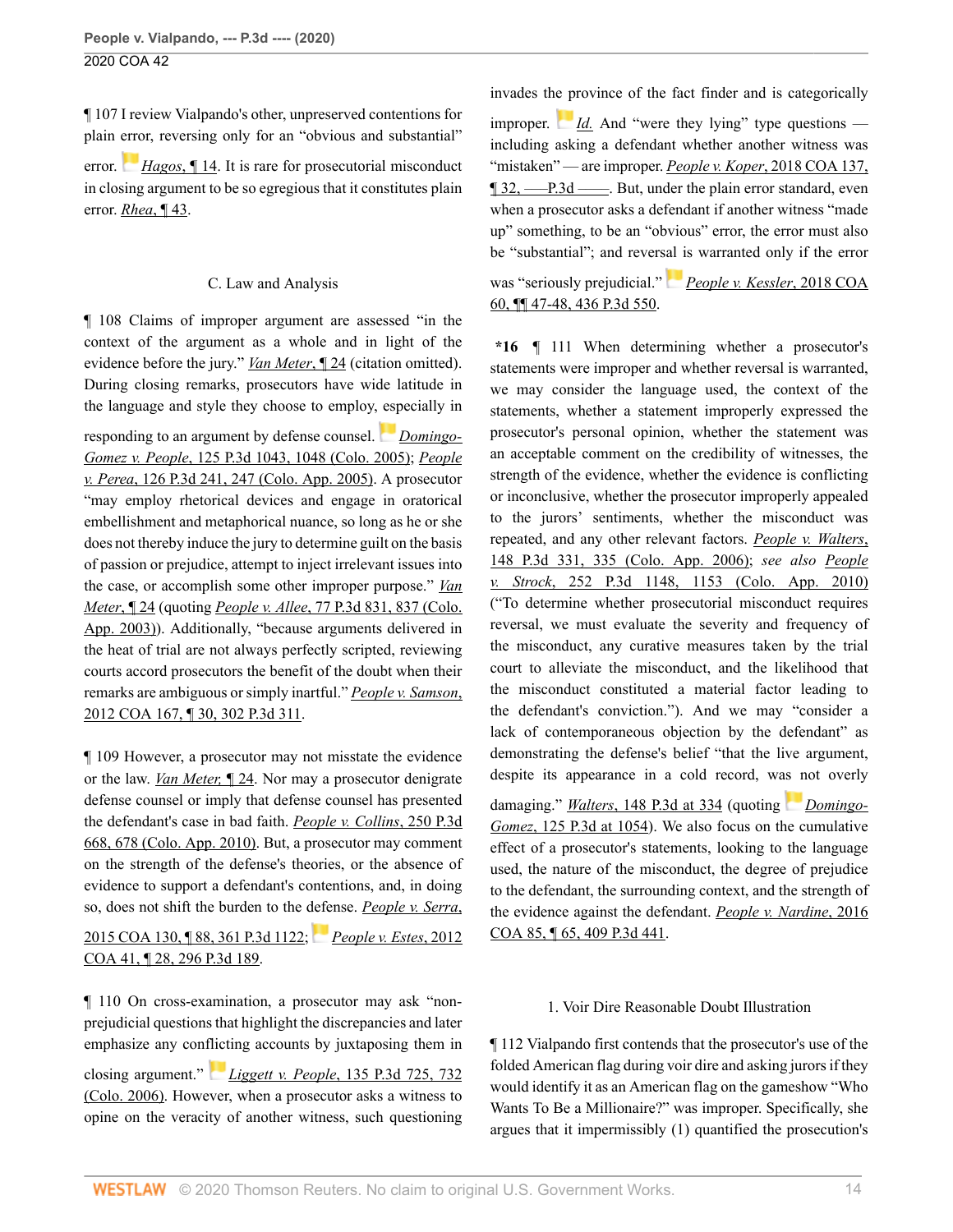burden of proof by suggesting that the jurors' ability to recognize the flag — where only a portion of it was visible equaled proof beyond a reasonable doubt, and (2) trivialized the burden of proof by comparing the reasonable doubt standard to a trivia question for money.

¶ 113 Assuming the challenged conduct was improper, the trial court did not commit plain error absent a contemporaneous objection. *See [Van Meter](http://www.westlaw.com/Link/Document/FullText?findType=Y&serNum=2043776406&pubNum=0007780&originatingDoc=I933b04f06a0911ea81d388262956b33a&refType=RP&originationContext=document&vr=3.0&rs=cblt1.0&transitionType=DocumentItem&contextData=(sc.Search))*, ¶ 32 (holding that the prosecutor's puzzle analogy during voir dire was improper but not plain error); *People v. Carter*[, 2015 COA 24M-2, ¶](http://www.westlaw.com/Link/Document/FullText?findType=Y&serNum=2035618086&pubNum=0004645&originatingDoc=I933b04f06a0911ea81d388262956b33a&refType=RP&originationContext=document&vr=3.0&rs=cblt1.0&transitionType=DocumentItem&contextData=(sc.Search)) [58, 402 P.3d 480](http://www.westlaw.com/Link/Document/FullText?findType=Y&serNum=2035618086&pubNum=0004645&originatingDoc=I933b04f06a0911ea81d388262956b33a&refType=RP&originationContext=document&vr=3.0&rs=cblt1.0&transitionType=DocumentItem&contextData=(sc.Search)) (assuming that allowing the use of a puzzle analogy was improper and concluding that it was not obvious under plain error review); *Walters*[, 148 P.3d at 334](http://www.westlaw.com/Link/Document/FullText?findType=Y&serNum=2009542973&pubNum=0004645&originatingDoc=I933b04f06a0911ea81d388262956b33a&refType=RP&fi=co_pp_sp_4645_334&originationContext=document&vr=3.0&rs=cblt1.0&transitionType=DocumentItem&contextData=(sc.Search)#co_pp_sp_4645_334); *see also Rhea*[, ¶ 43.](http://www.westlaw.com/Link/Document/FullText?findType=Y&serNum=2033349184&originatingDoc=I933b04f06a0911ea81d388262956b33a&refType=RP&originationContext=document&vr=3.0&rs=cblt1.0&transitionType=DocumentItem&contextData=(sc.Search))

¶ 114 First, the trial court properly instructed the jury multiple times on the proper meaning of reasonable doubt, and I presume the jury followed the court's instructions.

*See [P](https://1.next.westlaw.com/Link/RelatedInformation/Flag?documentGuid=I22f1b100114211ea8d9494c64d4c96f1&transitionType=InlineKeyCiteFlags&originationContext=docHeaderFlag&Rank=0&contextData=(sc.Search) )eople v. Tibbels*[, 2019 COA 175, ¶ 39, ––– P.3d](http://www.westlaw.com/Link/Document/FullText?findType=Y&serNum=2049705760&pubNum=0007780&originatingDoc=I933b04f06a0911ea81d388262956b33a&refType=RP&originationContext=document&vr=3.0&rs=cblt1.0&transitionType=DocumentItem&contextData=(sc.Search)) [––––](http://www.westlaw.com/Link/Document/FullText?findType=Y&serNum=2049705760&pubNum=0007780&originatingDoc=I933b04f06a0911ea81d388262956b33a&refType=RP&originationContext=document&vr=3.0&rs=cblt1.0&transitionType=DocumentItem&contextData=(sc.Search)). Second, the prosecutor's use of the flag and gameshow analogy was relatively brief and isolated. *See [Van Meter,](http://www.westlaw.com/Link/Document/FullText?findType=Y&serNum=2043776406&pubNum=0007780&originatingDoc=I933b04f06a0911ea81d388262956b33a&refType=RP&originationContext=document&vr=3.0&rs=cblt1.0&transitionType=DocumentItem&contextData=(sc.Search))* ¶ [33](http://www.westlaw.com/Link/Document/FullText?findType=Y&serNum=2043776406&pubNum=0007780&originatingDoc=I933b04f06a0911ea81d388262956b33a&refType=RP&originationContext=document&vr=3.0&rs=cblt1.0&transitionType=DocumentItem&contextData=(sc.Search)); *[Carter](http://www.westlaw.com/Link/Document/FullText?findType=Y&serNum=2035618086&pubNum=0007780&originatingDoc=I933b04f06a0911ea81d388262956b33a&refType=RP&originationContext=document&vr=3.0&rs=cblt1.0&transitionType=DocumentItem&contextData=(sc.Search))*, ¶ 60. Indeed, the prosecutor did not reference the analogy in closing arguments. *See [Van Meter](http://www.westlaw.com/Link/Document/FullText?findType=Y&serNum=2043776406&pubNum=0007780&originatingDoc=I933b04f06a0911ea81d388262956b33a&refType=RP&originationContext=document&vr=3.0&rs=cblt1.0&transitionType=DocumentItem&contextData=(sc.Search))*, ¶ 31 (holding that the prosecutor's use of a puzzle analogy during voir dire was improper but not plain error where the prosecutor also showed the image during closing arguments). And third, the prosecutor's reasonable doubt illustrations, when taken in context, were not an attempt to present inadmissible factual matter or to argue the prosecution's case to the jury. *See People v. Krueger*[, 2012 COA 80, ¶ 50, 296 P.3d 294](http://www.westlaw.com/Link/Document/FullText?findType=Y&serNum=2027673463&pubNum=0004645&originatingDoc=I933b04f06a0911ea81d388262956b33a&refType=RP&originationContext=document&vr=3.0&rs=cblt1.0&transitionType=DocumentItem&contextData=(sc.Search)) ("A prosecutor engages in prosecutorial misconduct during voir dire when she misstates the law or 'intentionally use[s] the voir dire to present factual matter which the prosecutor knows will not be admissible at trial or to argue the prosecution's case to the jury.' " (quoting *People v. Adams*[, 708 P.2d 813, 815](http://www.westlaw.com/Link/Document/FullText?findType=Y&serNum=1985154970&pubNum=0000661&originatingDoc=I933b04f06a0911ea81d388262956b33a&refType=RP&fi=co_pp_sp_661_815&originationContext=document&vr=3.0&rs=cblt1.0&transitionType=DocumentItem&contextData=(sc.Search)#co_pp_sp_661_815) [\(Colo. App. 1985\)](http://www.westlaw.com/Link/Document/FullText?findType=Y&serNum=1985154970&pubNum=0000661&originatingDoc=I933b04f06a0911ea81d388262956b33a&refType=RP&fi=co_pp_sp_661_815&originationContext=document&vr=3.0&rs=cblt1.0&transitionType=DocumentItem&contextData=(sc.Search)#co_pp_sp_661_815))).

¶ 115 Accordingly, any error was neither obvious nor substantial, and given the strength of the evidence against Vialpando, *see Walters*[, 148 P.3d at 335,](http://www.westlaw.com/Link/Document/FullText?findType=Y&serNum=2009542973&pubNum=0004645&originatingDoc=I933b04f06a0911ea81d388262956b33a&refType=RP&fi=co_pp_sp_4645_335&originationContext=document&vr=3.0&rs=cblt1.0&transitionType=DocumentItem&contextData=(sc.Search)#co_pp_sp_4645_335) I cannot conclude that the prosecutor's reasonable doubt analogies so undermined the fundamental fairness of the trial as to cast serious doubt on the reliability of the judgment of conviction,

*see[Hagos](http://www.westlaw.com/Link/Document/FullText?findType=Y&serNum=2029140604&pubNum=0007779&originatingDoc=I933b04f06a0911ea81d388262956b33a&refType=RP&originationContext=document&vr=3.0&rs=cblt1.0&transitionType=DocumentItem&contextData=(sc.Search))*, ¶ 14.

## 2. Opening Statement

¶ 116 Vialpando next asserts that the prosecutor's remark during opening statements that he believed that she was guilty of the charges was an improper expression of his personal opinion of Vialpando's guilt. *See [Krueger](http://www.westlaw.com/Link/Document/FullText?findType=Y&serNum=2027673463&pubNum=0007780&originatingDoc=I933b04f06a0911ea81d388262956b33a&refType=RP&originationContext=document&vr=3.0&rs=cblt1.0&transitionType=DocumentItem&contextData=(sc.Search))*, ¶ 50 ("[A] prosecutor may not ... offer a personal opinion as to the defendant's guilt.").

**\*17** ¶ 117 Assuming the prosecutor's remark was improper, it did not amount to plain error. The comments made up a small part of the prosecutor's opening argument, during which the prosecutor generally fairly summarized the evidence and provided evidence-based reasons why the jury should find Vialpando guilty. *See [Van Meter](http://www.westlaw.com/Link/Document/FullText?findType=Y&serNum=2043776406&pubNum=0007780&originatingDoc=I933b04f06a0911ea81d388262956b33a&refType=RP&originationContext=document&vr=3.0&rs=cblt1.0&transitionType=DocumentItem&contextData=(sc.Search))*, ¶ 24. Vialpando's counsel did not object to the statement. *See Walters*[, 148 P.3d at](http://www.westlaw.com/Link/Document/FullText?findType=Y&serNum=2009542973&pubNum=0004645&originatingDoc=I933b04f06a0911ea81d388262956b33a&refType=RP&fi=co_pp_sp_4645_334&originationContext=document&vr=3.0&rs=cblt1.0&transitionType=DocumentItem&contextData=(sc.Search)#co_pp_sp_4645_334) [334](http://www.westlaw.com/Link/Document/FullText?findType=Y&serNum=2009542973&pubNum=0004645&originatingDoc=I933b04f06a0911ea81d388262956b33a&refType=RP&fi=co_pp_sp_4645_334&originationContext=document&vr=3.0&rs=cblt1.0&transitionType=DocumentItem&contextData=(sc.Search)#co_pp_sp_4645_334). Further, the trial court provided the jury with proper credibility and presumption of innocence instructions. *See Strock*[, 252 P.3d at 1153.](http://www.westlaw.com/Link/Document/FullText?findType=Y&serNum=2022800269&pubNum=0004645&originatingDoc=I933b04f06a0911ea81d388262956b33a&refType=RP&fi=co_pp_sp_4645_1153&originationContext=document&vr=3.0&rs=cblt1.0&transitionType=DocumentItem&contextData=(sc.Search)#co_pp_sp_4645_1153) Thus, while the statement may have been inartful, *see [Samson](http://www.westlaw.com/Link/Document/FullText?findType=Y&serNum=2028832112&pubNum=0007780&originatingDoc=I933b04f06a0911ea81d388262956b33a&refType=RP&originationContext=document&vr=3.0&rs=cblt1.0&transitionType=DocumentItem&contextData=(sc.Search))*, ¶ 30, I cannot conclude that it so undermined the trial's fundamental fairness as to cast serious doubt on the reliability of the verdicts, *see [People v. Wilson](http://www.westlaw.com/Link/Document/FullText?findType=Y&serNum=2034320486&pubNum=0004645&originatingDoc=I933b04f06a0911ea81d388262956b33a&refType=RP&originationContext=document&vr=3.0&rs=cblt1.0&transitionType=DocumentItem&contextData=(sc.Search))*, [2014 COA 114, ¶ 56, 356 P.3d 956;](http://www.westlaw.com/Link/Document/FullText?findType=Y&serNum=2034320486&pubNum=0004645&originatingDoc=I933b04f06a0911ea81d388262956b33a&refType=RP&originationContext=document&vr=3.0&rs=cblt1.0&transitionType=DocumentItem&contextData=(sc.Search)) *see also Rhea*[, ¶ 43.](http://www.westlaw.com/Link/Document/FullText?findType=Y&serNum=2033349184&originatingDoc=I933b04f06a0911ea81d388262956b33a&refType=RP&originationContext=document&vr=3.0&rs=cblt1.0&transitionType=DocumentItem&contextData=(sc.Search))

## 3. Vialpando's Cross-examination

¶ 118 Vialpando argues that the prosecutor's questions during her cross-examination, asking whether other witnesses were "mistaken" in their testimony, improperly required her to comment on witness veracity. I agree that asking Vialpando if other witnesses were "mistaken" was improper, *see [Koper](http://www.westlaw.com/Link/Document/FullText?findType=Y&serNum=2045548817&pubNum=0007780&originatingDoc=I933b04f06a0911ea81d388262956b33a&refType=RP&originationContext=document&vr=3.0&rs=cblt1.0&transitionType=DocumentItem&contextData=(sc.Search))*, [¶ 32,](http://www.westlaw.com/Link/Document/FullText?findType=Y&serNum=2045548817&pubNum=0007780&originatingDoc=I933b04f06a0911ea81d388262956b33a&refType=RP&originationContext=document&vr=3.0&rs=cblt1.0&transitionType=DocumentItem&contextData=(sc.Search)) but conclude that it did not amount to plain error, *see id.* [at ¶¶ 47-48](http://www.westlaw.com/Link/Document/FullText?findType=Y&serNum=2045548817&pubNum=0007780&originatingDoc=I933b04f06a0911ea81d388262956b33a&refType=RP&originationContext=document&vr=3.0&rs=cblt1.0&transitionType=DocumentItem&contextData=(sc.Search)).

¶ 119 While the statements were obviously improper, and the trial court should have stepped in, the error was not substantial. The prosecutor did not comment on Vialpando's credibility or that of the other witnesses, and defense counsel did not object. *See Walters*[, 148 P.3d at 334-35](http://www.westlaw.com/Link/Document/FullText?findType=Y&serNum=2009542973&pubNum=0004645&originatingDoc=I933b04f06a0911ea81d388262956b33a&refType=RP&fi=co_pp_sp_4645_334&originationContext=document&vr=3.0&rs=cblt1.0&transitionType=DocumentItem&contextData=(sc.Search)#co_pp_sp_4645_334). The prosecutor's improper line of questioning was also limited.

*See Kessler*, **[147-52** (holding that the prosecutor asking the defendant whether a detective "made up" something was not a "substantial" error where the question was only a small part of the defendant's testimony, the question was less damaging than explicitly asking if defendant thought the officer was "lying," and the evidence against defendant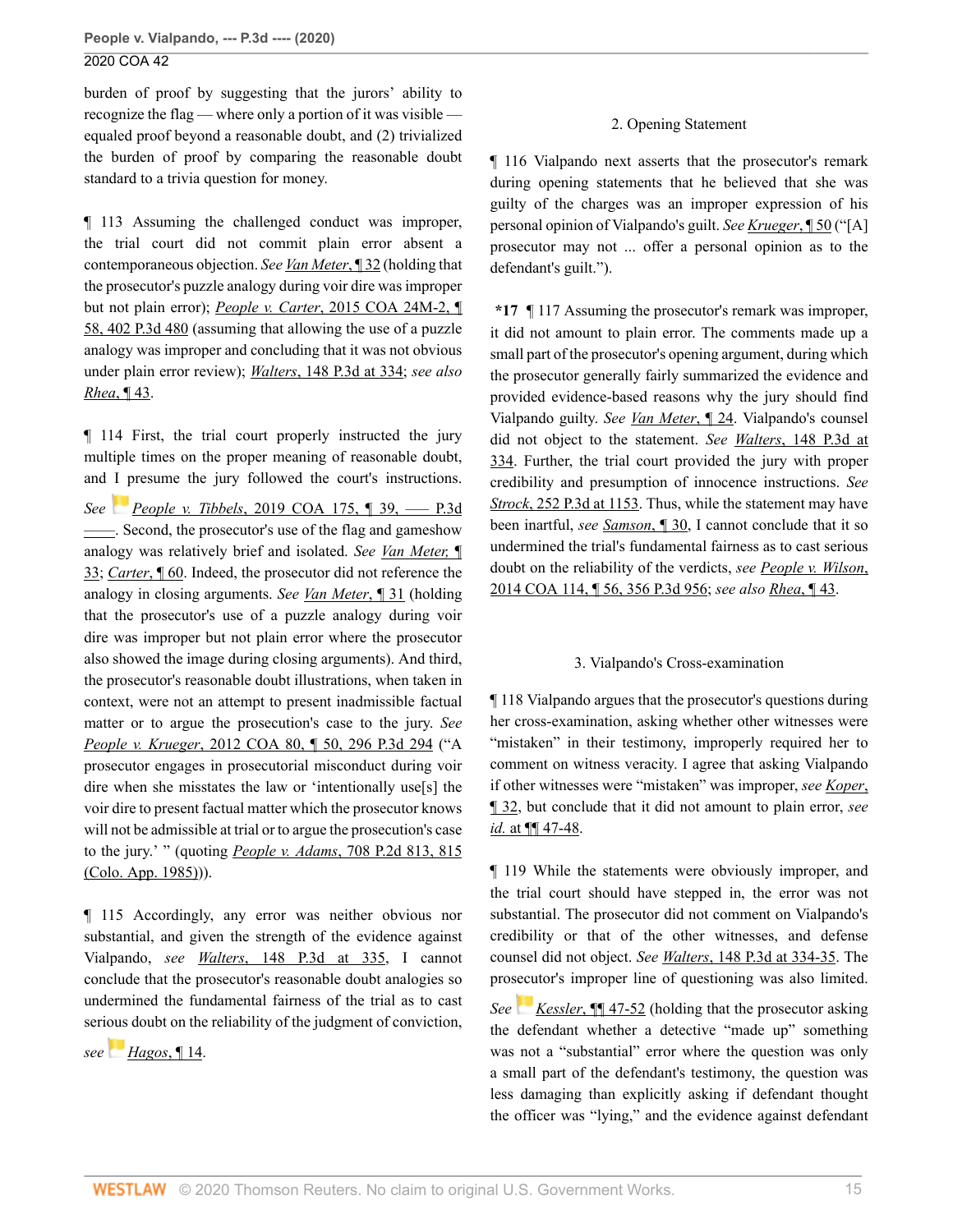was strong); *cf. Koper*[, ¶ 45](http://www.westlaw.com/Link/Document/FullText?findType=Y&serNum=2045548817&pubNum=0007780&originatingDoc=I933b04f06a0911ea81d388262956b33a&refType=RP&originationContext=document&vr=3.0&rs=cblt1.0&transitionType=DocumentItem&contextData=(sc.Search)) (holding that the prosecutor asking the defendant whether another witness was lying constituted plain error because "[a]lmost the entirety" of the prosecutor's cross-examination consisted of "impermissible questions"). Lastly, I cannot conclude that the error was substantial because it does not undermine my confidence in

the jury's verdicts. *See [People v. McBride](http://www.westlaw.com/Link/Document/FullText?findType=Y&serNum=2019925833&pubNum=0004645&originatingDoc=I933b04f06a0911ea81d388262956b33a&refType=RP&fi=co_pp_sp_4645_224&originationContext=document&vr=3.0&rs=cblt1.0&transitionType=DocumentItem&contextData=(sc.Search)#co_pp_sp_4645_224)*, 228 P.3d 216, [224 \(Colo. App. 2009\)](http://www.westlaw.com/Link/Document/FullText?findType=Y&serNum=2019925833&pubNum=0004645&originatingDoc=I933b04f06a0911ea81d388262956b33a&refType=RP&fi=co_pp_sp_4645_224&originationContext=document&vr=3.0&rs=cblt1.0&transitionType=DocumentItem&contextData=(sc.Search)#co_pp_sp_4645_224) (holding that although the prosecutor's statements were obvious error, they did not constitute plain error because the conduct "was not sufficient to undermine our confidence" in the verdict).

## 4. Closing and Rebuttal Remarks

¶ 120 Vialpando first argues that the prosecutor's flight remarks during closing and rebuttal were improper because they used Vialpando's exercise of her right to a jury trial to create an inference of guilt and undermined her presumption of innocence, thereby lowering the prosecution's burden of proof. I disagree.

¶ 121 While possibly inartful, *see [Samson](http://www.westlaw.com/Link/Document/FullText?findType=Y&serNum=2028832112&pubNum=0007780&originatingDoc=I933b04f06a0911ea81d388262956b33a&refType=RP&originationContext=document&vr=3.0&rs=cblt1.0&transitionType=DocumentItem&contextData=(sc.Search))*, ¶ 30, the prosecutor's flight remarks were merely examples of oratorical embellishment and metaphorical nuance, *see [Van](http://www.westlaw.com/Link/Document/FullText?findType=Y&serNum=2043776406&pubNum=0007780&originatingDoc=I933b04f06a0911ea81d388262956b33a&refType=RP&originationContext=document&vr=3.0&rs=cblt1.0&transitionType=DocumentItem&contextData=(sc.Search)) Meter*[, ¶ 24.](http://www.westlaw.com/Link/Document/FullText?findType=Y&serNum=2043776406&pubNum=0007780&originatingDoc=I933b04f06a0911ea81d388262956b33a&refType=RP&originationContext=document&vr=3.0&rs=cblt1.0&transitionType=DocumentItem&contextData=(sc.Search)) The prosecutor was not attempting to inject irrelevant issues into the case but rather was highlighting his argument, based on evidence presented, that Vialpando fled from the police on December 30, 2015, in the motel parking lot and after the car crash. *See [id.](http://www.westlaw.com/Link/Document/FullText?findType=Y&serNum=2043776406&pubNum=0004645&originatingDoc=I933b04f06a0911ea81d388262956b33a&refType=RP&originationContext=document&vr=3.0&rs=cblt1.0&transitionType=DocumentItem&contextData=(sc.Search))* Moreover, I cannot conclude that the prosecutor lowered the burden of proof given that the jury was properly instructed that closing statements were not evidence and that the prosecution had to prove every element beyond a reasonable doubt. *See Strock*[, 252 P.3d at 1153.](http://www.westlaw.com/Link/Document/FullText?findType=Y&serNum=2022800269&pubNum=0004645&originatingDoc=I933b04f06a0911ea81d388262956b33a&refType=RP&fi=co_pp_sp_4645_1153&originationContext=document&vr=3.0&rs=cblt1.0&transitionType=DocumentItem&contextData=(sc.Search)#co_pp_sp_4645_1153)

¶ 122 This case differs from *[United States v. Hardy](http://www.westlaw.com/Link/Document/FullText?findType=Y&serNum=1994201747&pubNum=0000506&originatingDoc=I933b04f06a0911ea81d388262956b33a&refType=RP&originationContext=document&vr=3.0&rs=cblt1.0&transitionType=DocumentItem&contextData=(sc.Search))*, 37 [F.3d 753 \(1st Cir. 1994\)](http://www.westlaw.com/Link/Document/FullText?findType=Y&serNum=1994201747&pubNum=0000506&originatingDoc=I933b04f06a0911ea81d388262956b33a&refType=RP&originationContext=document&vr=3.0&rs=cblt1.0&transitionType=DocumentItem&contextData=(sc.Search)) — on which the majo[rity](https://1.next.westlaw.com/Link/RelatedInformation/Flag?documentGuid=Iddfd4357970a11d9bc61beebb95be672&transitionType=InlineKeyCiteFlags&originationContext=docHeaderFlag&Rank=0&contextData=(sc.Search) ) relies heavily — in several significant ways. First, in **[Hardy](http://www.westlaw.com/Link/Document/FullText?findType=Y&serNum=1994201747&pubNum=0000506&originatingDoc=I933b04f06a0911ea81d388262956b33a&refType=RP&originationContext=document&vr=3.0&rs=cblt1.0&transitionType=DocumentItem&contextData=(sc.Search))** neither of the two defendants testified, and the only possible connotation of the running and hiding statement was "that the defendants were running from the evidence presented against [them](https://1.next.westlaw.com/Link/RelatedInformation/Flag?documentGuid=Iddfd4357970a11d9bc61beebb95be672&transitionType=InlineKeyCiteFlags&originationContext=docHeaderFlag&Rank=0&contextData=(sc.Search) ), and hiding behind their [rig](https://1.next.westlaw.com/Link/RelatedInformation/Flag?documentGuid=Iddfd4357970a11d9bc61beebb95be672&transitionType=InlineKeyCiteFlags&originationContext=docHeaderFlag&Rank=0&contextData=(sc.Search) )ht to silence during the trial."

*Id.* at 758. Here, unlike in *[Hardy](http://www.westlaw.com/Link/Document/FullText?findType=Y&serNum=1994201747&pubNum=0000506&originatingDoc=I933b04f06a0911ea81d388262956b33a&refType=RP&originationContext=document&vr=3.0&rs=cblt1.0&transitionType=DocumentItem&contextData=(sc.Search))*, Vialpando did testify, so the prosecutor's statement that her "flight continues to this moment" was not an improper comment on Vialpando's exercise of her Fifth Amendment right to silence or Sixth Amendment right to a jury trial. Rather, the prosecutor's language is better understood, in context, as arguing that the evidence at trial established that Vialpando first ran away from police in the stolen car after officers spotted the stolen car in the motel parking lot and, later, r[an a](https://1.next.westlaw.com/Link/RelatedInformation/Flag?documentGuid=Iddfd4357970a11d9bc61beebb95be672&transitionType=InlineKeyCiteFlags&originationContext=docHeaderFlag&Rank=0&contextData=(sc.Search) )way from the stolen

car after she crashed it. Second, in *[Hardy](http://www.westlaw.com/Link/Document/FullText?findType=Y&serNum=1994201747&pubNum=0000506&originatingDoc=I933b04f06a0911ea81d388262956b33a&refType=RP&originationContext=document&vr=3.0&rs=cblt1.0&transitionType=DocumentItem&contextData=(sc.Search))*, the defense counsel objected promptly and moved for a mistrial. Here, in contrast, there was no contemporaneous objection on this basis, which perhaps underscores the unimportance counsel attached to the now alleged impropriety at trial. *See [Walters](http://www.westlaw.com/Link/Document/FullText?findType=Y&serNum=2009542973&pubNum=0004645&originatingDoc=I933b04f06a0911ea81d388262956b33a&refType=RP&fi=co_pp_sp_4645_334&originationContext=document&vr=3.0&rs=cblt1.0&transitionType=DocumentItem&contextData=(sc.Search)#co_pp_sp_4645_334)*, [148 P.3d at 334;](http://www.westlaw.com/Link/Document/FullText?findType=Y&serNum=2009542973&pubNum=0004645&originatingDoc=I933b04f06a0911ea81d388262956b33a&refType=RP&fi=co_pp_sp_4645_334&originationContext=document&vr=3.0&rs=cblt1.0&transitionType=DocumentItem&contextData=(sc.Search)#co_pp_sp_4645_334) *see also [United States v. Stark](http://www.westlaw.com/Link/Document/FullText?findType=Y&serNum=2013702908&pubNum=0000506&originatingDoc=I933b04f06a0911ea81d388262956b33a&refType=RP&fi=co_pp_sp_506_519&originationContext=document&vr=3.0&rs=cblt1.0&transitionType=DocumentItem&contextData=(sc.Search)#co_pp_sp_506_519)*, 507 [F.3d 512, 519-20 \(7th Cir. 2007\)](http://www.westlaw.com/Link/Document/FullText?findType=Y&serNum=2013702908&pubNum=0000506&originatingDoc=I933b04f06a0911ea81d388262956b33a&refType=RP&fi=co_pp_sp_506_519&originationContext=document&vr=3.0&rs=cblt1.0&transitionType=DocumentItem&contextData=(sc.Search)#co_pp_sp_506_519) (distinguishing *[Hardy](http://www.westlaw.com/Link/Document/FullText?findType=Y&serNum=1994201747&pubNum=0000506&originatingDoc=I933b04f06a0911ea81d388262956b33a&refType=RP&originationContext=document&vr=3.0&rs=cblt1.0&transitionType=DocumentItem&contextData=(sc.Search))* and concluding that, viewed in context, the use of "hiding" in the prosecution's closing was not plain error). Finally, the evidence implicating the defendants in *Hardy* was not particularly strong. [37 F.3d at 759.](http://www.westlaw.com/Link/Document/FullText?findType=Y&serNum=1994201747&pubNum=0000506&originatingDoc=I933b04f06a0911ea81d388262956b33a&refType=RP&fi=co_pp_sp_506_759&originationContext=document&vr=3.0&rs=cblt1.0&transitionType=DocumentItem&contextData=(sc.Search)#co_pp_sp_506_759) The evidence against Vialpando in this case, by contrast, was significantly stronger: R.H. gave eyewitness testimony and Vialpando's belongings

**\*18** ¶ 123 Although the *[Hardy](http://www.westlaw.com/Link/Document/FullText?findType=Y&serNum=1994201747&pubNum=0000506&originatingDoc=I933b04f06a0911ea81d388262956b33a&refType=RP&originationContext=document&vr=3.0&rs=cblt1.0&transitionType=DocumentItem&contextData=(sc.Search))* decision does not control here — and I do not find it particularly persuasive in Vialpando's case — prosecutors should recognize the hazard involved in using words like "run" and "flight" to characterize a defendant's trial strategy, especially in a case where she does not testify. Accordingly, skilled and disciplined prosecutors should "resist the temptation to use rhetorical cliches that threaten mistrials or reversals on appeal." *[Commonwealth v.](http://www.westlaw.com/Link/Document/FullText?findType=Y&serNum=1997229582&pubNum=0000578&originatingDoc=I933b04f06a0911ea81d388262956b33a&refType=RP&fi=co_pp_sp_578_1325&originationContext=document&vr=3.0&rs=cblt1.0&transitionType=DocumentItem&contextData=(sc.Search)#co_pp_sp_578_1325) Coyne*[, 44 Mass.App.Ct. 1, 686 N.E.2d 1321, 1325 \(1997\)](http://www.westlaw.com/Link/Document/FullText?findType=Y&serNum=1997229582&pubNum=0000578&originatingDoc=I933b04f06a0911ea81d388262956b33a&refType=RP&fi=co_pp_sp_578_1325&originationContext=document&vr=3.0&rs=cblt1.0&transitionType=DocumentItem&contextData=(sc.Search)#co_pp_sp_578_1325).

were found in J.A.'s stolen vehicle.

¶ 124 Second, Vialpando argues that the prosecutor's references to her defense theory as a "red herring" and the "what fish" story improperly suggested to the jury that Vialpando's defense was not asserted in good faith. She also contends that the prosecutor's reference to Iverson as the defense's "star witness" was meant to suggest that she made a false report to the Denver police; thus, she contends that these veracity comments constituted improper bad character arguments. I disagree.

¶ 125 Given the prosecutor's wide latitude in responding [to](https://1.next.westlaw.com/Link/RelatedInformation/Flag?documentGuid=I8fddc2b470ce11daa20eccddde63d628&transitionType=InlineKeyCiteFlags&originationContext=docHeaderFlag&Rank=0&contextData=(sc.Search) ) defense counsel's arguments in rebuttal closing, *see*

*Domingo-Gomez*[, 125 P.3d at 1048](http://www.westlaw.com/Link/Document/FullText?findType=Y&serNum=2007908950&pubNum=0004645&originatingDoc=I933b04f06a0911ea81d388262956b33a&refType=RP&fi=co_pp_sp_4645_1048&originationContext=document&vr=3.0&rs=cblt1.0&transitionType=DocumentItem&contextData=(sc.Search)#co_pp_sp_4645_1048); *Perea*[, 126 P.3d](http://www.westlaw.com/Link/Document/FullText?findType=Y&serNum=2007047168&pubNum=0004645&originatingDoc=I933b04f06a0911ea81d388262956b33a&refType=RP&fi=co_pp_sp_4645_247&originationContext=document&vr=3.0&rs=cblt1.0&transitionType=DocumentItem&contextData=(sc.Search)#co_pp_sp_4645_247) [at 247,](http://www.westlaw.com/Link/Document/FullText?findType=Y&serNum=2007047168&pubNum=0004645&originatingDoc=I933b04f06a0911ea81d388262956b33a&refType=RP&fi=co_pp_sp_4645_247&originationContext=document&vr=3.0&rs=cblt1.0&transitionType=DocumentItem&contextData=(sc.Search)#co_pp_sp_4645_247) including the use of oratorical embellishment and metaphorical nuance, *see [Van Meter](http://www.westlaw.com/Link/Document/FullText?findType=Y&serNum=2043776406&pubNum=0007780&originatingDoc=I933b04f06a0911ea81d388262956b33a&refType=RP&originationContext=document&vr=3.0&rs=cblt1.0&transitionType=DocumentItem&contextData=(sc.Search))*, ¶ 24, I conclude that the challenged statements were not improper. Rather, the prosecutor was using these metaphors to argue, based on reasonable inferences from the evidence presented, that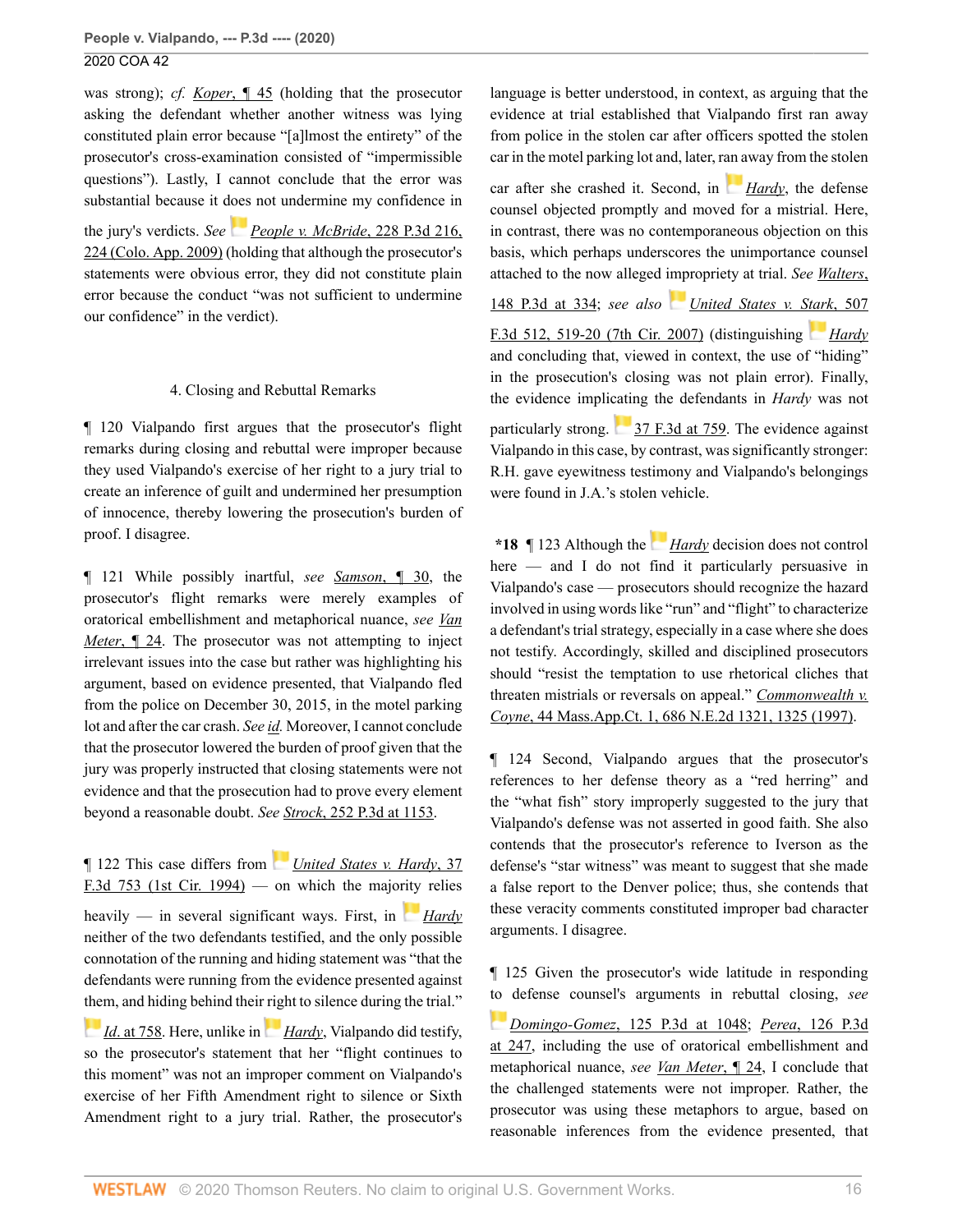Vialpando's defense theory was weak, pointing to the lack of [evid](https://1.next.westlaw.com/Link/RelatedInformation/Flag?documentGuid=I8db1791f6ee511e196ddf76f9be2cc49&transitionType=InlineKeyCiteFlags&originationContext=docHeaderFlag&Rank=0&contextData=(sc.Search) )ence to support her robbery theory. *See [Serra](http://www.westlaw.com/Link/Document/FullText?findType=Y&serNum=2037237958&pubNum=0007780&originatingDoc=I933b04f06a0911ea81d388262956b33a&refType=RP&originationContext=document&vr=3.0&rs=cblt1.0&transitionType=DocumentItem&contextData=(sc.Search))*, ¶ [88](http://www.westlaw.com/Link/Document/FullText?findType=Y&serNum=2037237958&pubNum=0007780&originatingDoc=I933b04f06a0911ea81d388262956b33a&refType=RP&originationContext=document&vr=3.0&rs=cblt1.0&transitionType=DocumentItem&contextData=(sc.Search)); *Estes*[, ¶ 28;](http://www.westlaw.com/Link/Document/FullText?findType=Y&serNum=2027323163&pubNum=0007780&originatingDoc=I933b04f06a0911ea81d388262956b33a&refType=RP&originationContext=document&vr=3.0&rs=cblt1.0&transitionType=DocumentItem&contextData=(sc.Search)) *Walters*[, 148 P.3d at 334](http://www.westlaw.com/Link/Document/FullText?findType=Y&serNum=2009542973&pubNum=0004645&originatingDoc=I933b04f06a0911ea81d388262956b33a&refType=RP&fi=co_pp_sp_4645_334&originationContext=document&vr=3.0&rs=cblt1.0&transitionType=DocumentItem&contextData=(sc.Search)#co_pp_sp_4645_334) (A prosecutor "may refer to the strength and significance of the evidence, conflicting evidence, and reasonable inferences that may be drawn from the evidence."); *see also Strock*[, 252 P.3d at 1155](http://www.westlaw.com/Link/Document/FullText?findType=Y&serNum=2022800269&pubNum=0004645&originatingDoc=I933b04f06a0911ea81d388262956b33a&refType=RP&fi=co_pp_sp_4645_1155&originationContext=document&vr=3.0&rs=cblt1.0&transitionType=DocumentItem&contextData=(sc.Search)#co_pp_sp_4645_1155) ("[T]he prosecutor's comments on the lack of evidence to support Strock's defense theory that he was not driving at the time of the accident did not improperly shift the burden of proof to Strock. Thus, we conclude there was no error, much less plain error.").

¶ 126 Third, Vialpando argues that the prosecutor's statement during closing that defense counsel was "prompting" Vialpando to testify a certain way suggested that she engaged in unethical conduct and implied that defense counsel did not have a good faith belief in Vialpando's innocence. I again disagree.

¶ 127 When viewed in context, *see [Van Meter](http://www.westlaw.com/Link/Document/FullText?findType=Y&serNum=2043776406&pubNum=0007780&originatingDoc=I933b04f06a0911ea81d388262956b33a&refType=RP&originationContext=document&vr=3.0&rs=cblt1.0&transitionType=DocumentItem&contextData=(sc.Search))*, ¶ 24, the prosecutor's statement was not meant to denigrate Vialpando or her counsel. Rather, it was an attempt to refocus the jury's attention on relevant evidence and to encourage the jury to reject Vialpando's defense theory that she had been robbed. *See [Serra](http://www.westlaw.com/Link/Document/FullText?findType=Y&serNum=2037237958&pubNum=0007780&originatingDoc=I933b04f06a0911ea81d388262956b33a&refType=RP&originationContext=document&vr=3.0&rs=cblt1.0&transitionType=DocumentItem&contextData=(sc.Search))*, ¶ 89 (recognizing that while "[r]eferences to a defendant's or defense counsel's diversionary tactics" may be improper when used to denigrate the defendant or defense counsel, such references are not "improper if, viewed in context, they are attempts to draw the jury's focus to relevant evidence"); *see also [Wilson](http://www.westlaw.com/Link/Document/FullText?findType=Y&serNum=2034320486&originatingDoc=I933b04f06a0911ea81d388262956b33a&refType=RP&originationContext=document&vr=3.0&rs=cblt1.0&transitionType=DocumentItem&contextData=(sc.Search))*, ¶ 52 ("Counsel may also properly comment on how well and in what manner a witness's testimony measures up to the tests of credibility on which the jury is instructed.").

¶ 128 Nor do I agree that the prosecutor's "prompting" statement was an improper attempt to imply that Vialpando's counsel did not have a good faith belief in her client's innocence. *Cf. [P](https://1.next.westlaw.com/Link/RelatedInformation/Flag?documentGuid=I04ea8dbdf78211d9b386b232635db992&transitionType=InlineKeyCiteFlags&originationContext=docHeaderFlag&Rank=0&contextData=(sc.Search) )eople v. Jones*[, 832 P.2d 1036, 1038-39](http://www.westlaw.com/Link/Document/FullText?findType=Y&serNum=1991207446&pubNum=0000661&originatingDoc=I933b04f06a0911ea81d388262956b33a&refType=RP&fi=co_pp_sp_661_1038&originationContext=document&vr=3.0&rs=cblt1.0&transitionType=DocumentItem&contextData=(sc.Search)#co_pp_sp_661_1038) [\(Colo. App. 1991\)](http://www.westlaw.com/Link/Document/FullText?findType=Y&serNum=1991207446&pubNum=0000661&originatingDoc=I933b04f06a0911ea81d388262956b33a&refType=RP&fi=co_pp_sp_661_1038&originationContext=document&vr=3.0&rs=cblt1.0&transitionType=DocumentItem&contextData=(sc.Search)#co_pp_sp_661_1038) (holding that the prosecutor's statements that "defense counsel should, or did, know the true facts concerning defendant's presence upon the premises and that she should concede the accuracy of the prosecution's testimony" improperly implied to the jurors that opposing counsel did not have a good faith belief in her client's innocence). Accordingly, the challenged comment was merely another attempt by the prosecutor to highlight relevant evidence; it was not an attempt to divert the jury's attention away from the facts of the case or make an improper

emotional appeal. *See [Carter](http://www.westlaw.com/Link/Document/FullText?findType=Y&serNum=2035618086&pubNum=0007780&originatingDoc=I933b04f06a0911ea81d388262956b33a&refType=RP&originationContext=document&vr=3.0&rs=cblt1.0&transitionType=DocumentItem&contextData=(sc.Search))*, ¶ 72; cf. *[Nardine](http://www.westlaw.com/Link/Document/FullText?findType=Y&serNum=2038989684&pubNum=0007780&originatingDoc=I933b04f06a0911ea81d388262956b33a&refType=RP&originationContext=document&vr=3.0&rs=cblt1.0&transitionType=DocumentItem&contextData=(sc.Search))*, ¶ 67 (holding that the prosecutor's misconduct constituted plain error where he "repeatedly diverted the jurors' attention from the facts of the case," "appealed to community sentiment," and "made an emotional appeal to their religious convictions" by "mischaracteriz<sup>[ing]</sup> and denigrat<sup>[ing]</sup> the defense theory").

**\*19** ¶ 129 Fourth, Vialpando asserts that the prosecutor impermissibly shifted the burden of proof by stating that it was not his burden to explain why Vialpando filed the Denver police report, implying that the defense had the burden to prove that her report was not false. Although the prosecutor's statement may have been inartful, *see [Samson](http://www.westlaw.com/Link/Document/FullText?findType=Y&serNum=2028832112&pubNum=0007780&originatingDoc=I933b04f06a0911ea81d388262956b33a&refType=RP&originationContext=document&vr=3.0&rs=cblt1.0&transitionType=DocumentItem&contextData=(sc.Search))*, [¶ 30,](http://www.westlaw.com/Link/Document/FullText?findType=Y&serNum=2028832112&pubNum=0007780&originatingDoc=I933b04f06a0911ea81d388262956b33a&refType=RP&originationContext=document&vr=3.0&rs=cblt1.0&transitionType=DocumentItem&contextData=(sc.Search)) it was also harmless given that the court repeatedly properly instructed the jury — orally and in writing — on the prosecution's burden of proof and Vialpando's presumption of

innocence, *see [Hagos](http://www.westlaw.com/Link/Document/FullText?findType=Y&serNum=2029140604&pubNum=0007779&originatingDoc=I933b04f06a0911ea81d388262956b33a&refType=RP&originationContext=document&vr=3.0&rs=cblt1.0&transitionType=DocumentItem&contextData=(sc.Search))*, ¶ 12.

¶ 130 Fifth, Vialpando contends that the prosecutor misstated the law on vehicular eluding and aggravated motor vehicle theft. I disagree.

¶ 131 When reviewing the vehicular eluding charge during closing, the prosecutor stated,

> Eluded or attempted to elude. When you pull away from the officers, when you run the stop lights, it doesn't matter necessarily if they are pursuing you, that you are eluding or attempting to elude that police officer.

¶ 132 While possibly inartful, *see [Samson](http://www.westlaw.com/Link/Document/FullText?findType=Y&serNum=2028832112&pubNum=0007780&originatingDoc=I933b04f06a0911ea81d388262956b33a&refType=RP&originationContext=document&vr=3.0&rs=cblt1.0&transitionType=DocumentItem&contextData=(sc.Search))*, ¶ 30, the prosecutor did not misstate the law. Rather, when viewed in context, *see Walters*[, 148 P.3d at 335,](http://www.westlaw.com/Link/Document/FullText?findType=Y&serNum=2009542973&pubNum=0004645&originatingDoc=I933b04f06a0911ea81d388262956b33a&refType=RP&fi=co_pp_sp_4645_335&originationContext=document&vr=3.0&rs=cblt1.0&transitionType=DocumentItem&contextData=(sc.Search)#co_pp_sp_4645_335) the prosecutor was attempting to explain that a defendant need not get away from the police in order to commit vehicular eluding, *see* [§ 18-9-116.5, C.R.S. 2019](http://www.westlaw.com/Link/Document/FullText?findType=L&pubNum=1000517&cite=COSTS18-9-116.5&originatingDoc=I933b04f06a0911ea81d388262956b33a&refType=LQ&originationContext=document&vr=3.0&rs=cblt1.0&transitionType=DocumentItem&contextData=(sc.Search)). The prosecutor followed the challenged statement by stating "that's clearly what that driving behavior indicates, going on through the on ramp," and noting that while J.A.'s stolen vehicle "didn't get very far," the driver was nonetheless attempting to elude the police.

¶ 133 Regarding the aggravated motor vehicle theft charge, the prosecutor stated,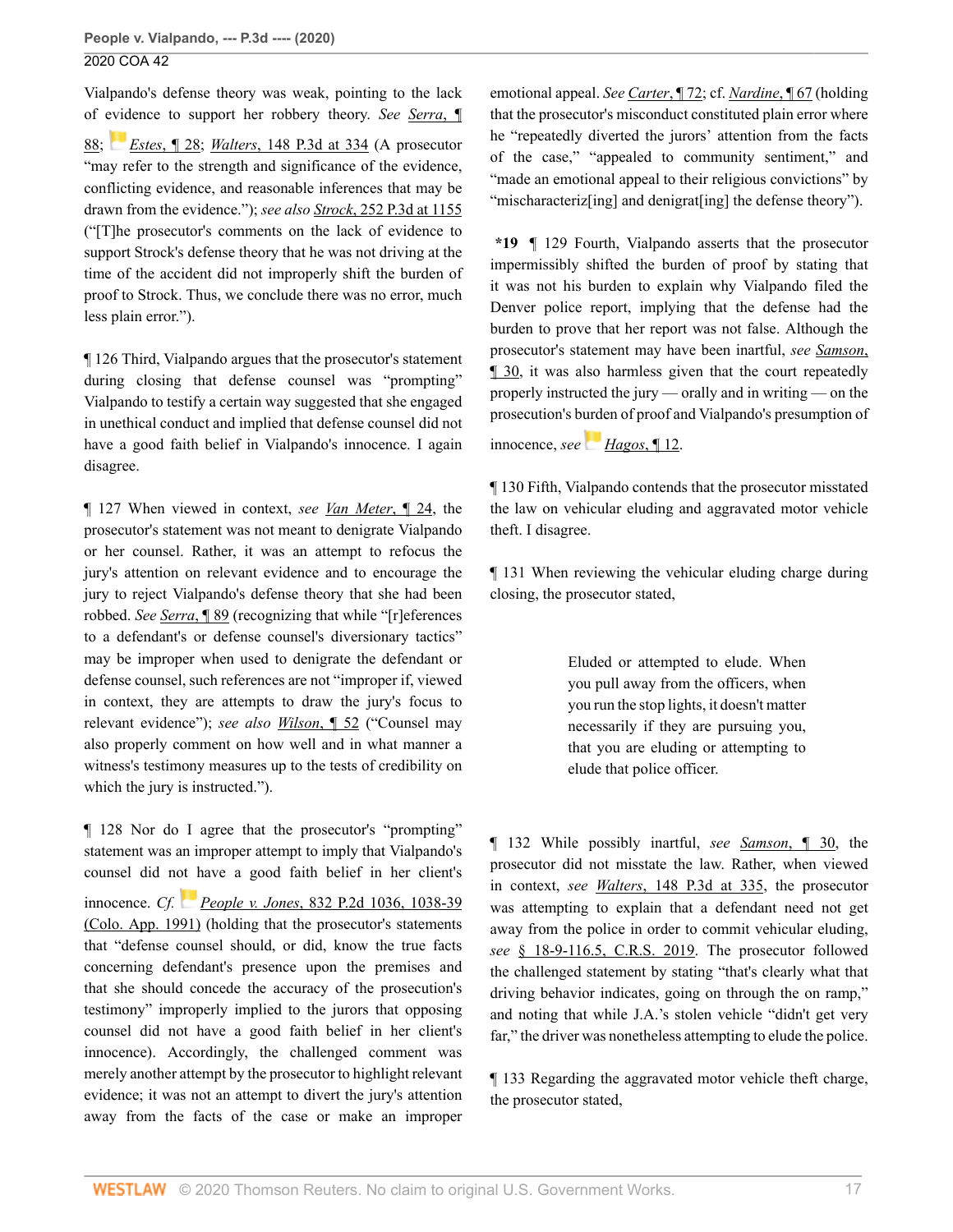The defendant does not necessarily need to be the person who stole the car. I want you to read that instruction very closely. She doesn't necessarily have to be the person who took the car from [J.A.'s] driveway on December 19. All that we would have to show is that she exercised control over the motor vehicle of another without authorization. Who knows who owns the car that you're driving? Well, you should know. A reasonable person should know who owns that car. It was clearly a stolen vehicle.

¶ 134 I also conclude that the prosecutor did not misstate the law on aggravated motor vehicle theft. Vialpando misstates the record in arguing that the prosecutor's statement misled the jury to believe that the prosecution was not required to prove that Vialpando knowingly exercised control over the car without authorization. Rather, taken in context, the prosecutor was arguing that Vialpando knew she lacked authority to drive J.A.'s vehicle. *See [Van Meter](http://www.westlaw.com/Link/Document/FullText?findType=Y&serNum=2043776406&pubNum=0007780&originatingDoc=I933b04f06a0911ea81d388262956b33a&refType=RP&originationContext=document&vr=3.0&rs=cblt1.0&transitionType=DocumentItem&contextData=(sc.Search))*, ¶ 24; *Walters*[, 148 P.3d](http://www.westlaw.com/Link/Document/FullText?findType=Y&serNum=2009542973&pubNum=0004645&originatingDoc=I933b04f06a0911ea81d388262956b33a&refType=RP&fi=co_pp_sp_4645_335&originationContext=document&vr=3.0&rs=cblt1.0&transitionType=DocumentItem&contextData=(sc.Search)#co_pp_sp_4645_335) [at 335](http://www.westlaw.com/Link/Document/FullText?findType=Y&serNum=2009542973&pubNum=0004645&originatingDoc=I933b04f06a0911ea81d388262956b33a&refType=RP&fi=co_pp_sp_4645_335&originationContext=document&vr=3.0&rs=cblt1.0&transitionType=DocumentItem&contextData=(sc.Search)#co_pp_sp_4645_335). And as with the vehicular eluding charge, the jury was properly instructed on the elements of aggravated motor vehicle theft. *See Strock*[, 252 P.3d at 1153](http://www.westlaw.com/Link/Document/FullText?findType=Y&serNum=2022800269&pubNum=0004645&originatingDoc=I933b04f06a0911ea81d388262956b33a&refType=RP&fi=co_pp_sp_4645_1153&originationContext=document&vr=3.0&rs=cblt1.0&transitionType=DocumentItem&contextData=(sc.Search)#co_pp_sp_4645_1153).

¶ 135 Lastly, Vialpando argues that the prosecutor misstated the evidence by (1) stating that R.H. identified Vialpando's "facial features" and that she pointed at Vialpando during trial and said that "that's who I saw get out of the car"; (2) posing several rhetorical questions regarding Vialpando's actions by asking if Vialpando was robbed, why did she not attempt to get a replacement identification or health insurance card or replace her debit card; and (3) stating that Vialpando made "further denials" about her 1997 felony convictions.

¶ 136 While prosecutors may not misstate the evidence, *see [Van Meter](http://www.westlaw.com/Link/Document/FullText?findType=Y&serNum=2043776406&pubNum=0007780&originatingDoc=I933b04f06a0911ea81d388262956b33a&refType=RP&originationContext=document&vr=3.0&rs=cblt1.0&transitionType=DocumentItem&contextData=(sc.Search))*, ¶ 24, I am not aware of any Colorado law that requires a prosecutor to repeat witness testimony verbatim rather than summarize evidence in closing. And I reject Vialpando's assertion that the prosecution's rhetorical questions, referencing her defense theory, misstated the evidence. Rather, it was mere oratorical embellishment, see *[id.,](http://www.westlaw.com/Link/Document/FullText?findType=Y&serNum=2022800269&pubNum=0004645&originatingDoc=I933b04f06a0911ea81d388262956b33a&refType=RP&originationContext=document&vr=3.0&rs=cblt1.0&transitionType=DocumentItem&contextData=(sc.Search))* where the prosecutor was free to comment on the strength of Vialpando's defense theory. *See [Serra](http://www.westlaw.com/Link/Document/FullText?findType=Y&serNum=2037237958&pubNum=0007780&originatingDoc=I933b04f06a0911ea81d388262956b33a&refType=RP&originationContext=document&vr=3.0&rs=cblt1.0&transitionType=DocumentItem&contextData=(sc.Search))*, ¶ [88](http://www.westlaw.com/Link/Document/FullText?findType=Y&serNum=2037237958&pubNum=0007780&originatingDoc=I933b04f06a0911ea81d388262956b33a&refType=RP&originationContext=document&vr=3.0&rs=cblt1.0&transitionType=DocumentItem&contextData=(sc.Search)); *[E](https://1.next.westlaw.com/Link/RelatedInformation/Flag?documentGuid=I8db1791f6ee511e196ddf76f9be2cc49&transitionType=InlineKeyCiteFlags&originationContext=docHeaderFlag&Rank=0&contextData=(sc.Search) )stes*[, ¶ 28](http://www.westlaw.com/Link/Document/FullText?findType=Y&serNum=2027323163&pubNum=0007780&originatingDoc=I933b04f06a0911ea81d388262956b33a&refType=RP&originationContext=document&vr=3.0&rs=cblt1.0&transitionType=DocumentItem&contextData=(sc.Search)). Nor did the prosecutor misstate the evidence when he stated that Vialpando denied her prior trespass conviction. Vialpando acknowledged that such a conviction was "possible," but she also testified that she did not remember being convicted of trespass.

**\*20** ¶ 137 Given the wide latitude granted prosecutors during closing, *see [D](https://1.next.westlaw.com/Link/RelatedInformation/Flag?documentGuid=I8fddc2b470ce11daa20eccddde63d628&transitionType=InlineKeyCiteFlags&originationContext=docHeaderFlag&Rank=0&contextData=(sc.Search) )omingo-Gomez*[, 125 P.3d at 1048](http://www.westlaw.com/Link/Document/FullText?findType=Y&serNum=2007908950&pubNum=0004645&originatingDoc=I933b04f06a0911ea81d388262956b33a&refType=RP&fi=co_pp_sp_4645_1048&originationContext=document&vr=3.0&rs=cblt1.0&transitionType=DocumentItem&contextData=(sc.Search)#co_pp_sp_4645_1048); [Perea, 126 P.3d at 247,](http://www.westlaw.com/Link/Document/FullText?findType=Y&serNum=2007047168&pubNum=0004645&originatingDoc=I933b04f06a0911ea81d388262956b33a&refType=RP&fi=co_pp_sp_4645_247&originationContext=document&vr=3.0&rs=cblt1.0&transitionType=DocumentItem&contextData=(sc.Search)#co_pp_sp_4645_247) the benefit of the doubt afforded them when their comments are ambiguous, *see [Samson](http://www.westlaw.com/Link/Document/FullText?findType=Y&serNum=2028832112&pubNum=0007780&originatingDoc=I933b04f06a0911ea81d388262956b33a&refType=RP&originationContext=document&vr=3.0&rs=cblt1.0&transitionType=DocumentItem&contextData=(sc.Search))*, ¶ [30](http://www.westlaw.com/Link/Document/FullText?findType=Y&serNum=2028832112&pubNum=0007780&originatingDoc=I933b04f06a0911ea81d388262956b33a&refType=RP&originationContext=document&vr=3.0&rs=cblt1.0&transitionType=DocumentItem&contextData=(sc.Search)), and the fact that the jury was repeatedly instructed that closing arguments were not evidence, I cannot conclude that the prosecutor misstated the evidence.

## II. Lay Witness Testimony

¶ 138 Vialpando next contends that the trial court reversibly erred by admitting lay witness testimony from Thornton Police Officer John Milstead that Vialpando was the primary suspect, thereby usurping the jury's role to decide whether Vialpando was guilty of the charged crimes. I disagree.

## A. Additional Background

¶ 139 At trial, Milstead testified as a lay witness for the prosecution. In discussing Vialpando's arrest, the following colloquy occurred:

[Prosecutor]: Based on all of the information that you had received, Officer, the hard evidence that you collected and the witness statements that you had received, did you identify the person who — that you believed had committed this offense?

[Milstead]: Based on the facts, yes.

[Prosecutor]: And who is that person?

[Milstead]: The defendant.

¶ 140 Defense counsel objected, arguing such a response invaded the province of the jury, and the court sustained the objection. The prosecutor then asked Milstead whether he had identified "a primary suspect," to which he replied that he had and identified Vialpando. Defense counsel did not object.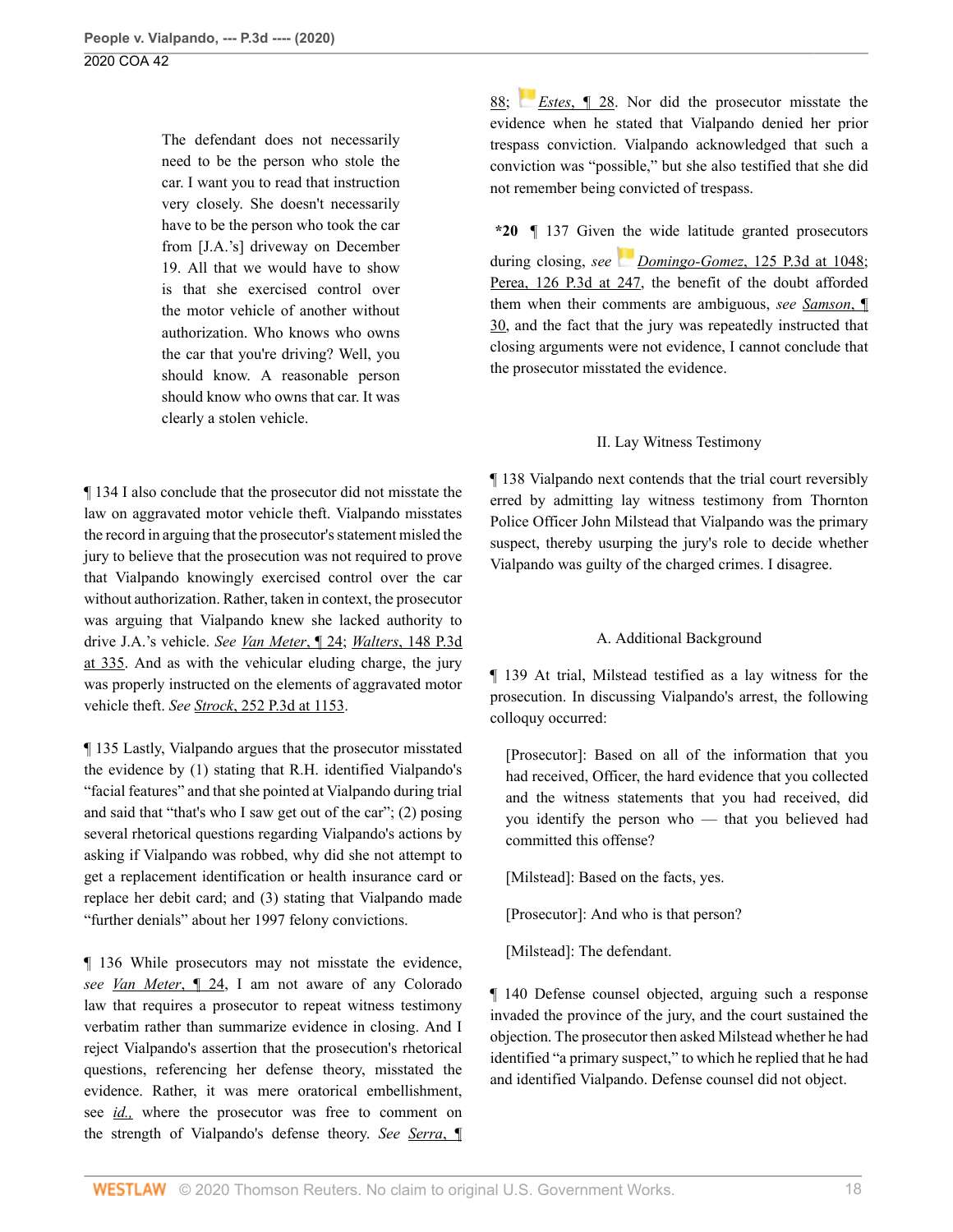## B. Preservation and Standard of Review

¶ 141 We review a trial court's decision to admit testimony for an abuse of discretion. *[People v. Robles-Sierra](http://www.westlaw.com/Link/Document/FullText?findType=Y&serNum=2043991021&pubNum=0007780&originatingDoc=I933b04f06a0911ea81d388262956b33a&refType=RP&originationContext=document&vr=3.0&rs=cblt1.0&transitionType=DocumentItem&contextData=(sc.Search))*, 2018 COA 28,  $\sqrt{23}$ ,  $\frac{123}{2}$  ––– P.3d –––. An abuse of discretion occurs when a trial court's ruling is manifestly [arbi](https://1.next.westlaw.com/Link/RelatedInformation/Flag?documentGuid=Ieec5ad2ef6a311e18757b822cf994add&transitionType=InlineKeyCiteFlags&originationContext=docHeaderFlag&Rank=0&contextData=(sc.Search) )trary, unreasonable, or

unfair, or if it misapplies the law. *[People v. Casias](http://www.westlaw.com/Link/Document/FullText?findType=Y&serNum=2028523839&pubNum=0004645&originatingDoc=I933b04f06a0911ea81d388262956b33a&refType=RP&originationContext=document&vr=3.0&rs=cblt1.0&transitionType=DocumentItem&contextData=(sc.Search))*, 2012 [COA 117, ¶ 29, 312 P.3d 208](http://www.westlaw.com/Link/Document/FullText?findType=Y&serNum=2028523839&pubNum=0004645&originatingDoc=I933b04f06a0911ea81d388262956b33a&refType=RP&originationContext=document&vr=3.0&rs=cblt1.0&transitionType=DocumentItem&contextData=(sc.Search)).

¶ 142 Because Vialpando did not [pres](https://1.next.westlaw.com/Link/RelatedInformation/Flag?documentGuid=I7b72f870281611e28757b822cf994add&transitionType=InlineKeyCiteFlags&originationContext=docHeaderFlag&Rank=0&contextData=(sc.Search) )erve this issue for appeal, I apply plain error review. *Hagos*[, ¶ 14.](http://www.westlaw.com/Link/Document/FullText?findType=Y&serNum=2029140604&pubNum=0007779&originatingDoc=I933b04f06a0911ea81d388262956b33a&refType=RP&originationContext=document&vr=3.0&rs=cblt1.0&transitionType=DocumentItem&contextData=(sc.Search)) Thus, reversal is warranted only if any error was obvious and substantial, meaning the error so undermined the fundamental fairness of the trial itself as to cast se[riou](https://1.next.westlaw.com/Link/RelatedInformation/Flag?documentGuid=I7b72f870281611e28757b822cf994add&transitionType=InlineKeyCiteFlags&originationContext=docHeaderFlag&Rank=0&contextData=(sc.Search) )s doubt on the

reliability of the judgment of conviction. *[Id.](http://www.westlaw.com/Link/Document/FullText?findType=Y&serNum=2029140604&pubNum=0007779&originatingDoc=I933b04f06a0911ea81d388262956b33a&refType=RP&originationContext=document&vr=3.0&rs=cblt1.0&transitionType=DocumentItem&contextData=(sc.Search))*

## C. Law and Analysis

¶ 143 [CRE 701](http://www.westlaw.com/Link/Document/FullText?findType=L&pubNum=1005389&cite=COSTREVR701&originatingDoc=I933b04f06a0911ea81d388262956b33a&refType=LQ&originationContext=document&vr=3.0&rs=cblt1.0&transitionType=DocumentItem&contextData=(sc.Search)) governs the admission of lay witness testimony and provides that testimony is proper if it is "(a) rationally based on the perception of the witness, (b) helpful to a clear understanding of the witness' testimony or the determination of a fact in issue, and (c) not based on scientific, technical, or other specialized knowledge within the scope of Rule 702."

¶ 144 A testifying witness may not usurp the jury's factfinding role. *[Robles-Sierra](http://www.westlaw.com/Link/Document/FullText?findType=Y&serNum=2043991021&pubNum=0007780&originatingDoc=I933b04f06a0911ea81d388262956b33a&refType=RP&originationContext=document&vr=3.0&rs=cblt1.0&transitionType=DocumentItem&contextData=(sc.Search))*, ¶ 24. However, [CRE 704](http://www.westlaw.com/Link/Document/FullText?findType=L&pubNum=1005389&cite=COSTREVR704&originatingDoc=I933b04f06a0911ea81d388262956b33a&refType=LQ&originationContext=document&vr=3.0&rs=cblt1.0&transitionType=DocumentItem&contextData=(sc.Search)) provides that opinion testimony that is "otherwise admissible is not objectionable because it embraces an ultimate issue to be decided by the trier of fact." In determining whether witness testimony usurped the function of the jury, it is useful to consider whether (1) the witness opined that the defendant committed or likely committed the crime; (2) the testimony was clarified on cross-examination; (3) the expert's testimony usurped the trial court's function by expressing an opinion on the applicable law or legal standard; and (4) the jury was properly instructed on the law and that it could accept or reject the witness' opinion. *People v. Rector*[, 248 P.3d 1196, 1203](http://www.westlaw.com/Link/Document/FullText?findType=Y&serNum=2024784901&pubNum=0004645&originatingDoc=I933b04f06a0911ea81d388262956b33a&refType=RP&fi=co_pp_sp_4645_1203&originationContext=document&vr=3.0&rs=cblt1.0&transitionType=DocumentItem&contextData=(sc.Search)#co_pp_sp_4645_1203) [\(Colo. 2011\)](http://www.westlaw.com/Link/Document/FullText?findType=Y&serNum=2024784901&pubNum=0004645&originatingDoc=I933b04f06a0911ea81d388262956b33a&refType=RP&fi=co_pp_sp_4645_1203&originationContext=document&vr=3.0&rs=cblt1.0&transitionType=DocumentItem&contextData=(sc.Search)#co_pp_sp_4645_1203). Further, while a witness cannot testify as to his belief that the defendant committed the charged crime, "police officers may testify about the reasons they took certain investigative steps, even where this testimony touches upon prohibited subjects." *People v. Penn*[, 2016 CO 32, ¶¶ 31-32,](http://www.westlaw.com/Link/Document/FullText?findType=Y&serNum=2038852787&pubNum=0004645&originatingDoc=I933b04f06a0911ea81d388262956b33a&refType=RP&originationContext=document&vr=3.0&rs=cblt1.0&transitionType=DocumentItem&contextData=(sc.Search)) [379 P.3d 298.](http://www.westlaw.com/Link/Document/FullText?findType=Y&serNum=2038852787&pubNum=0004645&originatingDoc=I933b04f06a0911ea81d388262956b33a&refType=RP&originationContext=document&vr=3.0&rs=cblt1.0&transitionType=DocumentItem&contextData=(sc.Search))

**\*21** ¶ 145 Vialpando argues that Milstead's testimony that she was the primary suspect demonstrated his belief that she was guilty of the charged crimes, improperly usurping the jury's function. I disagree with the majority that the effect of Milstead's testimony identifying Vialpando as a suspect could only have been an improper one.

¶ 146 Milstead's statement responded to the prosecutor's question regarding the then subject of the investigation. *See id.* It is not clear that the officer's testimony amounted to an opinion that Vialpando was guilty of the charged crimes as opposed to explaining the course of his investigation. *See id.* at ¶¶ 29, 33 (holding that an officer's statement that he had "reason to arrest" the defendant merely "provided context for his action and simply explained ... the next step in his investigation").

## ¶ 147 Nor can I conclude that Milstead's testimony amounted

to plain error. *See [Hagos,](http://www.westlaw.com/Link/Document/FullText?findType=Y&serNum=2029140604&pubNum=0007779&originatingDoc=I933b04f06a0911ea81d388262956b33a&refType=RP&originationContext=document&vr=3.0&rs=cblt1.0&transitionType=DocumentItem&contextData=(sc.Search))* ¶ 14. The prosecutor did not dwell on his statement, nor did either party revisit this testimony during closing argument. *See Penn*[, ¶ 33](http://www.westlaw.com/Link/Document/FullText?findType=Y&serNum=2038852787&pubNum=0007779&originatingDoc=I933b04f06a0911ea81d388262956b33a&refType=RP&originationContext=document&vr=3.0&rs=cblt1.0&transitionType=DocumentItem&contextData=(sc.Search)). Further, Vialpando's counsel had the opportunity to clarify Milstead's testimony on cross-examination when, through questioning, the officer admitted that R.H. was not one hundred percent certain regarding her identification and that a witness told police that the man exiting J.A.'s stolen vehicle may have been the driver. And, the jury was properly instructed that it was not bound by the testimony of witnesses but could believe all, part, or none of their testimony. *See [Rector](http://www.westlaw.com/Link/Document/FullText?findType=Y&serNum=2024784901&pubNum=0004645&originatingDoc=I933b04f06a0911ea81d388262956b33a&refType=RP&fi=co_pp_sp_4645_1203&originationContext=document&vr=3.0&rs=cblt1.0&transitionType=DocumentItem&contextData=(sc.Search)#co_pp_sp_4645_1203)*, [248 P.3d at 1203](http://www.westlaw.com/Link/Document/FullText?findType=Y&serNum=2024784901&pubNum=0004645&originatingDoc=I933b04f06a0911ea81d388262956b33a&refType=RP&fi=co_pp_sp_4645_1203&originationContext=document&vr=3.0&rs=cblt1.0&transitionType=DocumentItem&contextData=(sc.Search)#co_pp_sp_4645_1203) (holding that an expert's testimony on an ultimate issue did not constitute plain error where "the jury was properly instructed on the law an[d its](https://1.next.westlaw.com/Link/RelatedInformation/Flag?documentGuid=Ibe74aa6af53c11d9bf60c1d57ebc853e&transitionType=InlineKeyCiteFlags&originationContext=docHeaderFlag&Rank=0&contextData=(sc.Search) ) ability to accept or

reject the expert witness testimony"); *[People v. Rivera](http://www.westlaw.com/Link/Document/FullText?findType=Y&serNum=2002646881&pubNum=0004645&originatingDoc=I933b04f06a0911ea81d388262956b33a&refType=RP&fi=co_pp_sp_4645_1164&originationContext=document&vr=3.0&rs=cblt1.0&transitionType=DocumentItem&contextData=(sc.Search)#co_pp_sp_4645_1164)*, 56 [P.3d 1155, 1164 \(Colo. App. 2002\)](http://www.westlaw.com/Link/Document/FullText?findType=Y&serNum=2002646881&pubNum=0004645&originatingDoc=I933b04f06a0911ea81d388262956b33a&refType=RP&fi=co_pp_sp_4645_1164&originationContext=document&vr=3.0&rs=cblt1.0&transitionType=DocumentItem&contextData=(sc.Search)#co_pp_sp_4645_1164) (Even if a "witness opines with respect to an ultimate issue, the jury retains its authority to determine the facts from the evidence and accept or reject such opinions.").

# III. Cumulative Error

¶ 148 Vialpando last argues that the asserted errors, when analyzed in the aggregate, require reversal because they undermined the fundamental fairness of the proceedings. I disagree.

¶ 149 Under the doctrine of cumulative error, reversal is required when numerous errors "collectively prejudice